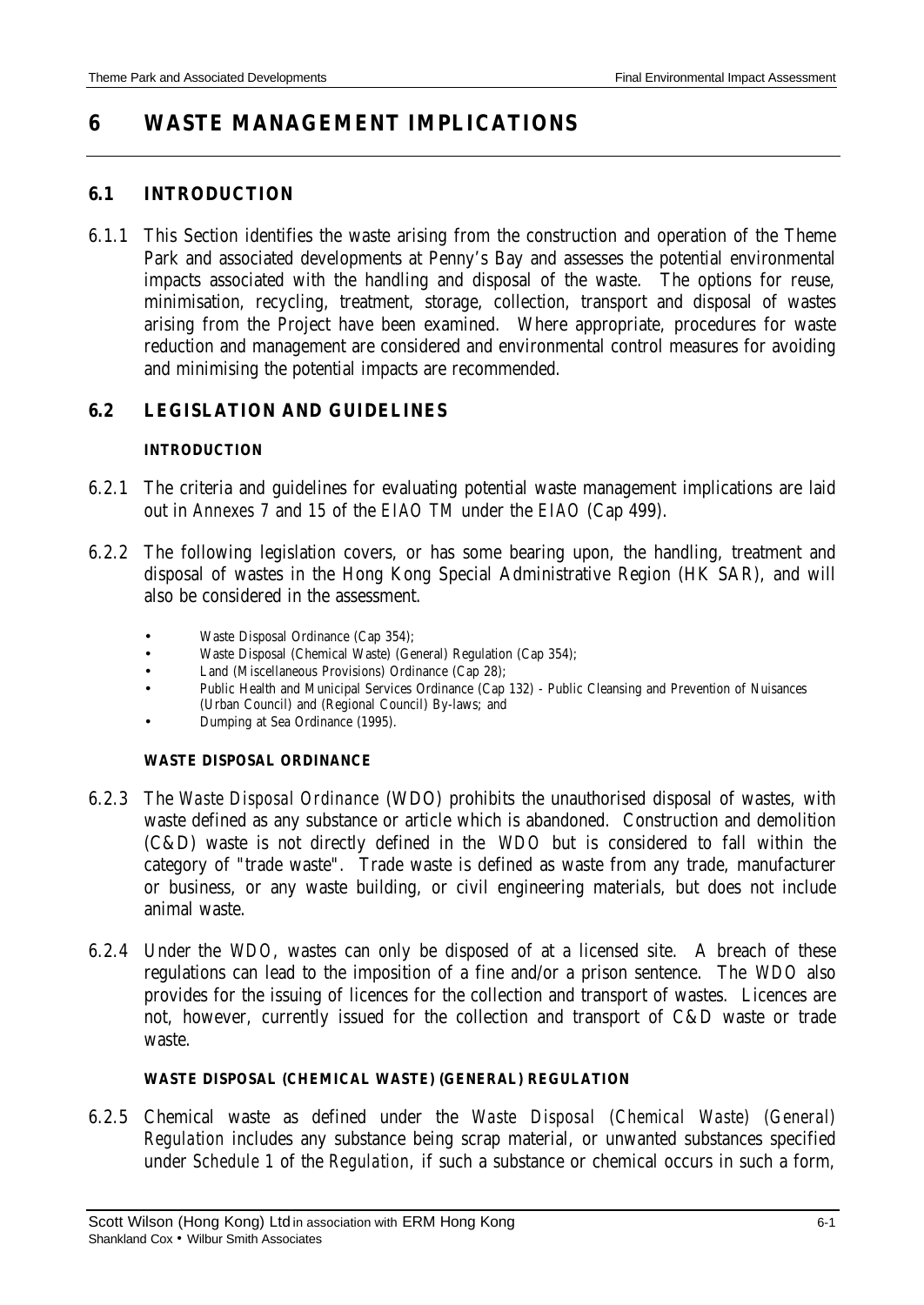quantity or concentration so as to cause pollution or constitute a danger to health or risk of pollution to the environment.

- 6.2.6 A person should not produce, or cause to be produced, chemical wastes unless he is registered with the EPD. Any person who contravenes this requirement commits an offence and is liable to fine and imprisonment.
- 6.2.7 Producers of chemical wastes must treat their wastes, utilising on-site plant licensed by the EPD or have a licensed collector take the wastes to a licensed facility. For each consignment of wastes, the waste producer, collector and disposer of the wastes must sign all relevant parts of a computerised trip ticket. The system is designed to allow the transfer of wastes to be traced from cradle-to-grave.
- 6.2.8 The *Regulation* prescribes the storage facilities to be provided on site including labelling and warning signs. To minimise the risks of pollution and danger to human health or life, the waste producer is required to prepare and make available written procedures to be observed in the case of emergencies due to spillage, leakage or accidents arising from the storage of chemical wastes. He/she must also provide employees with training in such procedures.

### **LAND (MISCELLANEOUS PROVISIONS) ORDINANCE (CAP 28)**

- 6.2.9 Construction and demolition materials<sup>(1)</sup> which are wholly inert may be taken to public filling areas. Public filling areas usually form part of land reclamation schemes and are operated by the Civil Engineering Department (CED) and others. The *Land (Miscellaneous Provisions) Ordinance* requires that Dumping Licences are obtained by individuals or companies who deliver inert C&D material (or public fill) to the public filling areas. The licences are issued by the CED under delegated authority from the Director of Lands.
- 6.2.10 Individual licences and windscreen stickers are issued for each vehicle involved. Under the licence conditions public filling areas will accept only inert building debris, soil, rock and broken concrete. There is no size limitation on the rock and broken concrete, and a small amount of timber mixed with inert material is permissible. The material should, however, be free from marine mud, household refuse, plastic, metal, industrial and chemical wastes, animal and vegetable matters and any other materials considered unsuitable by the public filling supervisor.

### **PUBLIC CLEANSING AND PREVENTION OF NUISANCES BY-LAWS**

6.2.11 These by-laws provide a further control on the illegal tipping of wastes on unauthorised (unlicensed) sites. The illegal dumping of wastes can lead to a fine and imprisonment.

 <sup>(1) &</sup>quot;C&D material" refers to surplus materials arising from any land excavation or formation, civil/building construction, road work, building renovation or demolition activities. It includes various types of reusable materials, building debris, rubble, earth, concrete, timber and mixed site clearance materials. When sorted properly, materials suitable for land reclamation and site formation (know as public fill) should be reused at public filling area whereas the remaining C&D waste are to be disposed of at landfills.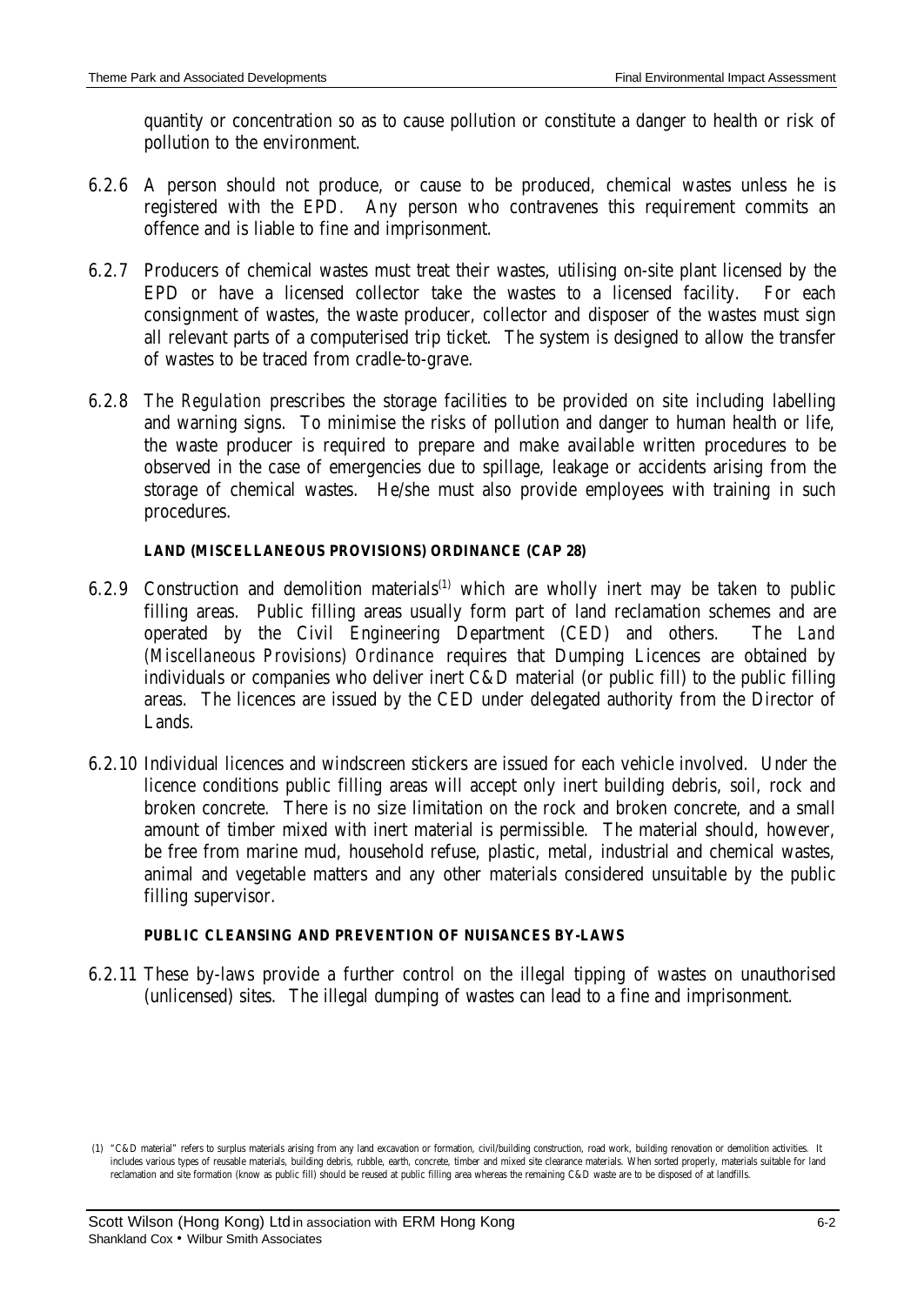#### **DUMPING AT SEA ORDINANCE**

- 6.2.12 This *Ordinance* empowers the Director of Environmental Protection (DEP) to control the disposal and incineration of substances and articles at sea for the protection of the marine environment. Under the *Ordinance*, a permit from the DEP is required for the disposal of regulated substances within and outside the waters of the HK SAR. The permit contains terms and conditions that includes the following specifications:
	- type and quantity of substances to be dumped;
	- location of the disposal grounds;
	- requirement of equipment for monitoring the disposal operations; and
	- the need for environmental monitoring.

#### **OTHER RELEVANT GUIDELINES**

- 6.2.13 Other 'guideline' documents which detail how the contractor should comply with the regulations are as follows:
	- *Waste Disposal Plan for Hong Kong* (December 1989), Planning, Environment and Lands Branch Government Secretariat;
	- *Environmental Guidelines for Planning In Hong Kong* (1990), Hong Kong Planning and Standards Guidelines, Hong Kong Government;
	- *New Disposal Arrangements for Construction Waste* (1992), Environmental Protection Department & Civil Engineering Department;
	- *Code of Practice on the Packaging, Labelling and Storage of Chemical Wastes* (1992), Environmental Protection Department;
	- *Works Branch Technical Circular No. 6/92, Fill Management*; Works Branch, Hong Kong Government;
	- *Works Branch Technical Circular 22/92, Marine Disposal of Dredged Mud;*
	- *Works Branch Technical Circular, 32/92, The Use of Tropical Hard Wood on Construction Site*; Works Branch, Hong Kong Government;
	- *Technical Circular No 1-1-92 Classification of Dredged Sediments for Marine Disposal*, Environmental Protection Department;
	- *Works Branch Technical Circular No. 2/93, Public Dumps*, Works Branch, Hong Kong Government;
	- *Works Branch Technical Circular No. 16/96, Wet Soil in Public Dumps*; Works Branch, Hong Kong Government;
	- *Works Bureau Technical Circular No. 4/98, Use of Public Fill in Reclamation and Earth Filling Projects*; Works Bureau, HK SAR Government;
	- *Works Bureau Technical Circular No 5/98, On-site Sorting of Construction Waste on Demolition Site*; Works Bureau, HK SAR Government;
	- *Waste Reduction Framework Plan, 1998 to 2007*, Planning, Environment and Lands Bureau, Government Secretariat, 5 November 1998;
	- *Works Bureau Technical Circular No 5/99, Trip-ticket System for Disposal of Construction and Demolition Material*; Works Bureau, HK SAR Government; and
	- *Work Bureau Technical Circular No. 25/99, Incorporation of Information on Construction and Demolition Material Management in Public Works Sub-committee Papers*; Works Bureau, HK SAR Government.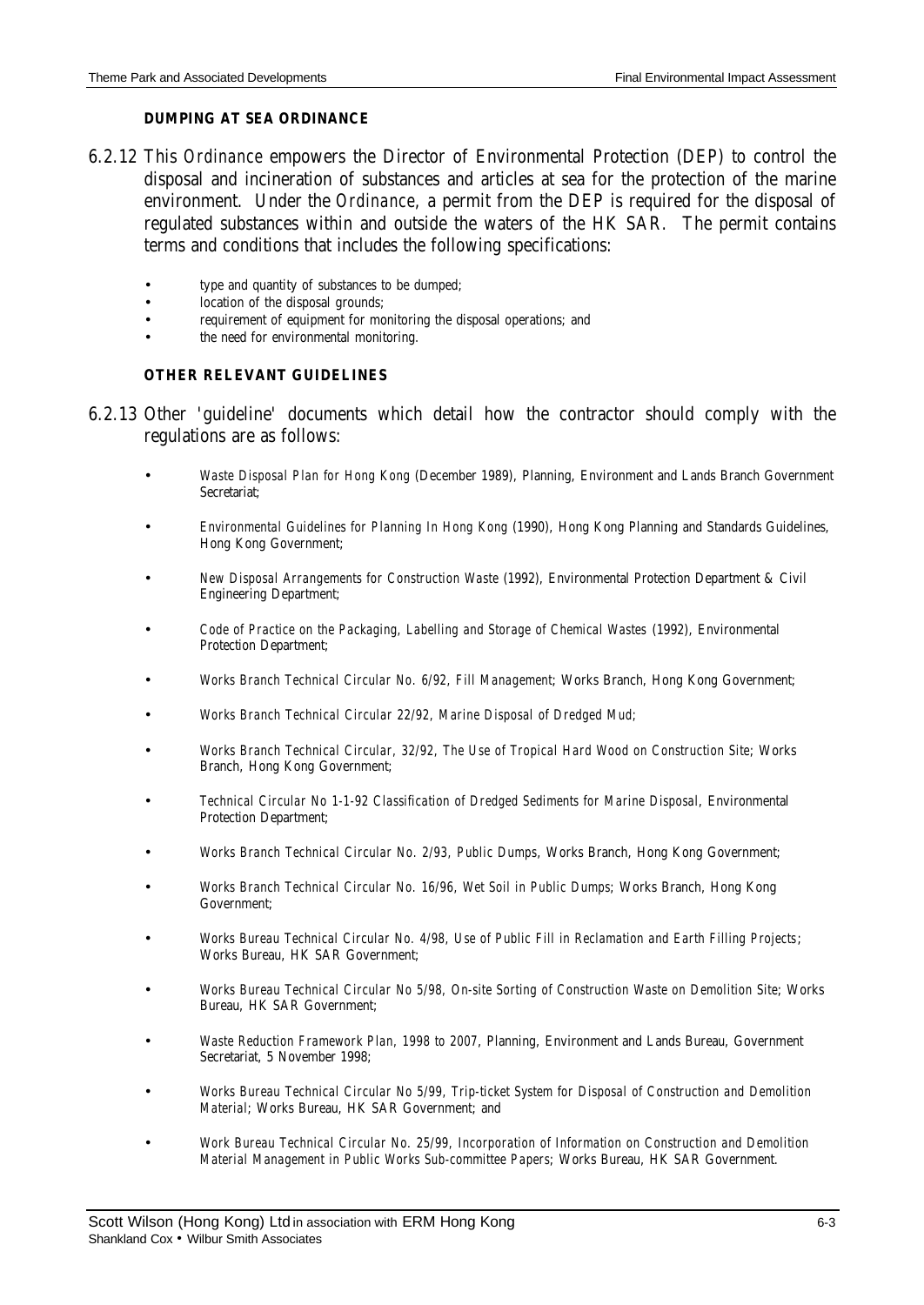#### **CLASSIFICATION OF MARINE SEDIMENT FOR MARINE DISPOSAL**

6.2.14 Dredged sediments destined for marine disposal are classified according to their level of contamination by seven heavy metals as stipulated in the *EPDTC No. 1-1-92*. The seven metals are cadmium (Cd), chromium (Cr), copper (Cu), mercury (Hg), nickel (Ni), lead (Pb) and zinc (Zn). Definition of the classification is as follows:

# **Table 6.2a - Classification of Dredged Sediment**

| <b>Class</b> | Type                                                                                                      |
|--------------|-----------------------------------------------------------------------------------------------------------|
| Class A      | Uncontaminated material, for which no special dredging, transport or disposal methods are required beyond |
|              | those which would normally be applied for the purpose of ensuring compliance with EPD's Water Quality     |
|              | Objectives (WQO), or for protection of sensitive receptors near the dredging or disposal areas.           |
| Class B      | Moderately contaminated material, which requires special care during dredging and transport, and which    |
|              | must be disposed of in a manner which minimises the loss of pollutants either into solution or by         |
|              | resuspension.                                                                                             |
| Class C      | Seriously contaminated material, which must be dredged and transported with great care, which cannot be   |
|              | dumped in the gazetted marine disposal grounds and which must be effectively isolated from the            |
|              | environment upon final disposal.                                                                          |

# **Table 6.2b - Classification of Sediments by Metal Content (mg kg-1 dry weight)**

| <b>Class</b>       | Cd          | $\mathbf{C}\mathbf{r}$ | Cu         | Hg          | Ni         | Pb         | Z <sub>n</sub> |
|--------------------|-------------|------------------------|------------|-------------|------------|------------|----------------|
| Class A            | $0.0 - 0.9$ | $0 - 49$               | $0 - 54$   | $0.0 - 0.7$ | $0 - 34$   | $0 - 64$   | $0-149$        |
| Class B            | $.0 - 1.4$  | 50-79                  | 55-64      | $0.8 - 0.9$ | 35-39      | 65-74      | 150-199        |
| Class <sub>C</sub> | .5 or more  | 80 or more             | 65 or more | 1.0 or more | 40 or more | 75 or more | 200 or more    |

- 6.2.15 It should be noted that for sediments to be identified within a particular class, the concentration of only one metallic species needs to be exceeded. In the case of both Class B and Class C contamination, the final determination of appropriate disposal options, routing and the allocation of a permit to dispose of material at the designated disposal site will be made by the EPD and Fill Management Committee (FMC) in accordance with W*BTC 22/92*.
- 6.2.16 It should be noted that *Appendix* 1 Item (c) of *WBTC 22/92* stipulates that the concentrations of organic pollutants such as polychlorinated biphenyls (PCBs), polycyclic aromatic hydrocarbons (PAHs), and tributyltin (TBT) should also be tested, if suspected to be present. However, EPD has not specified the criteria for any of these parameters.
- 6.2.17 In addition, in accordance with *WBTC Nos 6/92* and *22/92* and *Building Ordinance Office Practice Note for Authorised Persons and Registered Structural Engineers No 155*, any proposal to remove more than  $500,000$   $m<sup>3</sup>$  of clean mud or any quantity of contaminated mud must be justified on both cost and environmental grounds and rationale for such removal should be provided to enable an allocation for disposal to be considered. It is desirable, therefore, to demonstrate that the proposed mud dredging is the minimum necessary, and to obtain in-principle agreement from the Geotechnical Engineering Office at an early stage.

# **6.3 BASELINE CONDITION**

6.3.1 The Theme Park and associated developments fall within the Tsuen Wan and Outlying Islands Waste Arising Districts. Municipal solid waste (MSW) arisings in North Lantau is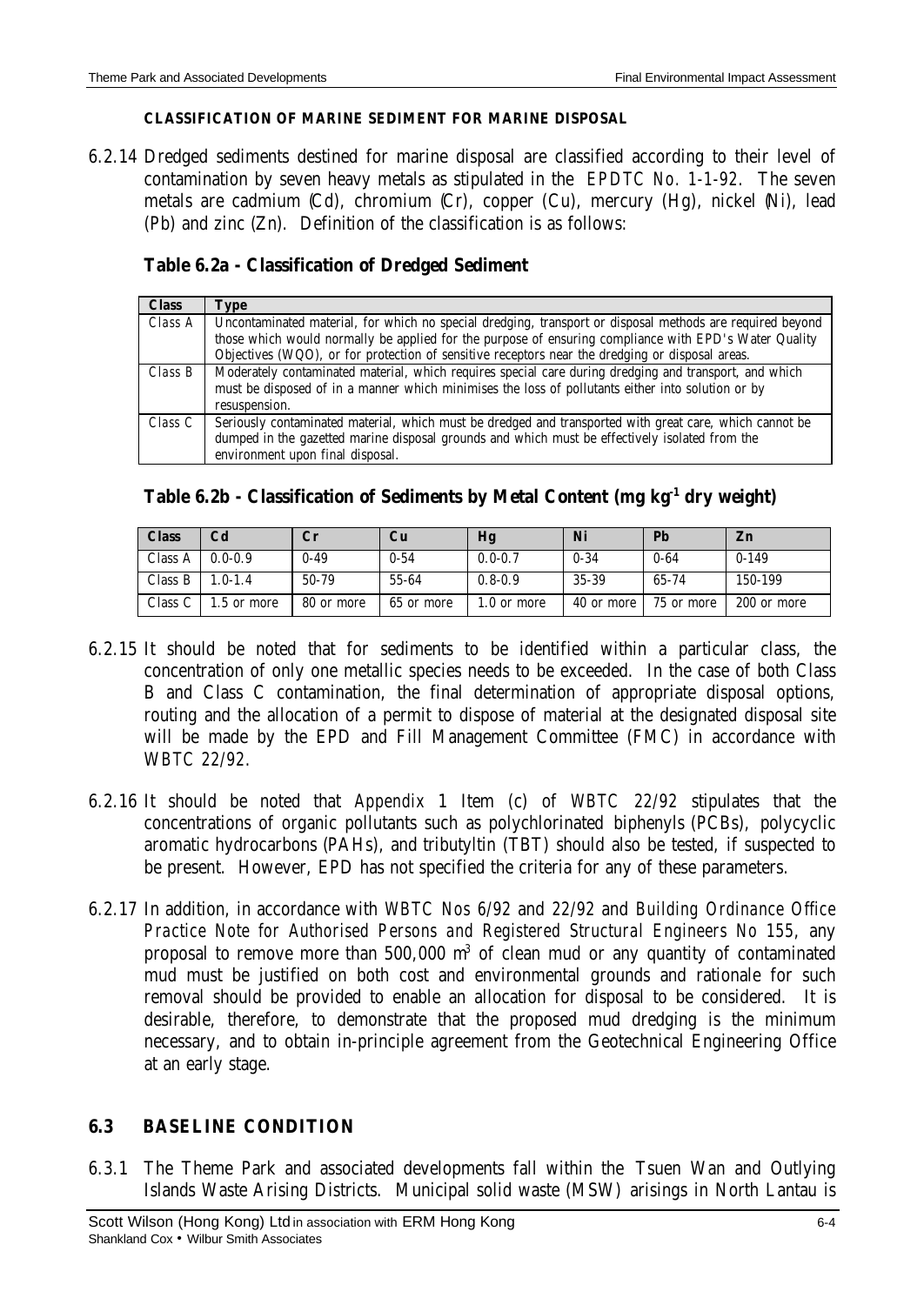mainly from the Tung Chung New Town, Hong Kong International Airport and the MTRC Siu Ho Wan Depot. Currently, the MSW collected from North Lantau is delivered to the North Lantau Transfer Station (NLTS) at Siu Ho Wan.

- 6.3.2 The NLTS was commissioned in April 1998 and has a throughput of 650 tpd which will be expanded to 1,200 tpd to handle the anticipated growth of waste arising from North Lantau. The anticipated waste throughput of NLTS are 180, 370, 770, and 880 tpd for the years 2001, 2006, 2011 and 2016, respectively<sup>(2)</sup>. At the NLTS, the waste is compacted into 20 ft ISO containers for bulk transfer by marine vessels to the Western New Territories (WENT) landfill for final disposal. The WENT landfill was commissioned in November 1993 and has a design capacity and void capacity of about  $61M$  m<sup>3</sup> and 53 M m<sup>3</sup> respectively. Based on the current waste input forecasts, and making allowances for the implementation of the Waste Reduction Plan, the HK SAR's strategic landfills will be filled by 2019.
- 6.3.3 Currently there is no public filling area is available for the disposal of public fill arising from North Lantau. A public filling area is proposed at Yam Tsai Wan but no commitment is acknowledged.
- 6.3.4 There is only one Public Filling Barging Point in Lantau Island at Mui Wo (operates since 1998). The Siu Ho Wan Public Filling Barging Point (next to the NLTS) is scheduled to operate in 2004. Before the commissioning of the Siu Ho Wan Public Filling Barging Point, public fills generated in the construction of the Theme Park and the associated infrastructure will have to be either re-used on-site as far as practical or delivered to public filling areas in Kowloon and Tuen Mun or other reclamation sites on Lantau Island.

# **6.4 ASSESSMENT METHODOLOGY**

- 6.4.1 The potential environmental impacts associated with the handling and disposal of waste arising from the construction and operation of the Theme Park and associated developments at Penny's Bay will be assessed in accordance with the criteria presented in *Annexes 7* and *15* of the *EIAO TM* and are summarised as follows:
	- estimation of the types and quantities of the wastes to be generated, including, but not limit to: dredged/excavated sediment, excavated material, construction and demolition waste, chemical waste and general refuse during construction phase; as well as municipal solid waste, chemical waste and sewage sludge during operation phase;
	- assessment of the secondary environmental impacts due to the management of waste with respect to potential hazards, air and odour emissions, noise, wastewater discharges, pest nuisance and traffic; and
	- assessment of the potential impacts on the capacity of waste collection, transfer and disposal facilities.

# **6.5 IDENTIFICATION OF POTENTIAL ENVIRONMENTAL IMPACTS**

#### **CONSTRUCTION WASTE IMPACTS**

(2) EPD Communication ref EP 20/03/205 M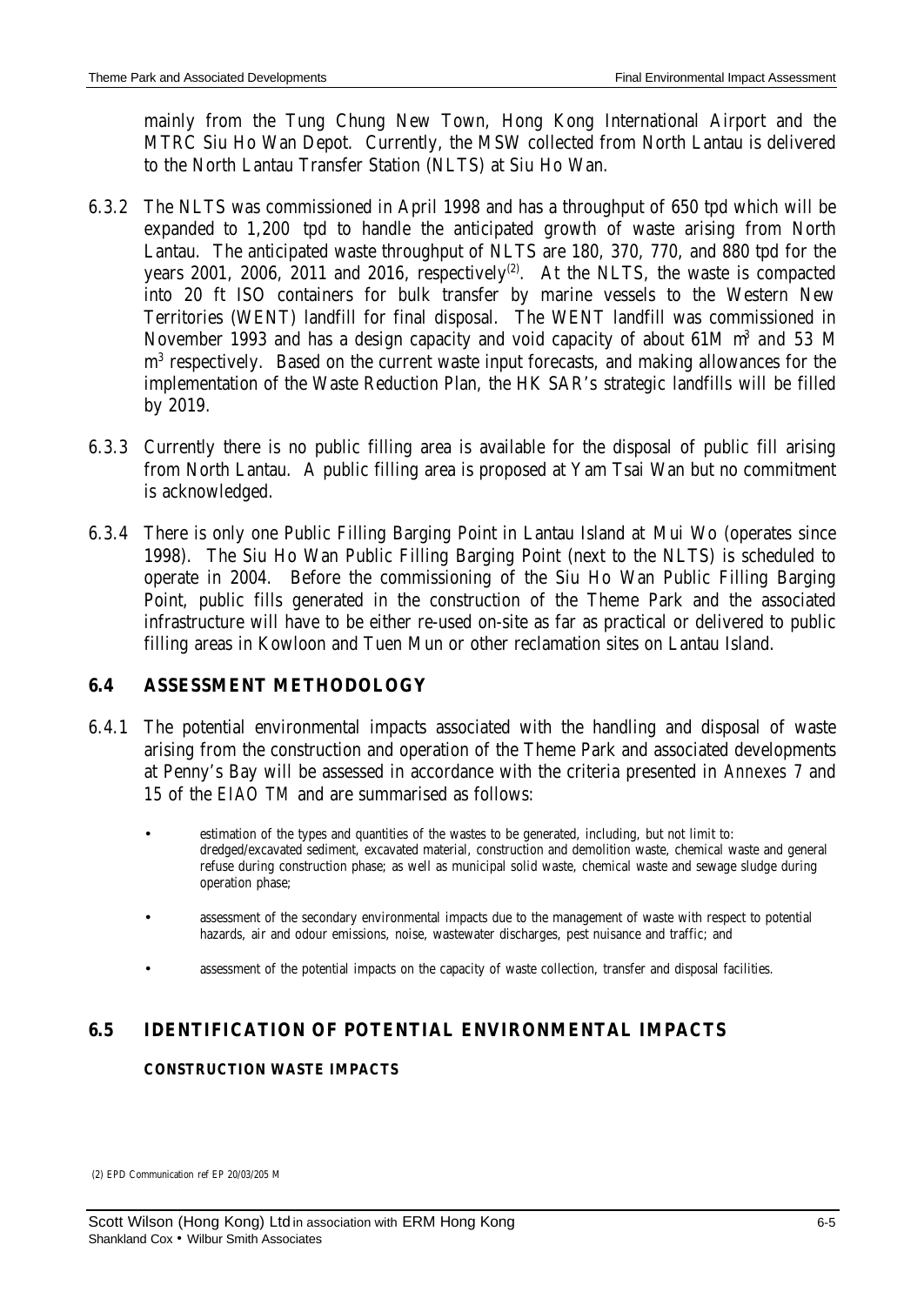- 6.5.1 As detailed in *Section 2*, the construction of the Theme Park and associated developments will involve a wide range of construction activities which will lead to the generation of solid wastes. Major construction activities are listed below:
	- dredging and disposal of the marine sediment at the Penny's Bay Reclamation Stages I and II as well as Yam O Reclamation;
	- construction of seawalls and reclamation;
	- construction of road and drains; and
	- construction of the Theme Park infrastructure.
- 6.5.2 As described in *Section 1.4*, an existing shipyard (Cheoy Lee Shipyard) will need to be demolished as part of the Project. However, the potential environmental impacts associated with the decommissioning and demolition of the shipyard will be evaluated under a separate EIA to be commissioned by the CED.
- 6.5.3 The Theme Park and associated developments construction activities will result in the generation of a variety of wastes which can be divided into distinct categories based on their composition, as follows:
	- dredged/excavated marine sediment;
	- excavated material;
	- construction and demolition waste;
	- chemical waste; and
	- general refuse.
- 6.5.4 The nature and quantity of each of these waste types arising from the construction of the Penny's Bay and Yam O reclamations and the Theme Park infrastructure are identified below.

# *Dredged/Excavated Sediment*

6.5.5 The construction of the Theme Park will involve the reclamation of 280 ha of marine sea bed. The reclamation will be undertaken in two stages. Penny's Bay Reclamation Stage I reclamation has to be completed by Q3 2002 (including dredging, placement of seawall, filling and placement of surcharge) in order to be handed over to Hongkong International Theme Parks Limited (HKITP) for the construction and operation of the Theme Park. This means that the dredging, reclamation and consolidation works have to be finished within 32 months. The engineering feasibility of not dredging the marine sediment of the Penny's Bay Reclamation Stage I and increasing the consolidation rate by various ground improvement techniques has been evaluated. However, taking into account the depth (approximately 20 to 30 m) of the marine sediment to be left in place and the limited time available for undertaking the ground improvement prior to the construction for the Theme Park infrastructure, it is considered necessary to fully dredge the marine sediment of Penny's Bay Reclamation Stage I. The volume of marine sediment to be dredged for the Penny's Bay Reclamation Stage I is approximately 40 M  $m<sup>3</sup>$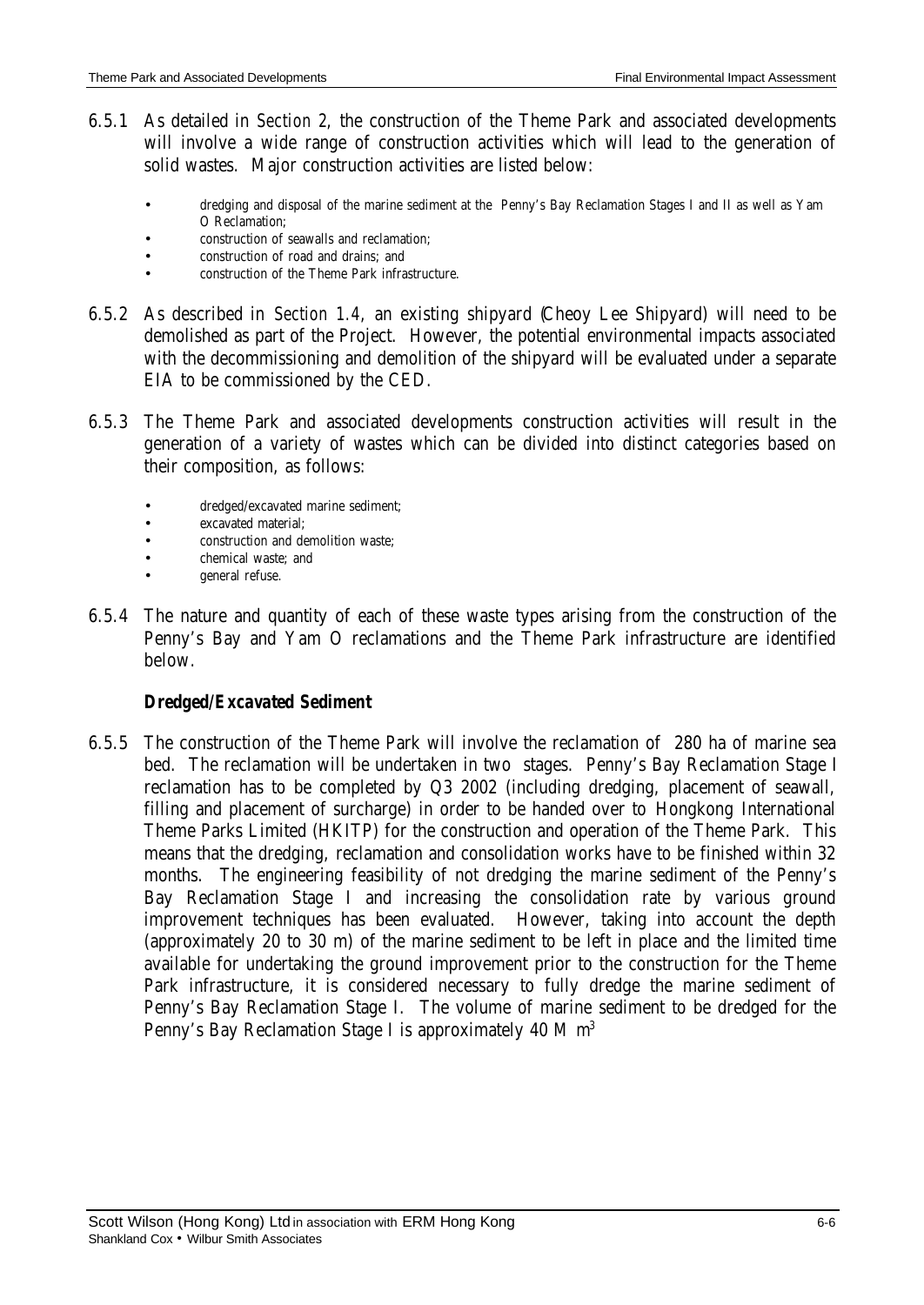- 6.5.6 The construction of the Phase II Theme Park on the Penny's Bay Reclamation Stage II will not be required immediately after the reclamation. It is therefore feasible to leave the marine sediment in place and carry out ground improvement prior to the Phase II Theme Park construction. Dredging of marine sediment for the Penny's Bay Reclamation Stage II will therefore be limited to the seawall area and the volume of marine sediment will be about 5 Mm<sup>3</sup> which is significantly less than the Penny's Bay Reclamation Stage I.
- 6.5.7 The construction of the Road P2 and the Temporary PTI at Yam O will require the reclamation of a 10 ha of marine seabed. Various reclamation methods aiming to minimise the requirement of dredging works have been considered. It is recommended that dredging of marine sediment should be limited to the seawall area. The amount of marine sediment to be dredged will be about  $0.3 M m<sup>3</sup>$ .
- 6.5.8 The construction of a 32 ha Water Recreation Centre with a 12 ha artificial lake and associated amenity facilities may require the dredging of about  $1 \text{ M m}^3$  of marine sediment, which is approximately the top 1 m of the artificial lake. The construction of the CKWLR section between Yam O and the Penny's Bay Interchanges will also require excavation and disposal of a small quantity (approximately  $1,300$  m<sup>3</sup>) of marine sediment for pile construction of elevation sections.
- 6.5.9 The total volume of marine sediment to be dredged and disposed off-site will be approximately 46.3 Mm<sup>3</sup>. Table 6.5a summarises the dredging and filling requirements for the Penny's Bay Reclamation Stages I and II and Yam O Reclamation.

| <b>Activities</b>                                                                                        | <b>Reclamation Area in ha</b> | Volume in M m <sup>3</sup> Construction | <b>Period</b>      |
|----------------------------------------------------------------------------------------------------------|-------------------------------|-----------------------------------------|--------------------|
| Dredging for Penny's Bay Reclamation Stage I                                                             | 200                           | 40                                      | Q2 2000 to Q4 2001 |
| Dredging for Penny's Bay Reclamation Stage II                                                            | 80                            | 5                                       | Q3 2001 to Q1 2005 |
| Dredging for Yam O Reclamation                                                                           | 10                            | 0.3                                     | Q4 2001 to Q4 2002 |
| Dredging of sediment for the construction of<br><b>Water Recreation Centre</b>                           | 32                            | 1.0                                     | Q2 2001 to Q4 2002 |
| Excavation for the construction of CKWLR section N. A.<br>foundation (Yam O to Penny's Bay Interchanges) |                               | minimal                                 | Q4 2001 to Q3 2003 |
| <b>Total Volume of Sediment to be Dredged</b>                                                            |                               | 46.3                                    |                    |
| Filling/Surcharge of Penny's Bay Reclamation                                                             |                               |                                         | Q4 2000 to Q2 2002 |
| Stage I:                                                                                                 |                               |                                         |                    |
| Sand Fill/Sand Surcharge                                                                                 |                               | 65                                      |                    |
| Public Fill                                                                                              |                               | 2                                       |                    |
| Filling/Surcharge of Penny's Bay Reclamation                                                             |                               |                                         | Q2 2003 to Q4 2008 |
| Stage II:                                                                                                |                               |                                         |                    |
| Sand Fill/Sand Surcharge                                                                                 |                               | 7.4                                     |                    |
| Public Fill/Public Fill Surcharge                                                                        |                               | 8.5 and 2.5                             |                    |
| Filling/Surcharge of Yam O Reclamation                                                                   |                               |                                         | Q4 2002 to Q2 2003 |
| Sand Fill                                                                                                |                               | 0.5                                     |                    |
| <b>Public Fill</b>                                                                                       |                               | 1.2                                     |                    |
| <b>Total Fill Requirement</b>                                                                            |                               | 84.6                                    |                    |

**Table 6.5a - Dredging and Filling Requirements for Penny's Bay and Yam O Reclamation**

6.5.10 The chemical characteristics of the sediment to be dredged have been determined under the site investigation of this EIA. Since all sediment dredging/excavation works for Penny Bay Reclamation Stages I and II, Yam O Reclamation, Water Recreation Centre and CKWLR section will commence before 2002, the sediment will be characterised based on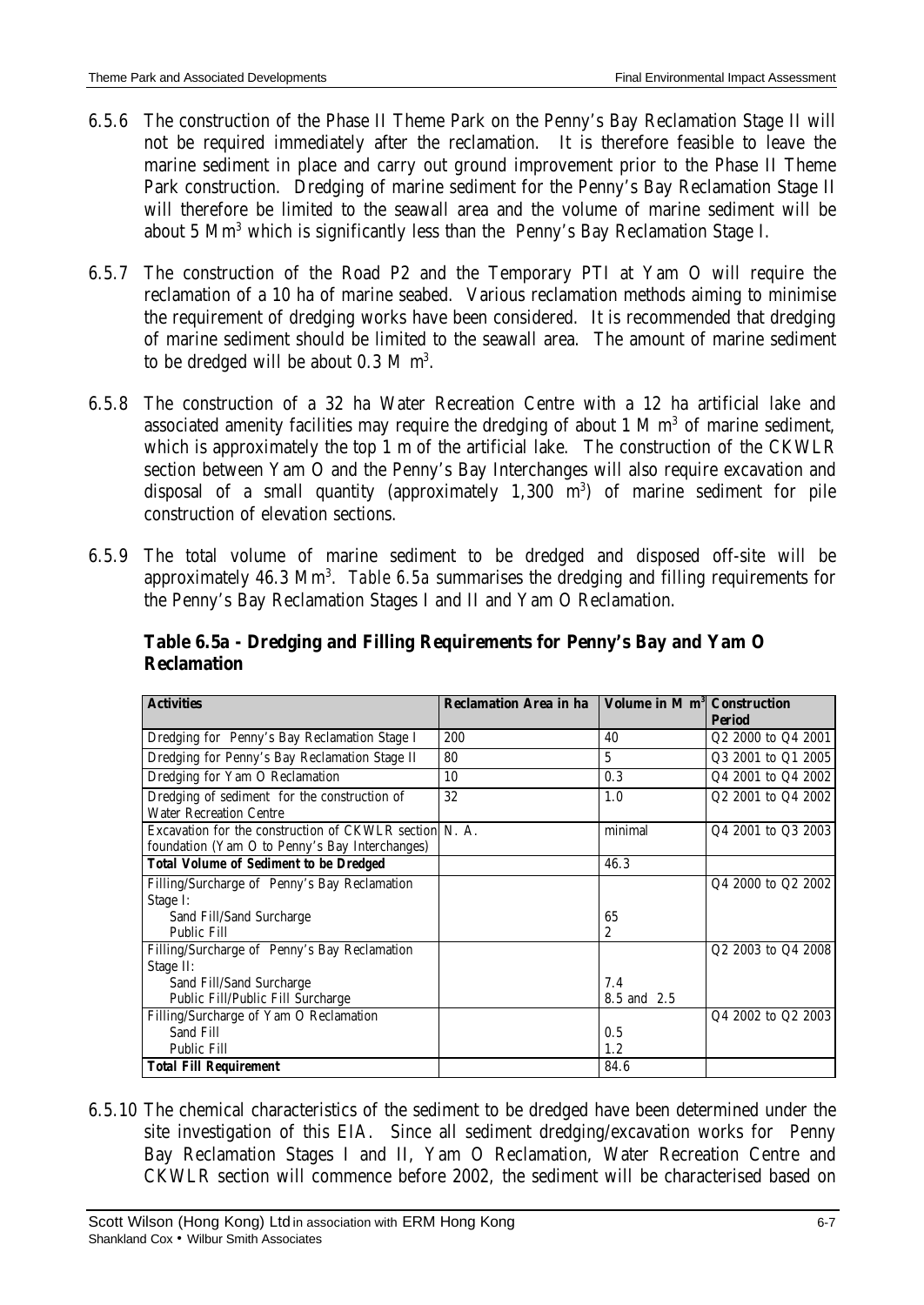the criteria stipulated in *EPDTC 1-1-92*. Vibrocores or grab samples were collected based on a 200 m grid system (see *Figures 6.5a and 6.5b*) and they were tested for Cd, Cr, Cu, Ni, Pb, Ag, Zn and Hg in accordance with the requirements of the *EPDTC 1-1-92*. The analysis results are presented in *Table 6.5b*.

|              | <b>Sample</b>                   | <b>Moisture</b>         | <b>Cd</b>          | $\overline{\mathbf{C}\mathbf{r}}$ | Cu              | Ni              | <b>Pb</b>       | Zn         | <b>Hg</b>        | <b>Overall</b>          |
|--------------|---------------------------------|-------------------------|--------------------|-----------------------------------|-----------------|-----------------|-----------------|------------|------------------|-------------------------|
|              | <b>Depth</b>                    | $\overline{\text{(*)}}$ | (mg/kg)            | (mg/kg)                           | (mg/kg)         | (mg/kg)         | (mg/kg)         | (mg/kg)    | (mg/kg)          | <b>Classification</b>   |
|              | Penny's Bay Reclamation Stage 1 |                         |                    |                                   |                 |                 |                 |            |                  |                         |
| TGS01        | <b>Seabed</b>                   |                         | < 0.6              | 80                                | 71              | $\overline{22}$ | 66              | 150        | 0.2              | $\boldsymbol{c}$        |
| TGS02        | <b>Seabed</b>                   | 32.4                    | ${}< 0.6$          | 23                                | 15              | < 10            | $\overline{23}$ | 56         | < 0.1            | A                       |
| TGS03        | <b>Seabed</b>                   |                         | < 0.6              | 38                                | 36              | 20              | 45              | 110        | 0.1              | A                       |
| TGS04        | <b>Seabed</b>                   | 53.8                    | < 0.6              | 47                                | 47              | 20              | 55              | 120        | $\overline{0.2}$ | $\overline{\mathbf{A}}$ |
| TGS05        | <b>Seabed</b>                   |                         | < 0.6              | $\overline{32}$                   | $\overline{32}$ | 10              | 41              | 90         | 0.1              | A                       |
| TGS06        | <b>Seabed</b>                   | 24.9                    | < 0.6              | < 10                              | 7               | < 10            | $\overline{20}$ | 33         | < 0.1            | A                       |
| TGS07        | <b>Seabed</b>                   |                         | < 0.6              | 10                                | 16              | < 10            | 39              | 64         | < 0.1            | A                       |
| <b>TGS08</b> | <b>Seabed</b>                   | 26.1                    | < 0.6              | 23                                | 24              | 10              | 33              | 75         | < 0.1            | A                       |
| TGS09        | <b>Seabed</b>                   |                         | < 0.6              | < 10                              | 11              | < 10            | $\overline{27}$ | 36         | < 0.1            | A                       |
| TGS10        | <b>Seabed</b>                   |                         | < 0.6              | 20                                | 20              | 10              | 29              | 64         | < 0.1            | A                       |
| TGS11        | <b>Seabed</b>                   |                         | ~< 0.6             | 35                                | 44              | 20              | 49              | 120        | 0.2              | A                       |
| TGS12        | <b>Seabed</b>                   | 53.3                    | ${}< 0.6$          | 35                                | $\overline{45}$ | 20              | 49              | 120        | $\overline{0.2}$ | Ā                       |
| TGS13        | <b>Seabed</b>                   |                         | < 0.6              | 34                                | 46              | $\overline{20}$ | $\overline{51}$ | 120        | $\overline{0.2}$ | A                       |
| TGS14        | <b>Seabed</b>                   | $\overline{43.1}$       | < 0.6              | 28                                | 31              | $\overline{20}$ | 48              | 100        | $\overline{0.2}$ | A                       |
| TGS15        | <b>Seabed</b>                   |                         | < 0.6              | 36                                | 44              | $20\,$          | 53              | 120        | 0.2              | A                       |
| TGS16        | <b>Seabed</b>                   | 52.6                    | < 0.6              | 37                                | 49              | 20              | 55              | 130        | 0.2              | A                       |
| TGS17        | <b>Seabed</b>                   |                         | < 0.6              | 31                                | 42              | 20              | 61              | 110        | 0.2              | A                       |
| TGS18        | <b>Seabed</b>                   | 51.5                    | < 0.6              | 44                                | 47              | 20              | 56              | 120        | 0.2              | A                       |
| TGS19        | <b>Seabed</b>                   |                         | < 0.6              | 48                                | 50              | $\overline{22}$ | $\overline{52}$ | 120        | < 0.1            | A                       |
| TGS20        | <b>Seabed</b>                   |                         | < 0.6              | 44                                | $\overline{47}$ | $\overline{21}$ | 50              | 130        | $\overline{0.2}$ | $\overline{\mathbf{A}}$ |
| <b>TGS21</b> | <b>Seabed</b>                   |                         | < 0.6              | 46                                | 49              | $\overline{20}$ | 48              | 130        | 0.3              | A                       |
| <b>TGS22</b> | <b>Seabed</b>                   |                         | < 0.6              | 29                                | 29              | 10              | 59              | 97         | 0.2              | A                       |
| TGS23        | <b>Seabed</b>                   |                         | < 0.6              | 42                                | 42              | $20\,$          | 47              | 120        | 0.3              | A                       |
| TGS24        | <b>Seabed</b>                   | 54                      | $\overline{<}$ 0.6 | 47                                | 49              | 21              | 53              | 130        | 0.2              | A                       |
| TGS25        | <b>Seabed</b>                   |                         | < 0.6              | 47                                | 49              | 21              | 49              | 140        | 0.2              | A                       |
| TGS26        | <b>Seabed</b>                   | $\overline{48.2}$       | < 0.6              | 37                                | 40              | 20              | 45              | <b>110</b> | 0.2              | A                       |
| TGS27        | <b>Seabed</b>                   |                         | < 0.6              | 45                                | 47              | $\overline{20}$ | 47              | 120        | 0.2              | A                       |
| TGS28        | <b>Seabed</b>                   | 53.1                    | < 0.6              | 46                                | 49              | 20              | 48              | 120        | $\overline{0.2}$ | Ā                       |
| <b>TGS29</b> | <b>Seabed</b>                   |                         | < 0.6              | $\overline{45}$                   | 41              | $\overline{20}$ | 49              | 120        | 0.3              | A                       |
| <b>TGS30</b> | <b>Seabed</b>                   | 49.6                    | < 0.6              | 42                                | 43              | $\overline{20}$ | 45              | 120        | 0.4              | A                       |
| TGS31        | <b>Seabed</b>                   |                         | < 0.6              | 44                                | 48              | $20\,$          | $51\,$          | 120        | 0.2              | A                       |
| <b>TGS32</b> | <b>Seabed</b>                   | 53.5                    | < 0.6              | 46                                | 49              | 20              | 49              | 130        | 0.2              | $\overline{\mathbf{A}}$ |
| TGS33        | <b>Seabed</b>                   |                         | < 0.6              | 46                                | 50              | 20              | 48              | 120        | 0.2              | A                       |
| TGS34        | Seabed                          |                         | < 0.6              | 61                                | 51              | 28              | 46              | 130        | 0.2              | B                       |
| TGS35        | <b>Seabed</b>                   |                         | < 0.6              | 59                                | 54              | 26              | 44              | 130        | 0.3              | B                       |
| TGS36        | Seabed                          |                         | < 0.6              | 55                                | 48              | $\overline{25}$ | 42              | 120        | 0.2              | B                       |
| TGS37        | <b>Seabed</b>                   |                         | < 0.6              | 65                                | 48              | $\overline{28}$ | 44              | 120        | 0.2              | B                       |
| <b>TGS38</b> | <b>Seabed</b>                   |                         | < 0.6              | 49                                | 42              | $\overline{25}$ | 47              | 110        | 0.2              | A                       |
| TGS39        | Seabed                          | 50.5                    | < 0.6              | 65                                | 50              | 29              | 44              | 110        | 0.2              | B                       |
| <b>TGS40</b> | Seabed                          |                         | < 0.6              | 59                                | 53              | 28              | 46              | 130        | 0.2              | B                       |
| <b>TGS41</b> | Seabed                          | 50.9                    | < 0.6              | 59                                | 52              | 28              | 46              | 140        | 0.2              | B                       |
| <b>TGS42</b> | <b>Seabed</b>                   |                         | < 0.6              | 63                                | 53              | 29              | 45              | 130        | 0.2              | B                       |
| TGS43        | <b>Seabed</b>                   | 36.6                    | < 0.6              | 26                                | 18              | 10              | 44              | 63         | < 0.1            | A                       |
| TGS44        | Seabed                          |                         | < 0.6              | $56\phantom{.}$                   | 42              | 26              | 49              | 110        | 0.2              | B                       |

# **Table 6.5b - Sediment Quality Analysis Results**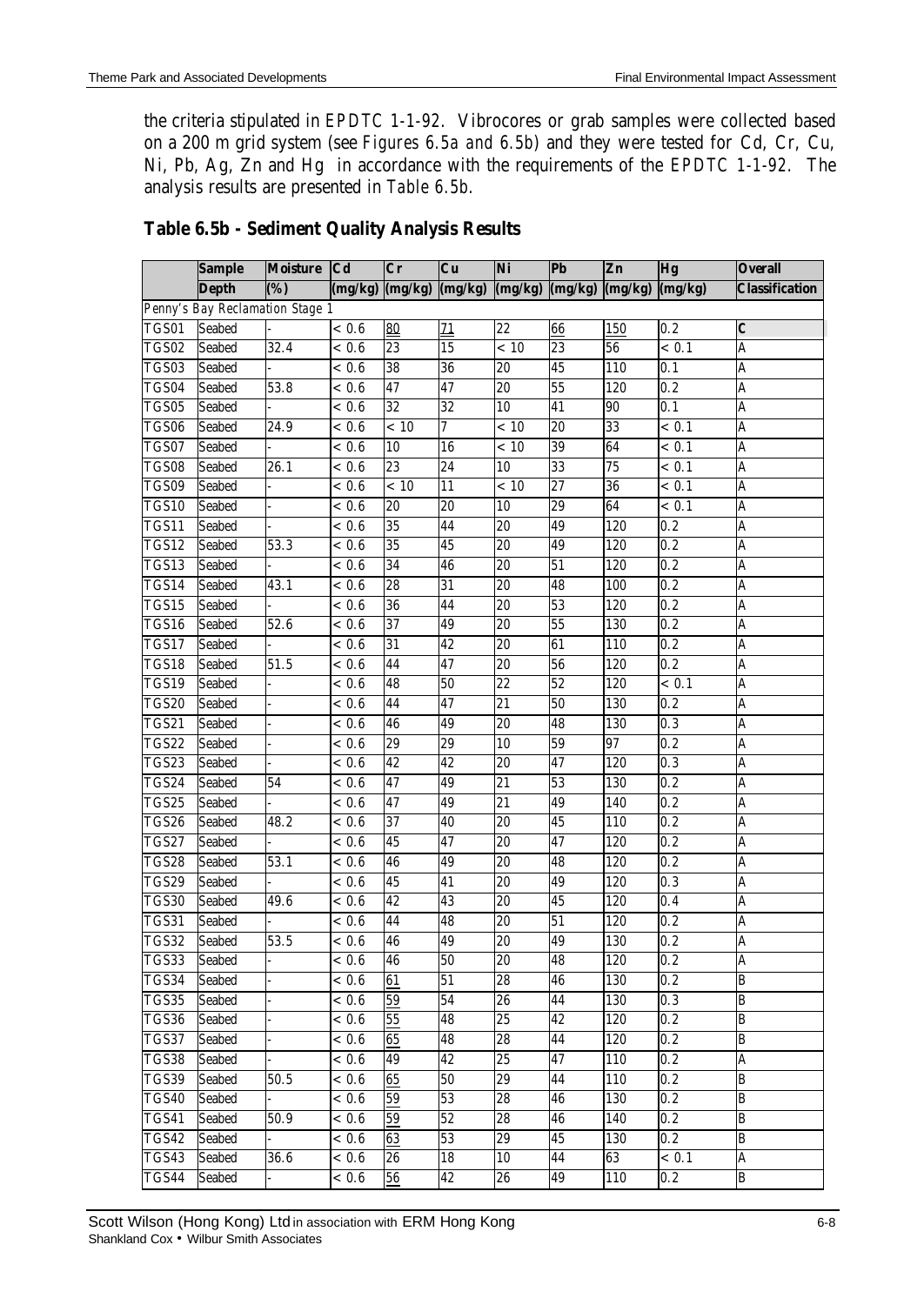|                          | <b>Sample</b>       | <b>Moisture</b>  | C <sub>d</sub>    | $\overline{\mathbf{C}\mathbf{r}}$ | Cu                 | Ni              | Pb              | Zn               | <b>Hg</b>          | <b>Overall</b>          |
|--------------------------|---------------------|------------------|-------------------|-----------------------------------|--------------------|-----------------|-----------------|------------------|--------------------|-------------------------|
|                          | <b>Depth</b>        | $\overline{(%)}$ | (mg/kg)           | (mg/kg)                           | (mg/kg)            | (mg/kg)         | (mg/kg)         | (mg/kg)          | (mg/kg)            | <b>Classification</b>   |
| TGS45                    | <b>Seabed</b>       |                  | < 0.6             | 62                                | 48                 | 29              | 43              | 120              | 0.2                | B                       |
| TGS46                    | Seabed              |                  | < 0.6             | 57                                | $\overline{45}$    | $\overline{27}$ | $\overline{38}$ | 100              | 0.2                | $\overline{B}$          |
| TGS47                    | <b>Seabed</b>       |                  | < 0.6             | $\overline{56}$                   | 53                 | $\overline{28}$ | 52              | 130              | 0.2                | B                       |
| <b>TGS48</b>             | <b>Seabed</b>       |                  | < 0.6             | 62                                | 51                 | $\overline{29}$ | $\overline{43}$ | $\overline{120}$ | 0.2                | B                       |
| TGS49                    | <b>Seabed</b>       |                  | < 0.6             | $\overline{28}$                   | $\overline{21}$    | 10              | 36              | 68               | < 0.1              | Ā                       |
| TGS50                    | Seabed              |                  | < 0.6             | 61                                | $\overline{51}$    | 24              | $\overline{42}$ | 130              | < 0.1              | $\overline{B}$          |
| TGS51                    | <b>Seabed</b>       | 52.1             | < 0.6             | 64                                | 54                 | $\overline{26}$ | 43              | 120              | < 0.1              | B                       |
| <b>TGS52</b>             | Seabed              |                  | < 0.6             | 35                                | $\overline{25}$    | 10              | $\overline{31}$ | $\overline{76}$  | $\overline{<0.1}$  | A                       |
| TGS53                    | <b>Seabed</b>       | 53.2             | < 0.6             | 65                                | 56                 | 26              | $\overline{40}$ | 140              | < 0.1              | B                       |
| $\overline{\text{VC}}$ 1 | $0.9 - 1.0$ m       |                  | < 0.6             | $\overline{20}$                   | 9                  | < 10            | $\overline{21}$ | $\overline{51}$  | < 0.1              | A                       |
| $\overline{VC1}$         | $1.9 - 2.0m$        |                  | < 0.6             | 10                                | < 5                | < 10            | $\overline{10}$ | 24               | < 0.1              | $\overline{\mathbf{A}}$ |
| VC1                      | $2.9 - 3.0m$        |                  | < 0.6             | 20                                | < 5                | < 10            | 10              | 33               | < 0.1              | A                       |
| $\overline{VC1}$         | $5.7 - 5.8m$        |                  | < 0.6             | 30                                | 8                  | 20              | 20              | 59               | $\overline{< 0.1}$ | A                       |
| VC1                      | $8.9 - 9.0m$        |                  | < 0.6             | 32                                | 9                  | 20              | 24              | 64               | < 0.1              | A                       |
| $\overline{VC1}$         | $117.-11.8m$        |                  | < 0.6             | 26                                | 8                  | 10              | $\overline{25}$ | $\overline{51}$  | < 0.1              | $\overline{\mathbf{A}}$ |
| VC1                      | $14.9 - 15.0m$      |                  | < 0.6             | < 10                              | < 5                | < 10            | 10              | $\overline{25}$  | < 0.1              | $\overline{A}$          |
| VC2                      | $0.9 - 1.0$ m       |                  | < 0.6             | 29                                | 8                  | 20              | 20              | 64               | < 0.1              | $\overline{\mathsf{A}}$ |
| $\overline{VC2}$         | $1.9 - 2.0m$        |                  | < 0.6             | 37                                | 9                  | $\overline{21}$ | $\overline{22}$ | 77               | < 0.1              | $\overline{A}$          |
| $\overline{VC2}$         | $2.9 - 3.0m$        |                  | < 0.6             | $\overline{42}$                   | 10                 | $\overline{22}$ | $\overline{24}$ | 130              | < 0.1              | $\overline{\mathbf{A}}$ |
| VC2                      | $5.7 - 5.8m$        |                  | < 0.6             | 44                                | 11                 | 23              | 28              | 85               | < 0.1              | A                       |
| VC2                      | $5.8 - 5.9m$        |                  | < 0.6             | 44                                | 11                 | 23              | 28              | 85               | < 0.1              | A                       |
| VC <sub>2</sub>          | 8.9-9.0m            |                  | < 0.6             | 39                                | 11                 | 21              | 26              | 73               | < 0.1              | A                       |
| $\overline{VC2}$         | 11.8-11.9m          |                  | $\frac{1}{6}$ 0.6 | $35\overline{)}$                  | 10                 | 20              | $\overline{28}$ | 63               | < 0.1              | $\overline{\mathbf{A}}$ |
| $\overline{VC2}$         | 14.7-15.0m          |                  | < 0.6             | 20                                | $\overline{\bf 8}$ | < 10            | 29              | 36               | < 0.1              | $\overline{A}$          |
| $\overline{VC2}$         | 17.8-17.9m          |                  | < 0.6             | 34                                | 13                 | 10              | $\overline{35}$ | $\overline{59}$  | < 0.1              | $\overline{\mathsf{A}}$ |
| $\overline{VC2}$         | $20.9 - 21.0m$      |                  | < 0.6             | $\overline{27}$                   | $\overline{11}$    | 10              | 29              | 62               | < 0.1              | A                       |
| VC3                      | $0.9 - 1.0$ m       |                  | < 0.6             | $\overline{29}$                   | 7                  | $\overline{20}$ | $\overline{20}$ | $\overline{58}$  | < 0.1              | $\overline{\mathbf{A}}$ |
| VC <sub>3</sub>          | $1.9 - 2.0m$        |                  | < 0.6             | 42                                | 10                 | 22              | 25              | 86               | < 0.1              | A                       |
| VC <sub>3</sub>          | $2.9 - 3.0m$        |                  | < 0.6             | 38                                | $10\,$             | 20              | 23              | 75               | < 0.1              | A                       |
| VC <sub>3</sub>          | $5.7 - 5.8m$        |                  | < 0.6             | 44                                | 11                 | 24              | 27              | 84               | < 0.1              | A                       |
| $\overline{\text{VC3}}$  | $8.9 - 9.0m$        |                  | < 0.6             | 40                                | 10                 | $\overline{21}$ | $\overline{25}$ | $\overline{75}$  | < 0.1              | Ā                       |
| VC <sub>3</sub>          | 11.7-11.8m          |                  | < 0.6             | 40                                | 13                 | 20              | 32              | 77               | < 0.1              | A                       |
| VC4                      | $0.9-1.0 \text{ m}$ |                  | < 0.6             | 34                                | $\overline{14}$    | 20              | $\overline{35}$ | 78               | 0.2                | A                       |
| VC4                      | $1.9 - 2.0m$        |                  | < 0.6             | 36                                | 9                  | 20              | 21              | 77               | < 0.1              | A                       |
| VC4                      | $2.9 - 3.0m$        |                  | < 0.6             | 37                                | 10                 | 20              | $\overline{24}$ | 81               | < 0.1              | $\overline{\mathbf{A}}$ |
| VC4                      | $5.7 - 5.8m$        |                  | < 0.6             | 41                                | 12                 | 23              | 28              | 87               | < 0.1              | A                       |
| VC4                      | $8.9 - 9.0m$        |                  | < 0.6             | 44                                | 11                 | 22              | 25              | 76               | < 0.1              | A                       |
| VC4                      | 11.7-11.8m          |                  | < 0.6             | 45                                | 13                 | 20              | 31              | 78               | < 0.1              | A                       |
| VC4                      | 14.9-15.0m          |                  | < 0.6             | 41                                | 14                 | 20              | 39              | 77               | < 0.1              | A                       |
| VC <sub>5</sub>          | $0.9 - 1.0m$        |                  | < 0.6             | 36                                | 10                 | 22              | 23              | 81               | < 0.1              | A                       |
| VC <sub>5</sub>          | $1.9 - 2.0m$        |                  | < 0.6             | 40                                | 11                 | 22              | 26              | 85               | < 0.1              | $\overline{A}$          |
| VC <sub>5</sub>          | $2.9 - 3.0m$        |                  | < 0.6             | 40                                | 11                 | 23              | 27              | 87               | < 0.1              | $\overline{A}$          |
| VC5                      | $5.8 - 5.9m$        |                  | < 0.6             | 41                                | 12                 | 25              | 29              | 82               | < 0.1              | $\overline{\mathbf{A}}$ |
| VC <sub>5</sub>          | 8.9-9.0m            |                  | < 0.6             | 41                                | 10                 | 20              | 27              | 72               | < 0.1              | A                       |
| VC <sub>5</sub>          | 11.8-11.9m-         |                  | < 0.6             | 43                                | 14                 | 20              | 33              | 81               | < 0.1              | A                       |
| VC <sub>5</sub>          | 14.9-15.0m          |                  | < 0.6             | 39                                | 14                 | 20              | 38              | 82               | < 0.1              | A                       |
| VC <sub>5</sub>          | 17.8-17.9m          |                  | < 0.6             | 21                                | 8                  | < 10            | 20              | 39               | < 0.1              | $\overline{A}$          |
| VC <sub>5</sub>          | $20.9 - 21.0m -$    |                  | < 0.6             | 39                                | 16                 | 20              | 41              | 85               | < 0.1              | $\overline{A}$          |
| VC <sub>5</sub>          | 23.8-23.9m-         |                  | < 0.6             | 10                                | $\overline{5}$     | < 10            | 24              | 26               | < 0.1              | $\overline{A}$          |
| VC <sub>5</sub>          | 26.8-27.0m          |                  | < 0.6             | 20                                | 7                  | 10              | 10              | 38               | < 0.1              | $\overline{A}$          |
| $\overline{\text{VC}}6$  | $0.9 - 1.0$ m       |                  | < 0.6             | 20                                | < 5                | 10              | 10              | 38               | < 0.1              | A                       |
| VC <sub>6</sub>          | $1.9 - 2.0m$        |                  | < 0.6             | 20                                | < 5                | < 10            | 10              | 33               | < 0.1              | A                       |
| VC <sub>6</sub>          | $2.9 - 3.0m$        |                  | < 0.6             | 20                                | < 5                | < 10            | 10              | 36               | < 0.1              | A                       |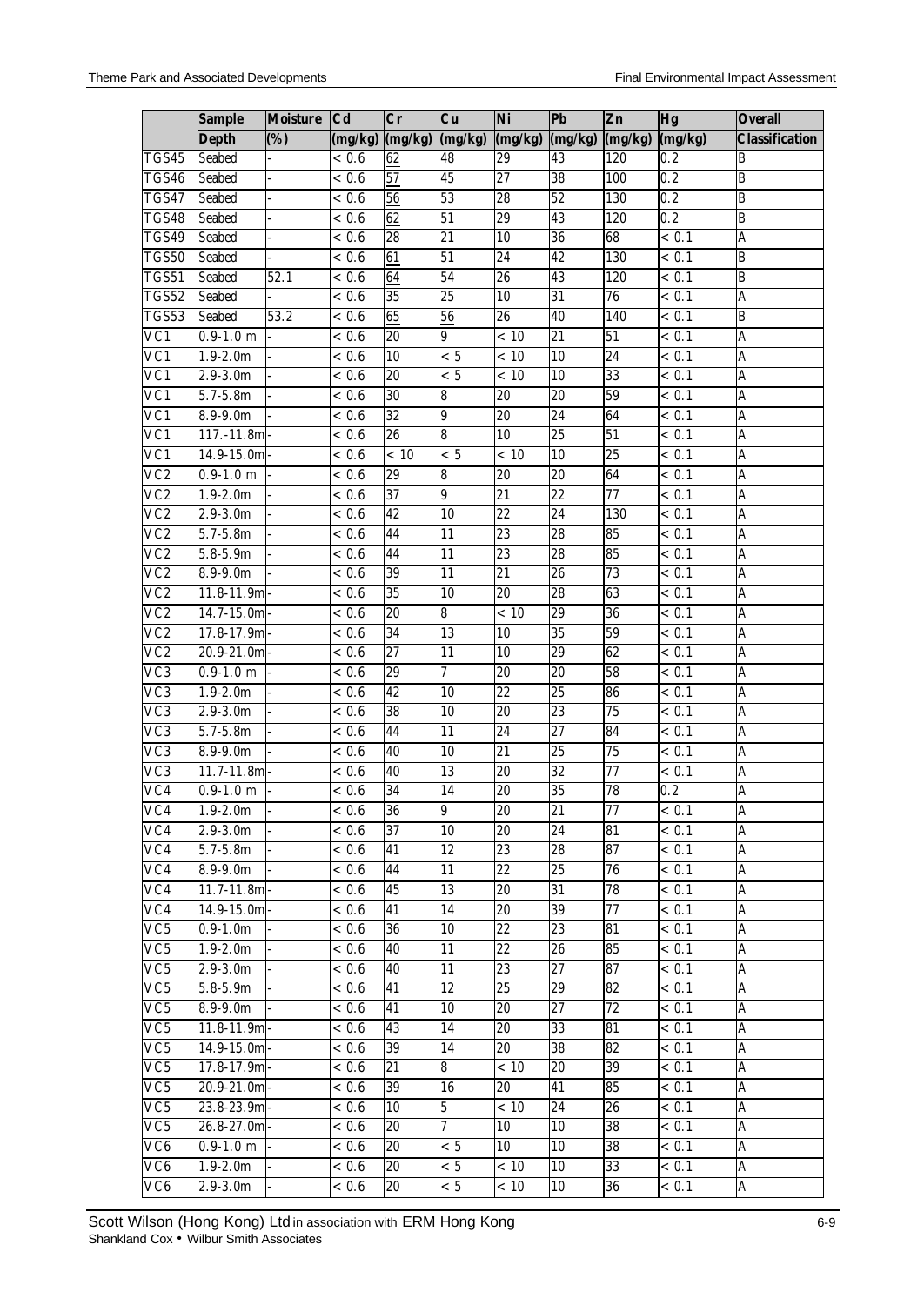|                   | <b>Sample</b>                            | <b>Moisture</b> | <b>Cd</b>         | $\overline{\mathbf{C}\mathbf{r}}$ | Cu              | Ni              | <b>Pb</b>       | Zn              | Hg                 | <b>Overall</b>        |
|-------------------|------------------------------------------|-----------------|-------------------|-----------------------------------|-----------------|-----------------|-----------------|-----------------|--------------------|-----------------------|
|                   | <b>Depth</b>                             | (%)             | (mg/kg)           | (mg/kg)                           | (mg/kg)         | (mg/kg)         | (mg/kg)         | (mg/kg)         | (mg/kg)            | <b>Classification</b> |
| VC6               | $5.8 - 5.9m$                             |                 | < 0.6             | 32                                | 10              | 20              | 26              | 70              | < 0.1              | A                     |
| VC6               | $8.9 - 9.0m$                             |                 | < 0.6             | 29                                | 9               | $\overline{20}$ | 21              | 62              | < 0.1              | A                     |
| VC6               | 11.8-11.9m                               |                 | < 0.6             | 37                                | $\overline{11}$ | $\overline{20}$ | 28              | $\overline{71}$ | < 0.1              | A                     |
| VC6               | $14.9 - 15.0m$                           |                 | < 0.6             | $\overline{22}$                   | 8               | < 10            | 30              | 57              | < 0.1              | Ā                     |
| VC7               | $0.9 - 1.0$ m                            |                 | < 0.6             | 29                                | 7               | $\overline{20}$ | $\overline{20}$ | 63              | < 0.1              | A                     |
| VC7               | $1.9 - 2.0m$                             |                 | < 0.6             | $\overline{38}$                   | 11              | $\overline{21}$ | 26              | 84              | < 0.1              | A                     |
| $\overline{VC7}$  | $2.9 - 3.0m$                             |                 | < 0.6             | 40                                | 11              | $\overline{22}$ | $\overline{27}$ | 85              | < 0.1              | A                     |
| VC7               | $5.8 - 5.9m$                             |                 | < 0.6             | 40                                | $\overline{11}$ | $\overline{22}$ | $\overline{28}$ | 84              | < 0.1              | A                     |
| VC7               | $8.9 - 9.0m$                             |                 | < 0.6             | 41                                | $\overline{10}$ | $\overline{22}$ | $\overline{24}$ | $\overline{76}$ | < 0.1              | A                     |
| VC7               | 11.8-11.9m                               |                 | < 0.6             | 39                                | $\overline{12}$ | $\overline{20}$ | $\overline{27}$ | $\overline{74}$ | < 0.1              | A                     |
| VC7               | 14.9-15.0m                               |                 | < 0.6             | 43                                | 14              | $\overline{21}$ | $\overline{37}$ | 86              | < 0.1              | $\overline{A}$        |
| $\overline{VC7}$  | 17.8-17.9m                               |                 | < 0.6             | $\overline{40}$                   | 15              | 20              | 37              | 86              | < 0.1              | Ā                     |
| VC7               | $20.9 - 21.0m$                           |                 | < 0.6             | < 10                              | $\overline{6}$  | < 10            | < 10            | 22              | < 0.1              | A                     |
| VC8               | $0.9 - 1.0$ m                            |                 | < 0.6             | < 10                              | < 5             | < 10            | 10              | $\overline{20}$ | < 0.1              | $\mathsf A$           |
| VC8               | $1.9 - 2.0m$                             |                 | $\frac{1}{6}$ 0.6 | < 10                              | < 5             | < 10            | 10              | 23              | < 0.1              | A                     |
| $\overline{VC8}$  | $2.9 - 3.0m$                             |                 | ${}< 0.6$         | < 10                              | < 5             | < 10            | 20              | $\overline{58}$ | < 0.1              | A                     |
| $\overline{VC8}$  | $5.7 - 5.8$ m                            |                 | < 0.6             | < 10                              | < 5             | < 10            | 10              | $\overline{22}$ | < 0.1              | A                     |
|                   | Penny's Bay Reclamation Stage II         |                 |                   |                                   |                 |                 |                 |                 |                    |                       |
| <b>TGS54</b>      | <b>Seabed</b>                            | 47.4            | ${}< 0.6$         | 59                                | 48              | $\overline{22}$ | 35              | 120             | $\overline{<}$ 0.1 | B                     |
| TGS55             | <b>Seabed</b>                            |                 | < 0.6             | 60                                | 49              | 23              | 35              | 120             | < 0.1              | $\overline{B}$        |
| TGS56             | <b>Seabed</b>                            | 50.5            | < 0.6             | 62                                | 50              | $\overline{25}$ | 36              | 120             | < 0.1              | $\overline{B}$        |
| TGS57             | <b>Seabed</b>                            |                 | < 0.6             | 57                                | 44              | $\overline{22}$ | 33              | 110             | < 0.1              | B                     |
| <b>TGS58</b>      | <b>Seabed</b>                            | 48.8            | < 0.6             | 62                                | 85              | 24              | 35              | 140             | < 0.1              | $\overline{c}$        |
| TGS59             | <b>Seabed</b>                            |                 | < 0.6             | 60                                | 51              | 25              | 33              | 120             | < 0.1              | B                     |
| TGS60             | <b>Seabed</b>                            |                 | ${}< 0.6$         | 57                                | 53              | $\overline{23}$ | 33              | 110             | < 0.1              | $\overline{B}$        |
| TGS61             | <b>Seabed</b>                            | 50.2            | < 0.6             | 62                                | 63              | $\overline{24}$ | $\overline{35}$ | $\overline{97}$ | < 0.1              | $\overline{B}$        |
| <b>TGS62</b>      | <b>Seabed</b>                            |                 | < 0.6             | 55                                | $\overline{50}$ | 23              | $\overline{32}$ | 120             | $\overline{<}$ 0.1 | $\overline{B}$        |
| TGS63             | <b>Seabed</b>                            | 51.8            | < 0.6             | 59                                | $\overline{54}$ | 25              | 37              | 130             | < 0.1              | $\overline{B}$        |
| TGS64             | <b>Seabed</b>                            |                 | < 0.6             | 59                                | 57              | $\overline{25}$ | 38              | 130             | < 0.1              | $\overline{B}$        |
| TGS65             | <b>Seabed</b>                            | 23              | $\approx 0.6$     | 20                                | $\overline{11}$ | < 10            | 10              | 39              | < 0.1              | Ā                     |
|                   | Yam O Reclamation                        |                 |                   |                                   |                 |                 |                 |                 |                    |                       |
| SS <sub>6</sub>   | $0.3 - 0.9m$                             | 44.5            | < 1               | 32                                | 502             | 19              | 39              | 148             | < 0.4              | $\boldsymbol{C}$      |
| SS <sub>6</sub>   | $0.9 - 1.5m$                             | 39.7            | < 1               | 33                                | 16              | $\overline{23}$ | 32              | 152             | ${}< 0.4$          | B                     |
| SS6               | $1.9 - 2.5m$                             | 44.5            | < 1               | 31                                | 12              | 22              | 30              | 116             | < 0.4              | A                     |
| SS <sub>6</sub>   | $2.9 - 3.5m$                             | 43.1            | $\leq 1$          | $\overline{32}$                   | 11              | 19              | 27              | 99              | $\overline{<}$ 0.4 | A                     |
| SS <sub>6</sub>   | $5.2 - 5.8m$                             | 48.4            | < 1               | 39                                | 14              | 25              | 33              | 109             | < 0.4              | $\mathsf{A}$          |
| SS17              | $0.2 - 0.8$ m                            | 43.7            | < 1               | 25                                | 31              | 15              | 39              | 97              | < 0.4              | A                     |
| SS17              | $0.9 - 1.5m$                             | 40.8            | < 1               | 32                                | 15              | 20              | 31              | 90              | < 0.4              | A                     |
| SS17              | $1.9 - 2.5m$                             | 47.8            | < 1               | 31                                | 12              | 20              | 31              | 92              | < 0.4              | A                     |
| SS17              | $2.9 - 3.5m$                             | 45.9            | < 1               | 33                                | 12              | 20              | 28              | 85              | < 0.4              | A                     |
| <b>SS17</b>       | $5.2 - 5.8m$                             | 49              | < 1               | 42                                | 15              | 26              | 32              | 82              | < 0.4              | A                     |
| <b>SS18</b>       | $0.0 - 0.6m$                             | 33              | < 1               | 18                                | 16              | 11              | 20              | 50              | < 0.4              | A                     |
| <b>SS18</b>       | $0.9 - 1.5m$                             | 48              | < 1               | 45                                | 31              | 28              | 60              | 140             | < 0.4              | A                     |
| <b>SS18</b>       | $1.9 - 2.5m$                             | 36.4            | < 1               | $\overline{29}$                   | 198             | 18              | 31              | 82              | < 0.4              | $\overline{c}$        |
| <b>SS18</b>       | $2.9 - 3.5m$                             | 43.9            | < 1               | 32                                | 11              | 21              | 29              | 102             | < 0.4              | A                     |
| <b>SS18</b>       | $5.2 - 5.8m$                             | 42.4            | < 1               | 31                                | 11              | 20              | 30              | 83              | < 0.4              | A                     |
| <b>SS19</b>       | $0.2-0.8m$                               | 50.1            | < 1               | 33                                | 49              | 19              | 41              | 112             | < 0.4              | A                     |
| $\overline{SS}19$ | $0.9 - 4.5m$                             | 26.4            | < 1               | 16                                | 7               | 11              | 21              | 52              | < 0.4              | A                     |
| SS19              | $1.9 - 2.5m$                             | 37.6            | $\mathbf{1}$      | 8                                 | 6               | 9               | 21              | 49              | < 0.4              | A                     |
| SS19              | $2.9 - 3.4m$                             | 38              |                   | 9                                 | 7               | 8               | 22              | 58              | < 0.4              | A                     |
|                   | Water Recreation Center or CKWLR section |                 |                   |                                   |                 |                 |                 |                 |                    |                       |
| SGS01             | Seabed                                   | 45.4            | < 0.2             | 47                                | 49              | 15              | 57              | 105             | 0.1                | A                     |
| SGS02             | Seabed                                   | 49.9            | < 0.2             | 45                                | 12              | 15              | 48              | 87              | 0.2                | A                     |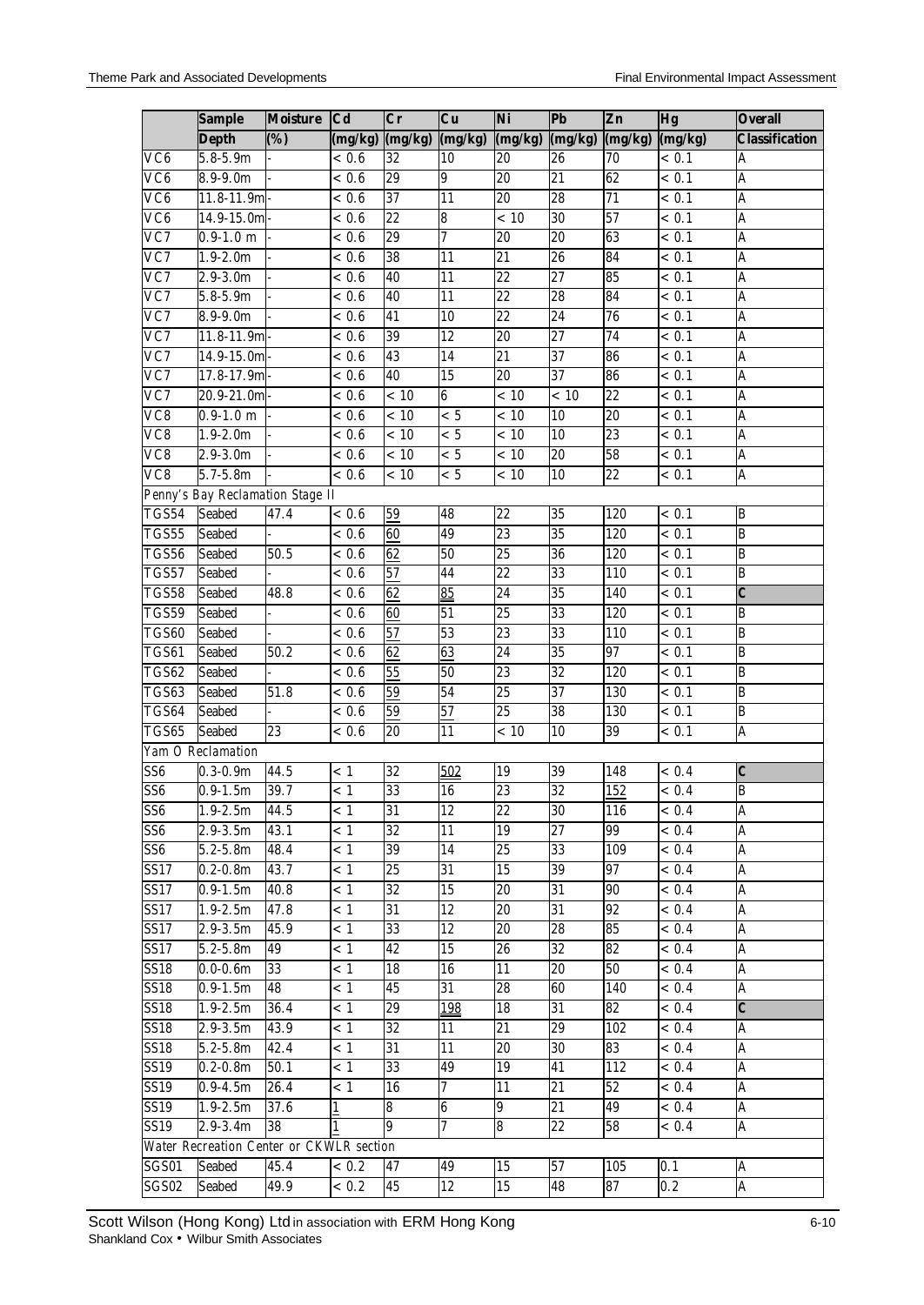|       | <b>Sample</b> | <b>Moisture</b> | <b>Cd</b> | $ C_{r} $ | Cu        | <b>Ni</b> | lPb     | Zn      | <b>Hg</b> | <b>Overall</b>        |
|-------|---------------|-----------------|-----------|-----------|-----------|-----------|---------|---------|-----------|-----------------------|
|       | Depth         | (%)             | (mg/kg)   | (mg/kg)   | (mg/kg)   | (mg/kg)   | (mg/kg) | (mg/kg) | (mg/kg)   | <b>Classification</b> |
| SGS03 | Seabed        | 31.8            | < 0.2     | 21        | 17        |           | 21      | 50      | < 0.1     | A                     |
| SGS04 | Seabed        | 65.3            | < 0.2     | 69        | 43        | 25        | 61      | 145     | 0.2       | B                     |
| SGS05 | Seabed        | 59.3            | < 0.2     | 78        | 59        | 28        | 66      | 156     | 0.2       | B                     |
| SGS06 | Seabed        | 56.6            | < 0.2     | 56        | 38        | 18        | 64      | 107     | 0.1       | B                     |
| SGS07 | Seabed        | 57.2            | ${}< 0.2$ | 69        | <b>47</b> | 20        | 55      | 121     | < 0.1     | B                     |
| SGS08 | Seabed        | 60.9            | < 0.2     | 70        | 51        | 20        | 57      | 127     | < 0.1     | B                     |
| SGS09 | Seabed        | 53              | < 0.2     | 62        | 45        | 22        | 60      | 124     | 0.2       | B                     |

**Notes:**

(a) Value in underline indicate Class B sediment under EPD TC 1-1-92

(b) Value in double underline indicate Class C sediment under EPD TC 1-1-92

- 6.5.11 The sediment testing results indicate that except for four samples (TGS01 at Penny's Bay Reclamation Stage I area, TGS58 at Penny's Bay Reclamation Stage II seawall, SS6 and SS18 along the seawall of the Yam O Reclamation), the sediment of the other areas are either classified as Class A or Class B sediment which is suitable for open sea disposal.
- 6.5.12 TGS01 (both Cr and Cu exceed the Class C criteria) is located outside the seaward boundary of the Cheoy Lee Shipyard, although there is no sign of elevated levels of contamination in the sediment outside the seaward boundary of the shipyard, the contamination found at TGS01 may due to the operation of the shipyard. As TGS02 is classified as Class A, it is suggested that the extent of the contamination is limited to the near shore area, outside the seaward boundary of the shipyard. Information on the depth of sediment at the TGS01 is not available, however, it is expected to be quite shallow as it is close to the shore area. Assuming a sediment depth of about 2 m around TGS01 (a 200 m grid) the potential volume of contaminated sediment to be dredged and disposed of will be about 80,000 m<sup>3</sup>.
- 6.5.13 The depth of sediment at TGS58 which may be classified as Class C cannot be determined from the site investigation. However, previous site investigation<sup>(3)</sup> undertaken during 1994 indicated that contaminated sediment will be limited to the top 0.5 m. Assuming only the top 0.5 m of sediment around TGS58 will be classified as Class C sediment, the potential volume of contaminated sediment to be dredged and disposed of will be approximately  $20,000$  m<sup>3</sup> (assuming a  $200$  m grid).
- 6.5.14 The copper contents of the surface sediment samples taken from SS6 (at depth of 0.3 to 0.9 m below seabed) and SS18 (at depth of 1.9 to 2.5 m below seabed) fall within the Class C criteria. The contamination may arise due to the previous operation of a log pond at Yam O. The sediment samples taken at SS6 at 1.5 m below the seabed show no contamination which suggests that the contaminated sediment is limited to the top 1.5 m. The analysis results of the SS18 samples suggest that a pocket of contaminated sediment occurs in this location. It is estimated that the potential volume of contaminated sediment to be dredged at SS6 and SS18 is about 10,000 m<sup>3</sup>. It is recommended that further sediment testing should be taken at these areas to determine the exact boundary of the contaminated sediment so that the volume of contaminated sediment to be disposed of can be minimised.

 <sup>(3)</sup> Lantau Port Development - Stage 1 Container Terminal No. 11 and 11 Ancillary Works (Design), EIA, for CED December 1994.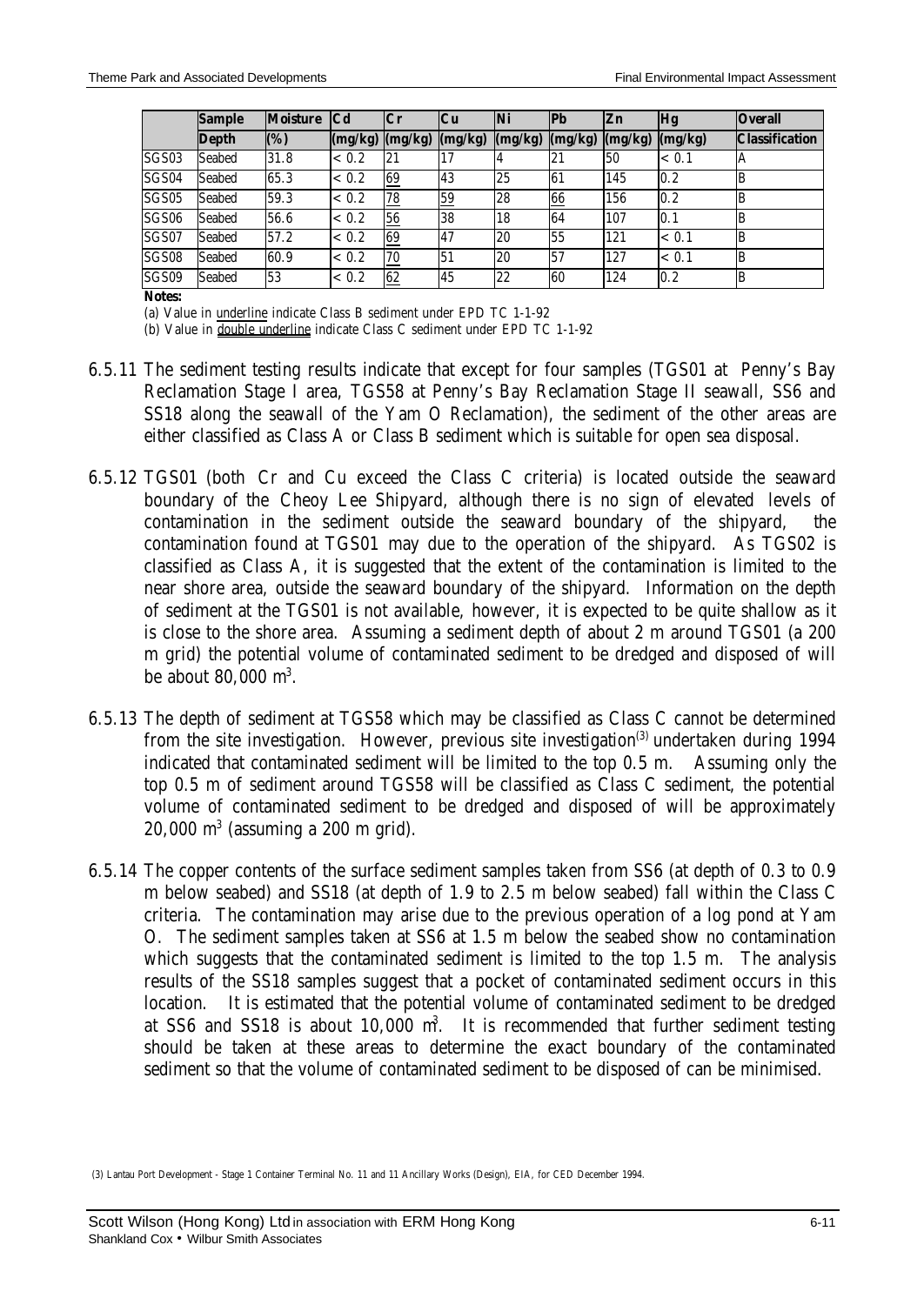| <b>Area</b>                              |                | Volume in $M m3$ |         |              |  |  |  |
|------------------------------------------|----------------|------------------|---------|--------------|--|--|--|
|                                          | <b>Class A</b> | <b>Class B</b>   | Class C | <b>Total</b> |  |  |  |
| Penny's Bay Reclamation Stage I          | 39.28          | 0.64             | 0.08    | 40           |  |  |  |
| Penny's Bay Reclamation Stage II         | 4.58           | 0.4              | 0.02    |              |  |  |  |
| Yam O Reclamation                        | 0.285          | 0.005            | 0.01    | 0.3          |  |  |  |
| Water Recreation Centre or CKWLR section | 0.76           | 0.24             | $-$     | 1.0          |  |  |  |
| <b>Total</b>                             | 44.905         | 1.285            | 0.11    | 46.3         |  |  |  |

### **Table 6.5c - Estimated Classification and Volume of Dredged/Excavated Sediment**

- 6.5.15 The maximum quantity of uncontaminated sediment to be disposed will be about 634,000  $m<sup>3</sup>$  week<sup>-1</sup> or 90,600  $m<sup>3</sup>$  d<sup>-1</sup>. The small amount of contaminated sediment will be dredged and disposed of at the beginning of the dredging works. It is anticipated that they could be dredged and disposed of within three to four weeks.
- 6.5.16 The FMC has allocated 30 M  $m<sup>3</sup>$  of uncontaminated and disposal capacity to the Penny's Bay Reclamation (East Nine Pin, East Tung Lung and north of Lantau). The Engineers should inform FMC the extra volume of sediment requiring disposal so further disposal ground can be allocated.
- 6.5.17 The dredging of sediment has the potential to cause adverse water quality impacts if not properly managed. The potential water quality impacts associated with the dredging of sediment are discussed in *Section 5.* The handling and disposal of the dredged sediment will also have the potential to cause adverse environmental impacts if not properly managed, in particular the handling and disposal of the seriously contaminated (Class C) sediment.

# *Use of Public Fill for the Reclamation*

- 6.5.18 The Penny's Bay Reclamation Stage I requires a large amount of fill material (total of about 67 M m<sup>3</sup>) (see *Table 6.5a*) and therefore offers a very good opportunity to utilise the public fill generated in the HK SAR. The use of public fill will not only alleviate the demand for virgin fill material but also reduce the pressure of disposing inert construction and demolition materials at the strategic landfills. The Penny's Bay Reclamation will maximise the use of good quality public fill generated in the HK SAR. Within the filling period, the Penny's Bay Reclamation Stage I will utilise about  $2.0 \text{ Mm}^3$  of public fill which is the maximum volume of public fill that the reclamation could accommodate.
- 6.5.19 Stage II of the Penny's Bay Reclamation includes reclamation of about 80 ha from the sea from Q2 2003 to Q1 2006 (about 36 months), and it is proposed that maximum volume of public fill is used in the reclamation and seawall within the constraint imposed by the geometry and design requirements. In addition to public fill used in the reclamation, highgrade public fill, such as those arising from large-scale excavation projects, will also be used in seawall construction, within the constraints imposed by design requirements. The estimated void volume of Stage II, indicates that up to 8.5 M  $m<sup>3</sup>$  of public fill of varying grades can be used in the Stage II works (equivalent to most of the public fill to be generated in the territory during the reclamation period). In addition, approximately 2.5 M m<sup>3</sup> of public fill can also be used for surcharging purposes.
- 6.5.20 The Yam O reclamation requires 1.7 M  $m<sup>3</sup>$  of fill material between Q4 2002 and Q3 2003 (about 12 months). Public fill will be used as far as practical for the reclamation. It is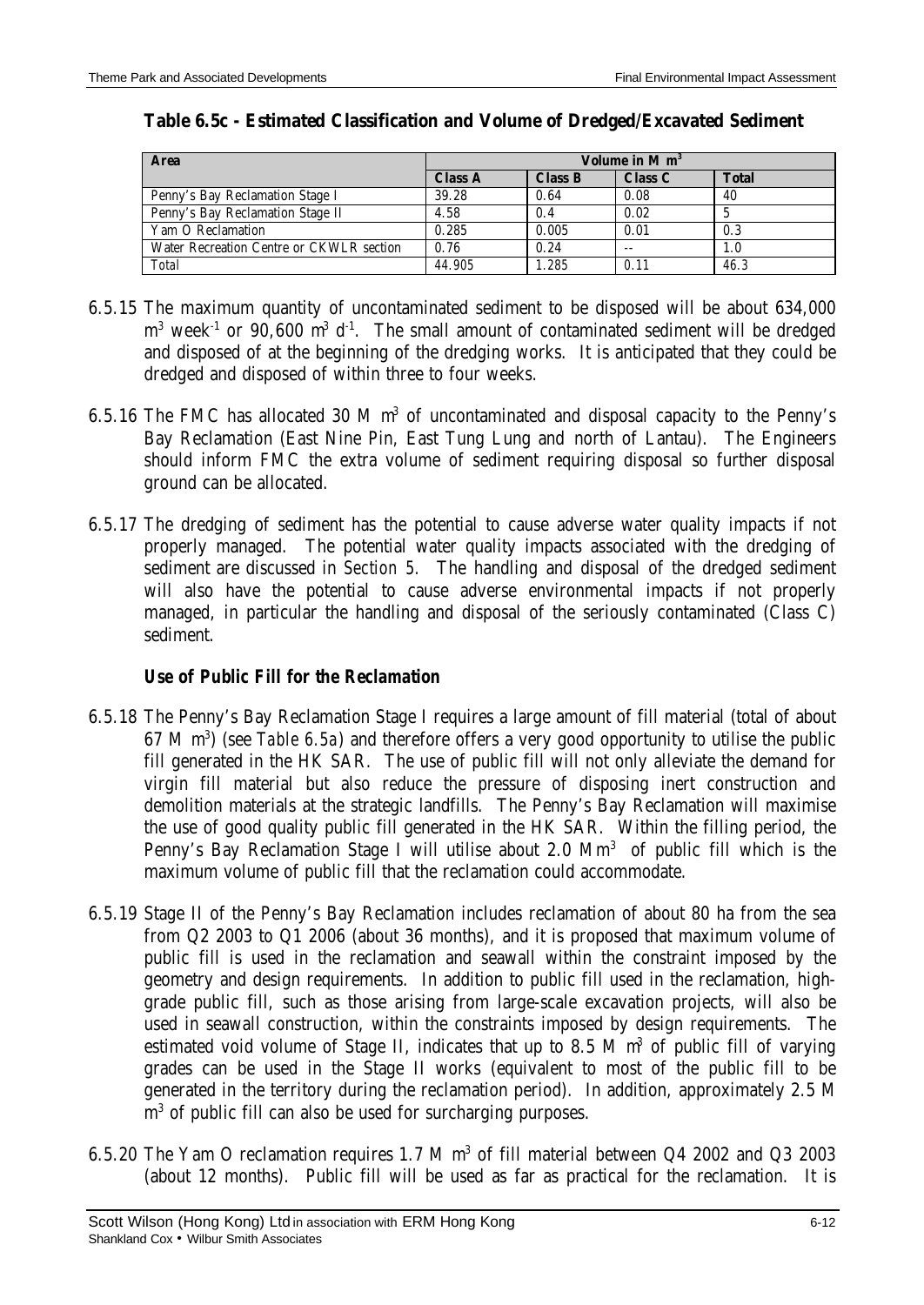estimated that about 1.2 M  $m<sup>3</sup>$  of public fill (about 70% of the fill requirement) will be used for the reclamation and the balance will be sand fill (about  $0.5$  M  $m<sup>3</sup>$  which will mainly used for the construction of the seawall).

6.5.21 The use of public fill as filling material may give rise to floating debris during reclamation. Part of the Penny's Bay Reclamation Stages I and II as well as Yam O Reclamation will be designated as a public filling area. Public fill comprising earth, building debris and broken concrete may contain a small amount of floatable materials such as timber, plastic and paper. If not properly controlled, it may give rise to floating refuse.

# *Excavated Material*

- 6.5.22 *Construction of Theme Park:* The construction of the Penny's Bay Reclamation and Yam O Reclamation will require importation of a large quantity of fill materials. The construction of the building foundation for the Phase I of the Theme Park will generate some excavated materials. The quality of the excavated material will be the same as the fill materials used for the reclamation (ie either marine sand fill or clean public fill). The exact amount of surplus excavated material to be generated from the foundation works cannot be determined at this stage as detailed design information is not presently available. However, it is anticipated to be of a small percentage (less than  $5\%$ ) of the fill requirement (15.9 M m<sup>3</sup>) for the Penny Bay Reclamation Stage II (which will be undertaken concurrently with the construction of the Phase I Theme Park) and can all be reused for the filling works of Penny's Bay Reclamation Stage II. Therefore, no surplus excavated material will be generated from the Phase I development of the Theme Park.
- 6.5.23 The design of the Phase II development of the Theme Park will ensure a cut and fill balance as far as practical. The small amount of excavated material to be generated from the foundation works will be used for landscaping works in order to minimise the need to dispose of any surplus excavated material off-site.
- 6.5.24 *CKWLR section*: Approximately 10,200 m<sup>3</sup> of excavated material will be generated from slope excavation. The excavated materials will consist of clean rock and soil which could be reused on-site, for example, for filling at the Cheoy Lee Shipyard area. No surplus excavated material will be generated.
- 6.5.25 *Road P2 :* About 7,800 m<sup>3</sup> of excavated material will be generated from the excavation works. The excavated materials will be reused on-site for filling at Cheoy Lee Shipyard area and no surplus excavated material will be generated.
- 6.5.26 *Penny's Bay Rail Link:* As the majority of the PBRL will be constructed at grade, the excavation work will be limited to construction of cut and cover and drill and blast tunnels, and minor earthworks for the construction of tunnel portals. It is estimated that approximately 16,500  $m^3$  and 27,000  $m^3$  of excavated materials will be generated from the construction of the cut and cover tunnel, and the drill and blast tunnel, respectively. About 25,000 m<sup>3</sup> of excavated materials will be generated from other minor excavation work. These excavated materials (a total of  $68,500$  m<sup>3</sup>) will be generated between Q3 2002 ad Q2 2004 (approximately 21 months) and will comprise mainly clean rock and soil. The Yam O station will be constructed on a pad foundation, and hence no piling will be required. The Theme Park station will be founded on steel H-piles or a pad foundation. No or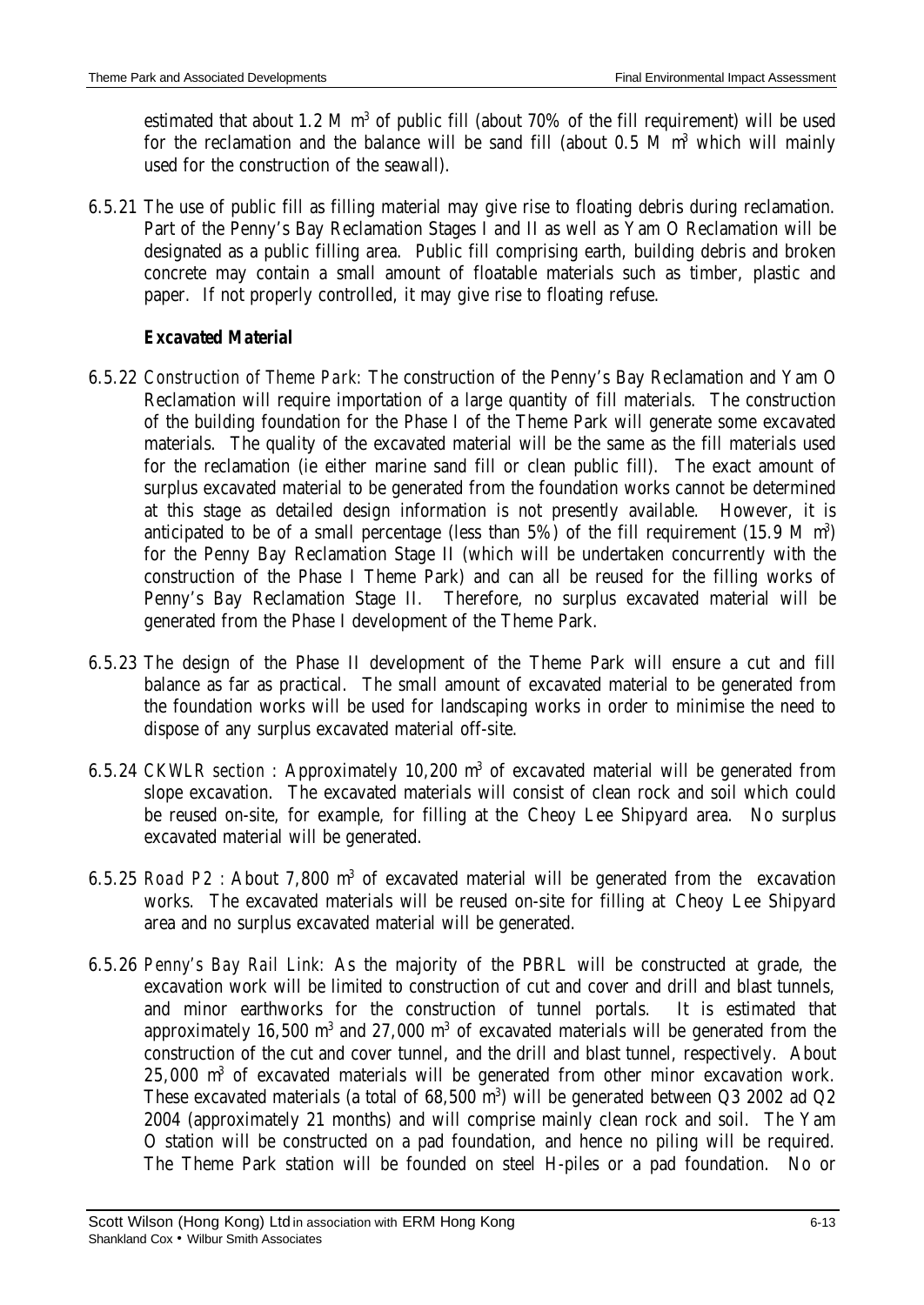minimal excavation will be required for the construction of an H-piles or pad foundation. The quantity of excavated material arising from all the foundation works will be minimal.

6.5.27 As the Penny's Bay and Yam O reclamations require a large quantity of fill material and the Project will have an overall deficit of fill material. It is anticipated that all the excavated soil and rock generated from the Project will be re-used for the reclamation works. Since public filling areas only accept public fill with certain size (< 200 mm diameter). Some of the excavated material may require to be broken prior re-use on site. No surplus of excavated material will be generated.

#### *Construction and Demolition Material*

- 6.5.28 Construction and demolition material  $(C&DM)^{(4)}$  will be generated from new buildings construction. C&DM comprises unwanted materials generated during construction, including rejected structures and materials, materials which have been over ordered or are surplus to requirements and materials which have been used and discarded. C&DM will arise from a number of construction and maintenance activities and may include:
	- wood from formwork and falsework:
	- equipment and vehicle maintenance parts;
	- materials and equipment wrappings;
	- unusable/surplus concrete/grouting mixes; and
	- damaged/contaminated construction materials.
- 6.5.29 C&DM can be minimised with careful planning during the detail design stage as well as during construction. The contractor should use reusable non-timber formwork and temporary works. Moreover, the contractor should be required to carry out sorting of the C&DM into various categories and re-use/recycle the C&DM on site or other construction sites.
- 6.5.30 *Theme Park and Associated Developments:* The majority of the C&DM will be generated from the construction of the Theme Park and associated developments. The buildings of the Theme Park will be constructed using concrete, steel or other appropriate materials. The total quantities of C&DM arising from the construction process will depend on the exact types of the buildings and the construction methods adopted. Information relating to this is not available at this stage. This EIA therefore assumes that the maximum buildable area as regulated by the North East Lantau OZP would be constructed within the Theme Park development area. The OZP limits the floor coverage in the hotel area to 1.5 and 1.0 in the Theme Park and the RD&E area. This will lead to a conservative assessment, as likely development may be below those maximum levels set in the OZP. The buildable gross floor areas (GFA) for the Theme Park and RD&E area are given in *Table 6.5d*.

 <sup>(4)</sup> Construction and Demolition material (C&D material) contains a mixture of inter and non-inert material. The inert portion is the "public fill". The non-inert portion is the "C&D waste".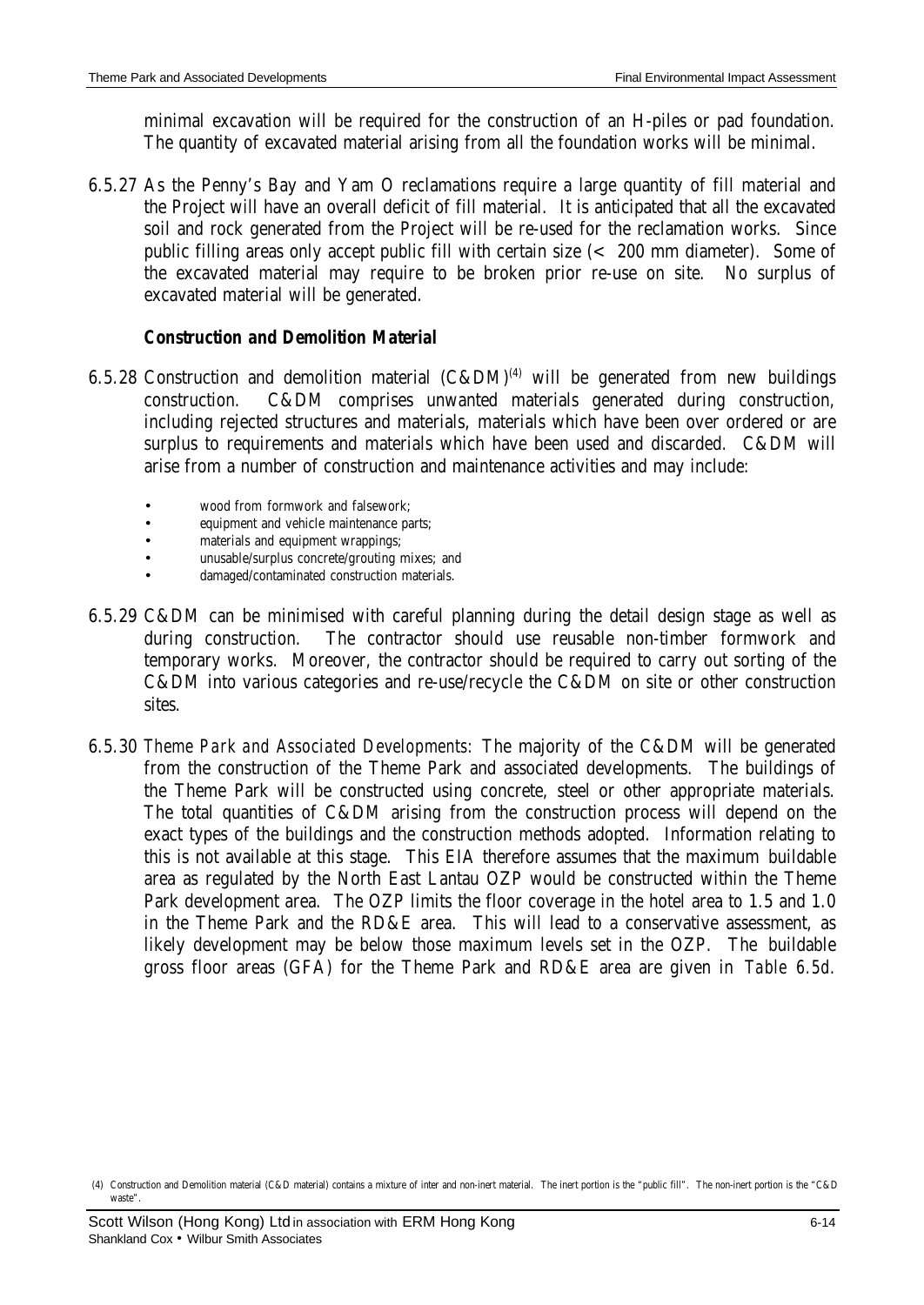# **Table 6.5d Buildable GFA for the Theme Park/RD&E Area and Hotel**

| <b>Development</b>              | <b>Estimate</b><br><b>Construction Period</b>                                | Theme Park   Hotel (m <sup>2</sup> )<br><b>&amp; RD&amp;E</b><br>(m <sup>2</sup> ) |         | <b>Total</b><br><b>GFA</b><br>$(m^2)$ | <b>Potential</b><br>Arisings of of<br>$ C\&DM(m^3) $ | <b>Potential Arisings (m3)</b>             |         | <b>Estimated Generation Rate of</b><br>$C&D$ Waste $(m^3 d^1)$ |             | <b>Estimated Generation Rate</b><br>of Public Fill $(m^3 d^1)$ |             |
|---------------------------------|------------------------------------------------------------------------------|------------------------------------------------------------------------------------|---------|---------------------------------------|------------------------------------------------------|--------------------------------------------|---------|----------------------------------------------------------------|-------------|----------------------------------------------------------------|-------------|
|                                 |                                                                              |                                                                                    |         |                                       |                                                      | <b>C&amp;D Waste Public Fill   Average</b> |         |                                                                | <b>Peak</b> | <b>Average</b>                                                 | <b>Peak</b> |
| Phase I -<br><b>Opening Day</b> | April 2002 to April<br>2005                                                  | 300,000                                                                            | 220.600 | 520,600                               | 52.060                                               | 10,412                                     | 41,648  | 14                                                             | 22          | 59                                                             | 88          |
| Phase I -<br>Buildout           | Q3 2008 to Q3 2011                                                           | 100.000                                                                            | 105,100 | 205,100                               | 20.510                                               | 4,102                                      | 16,408  |                                                                |             |                                                                | 11          |
| Phase II -<br><b>Buildout</b>   | Q4 2003 to Q2 2005,<br>$Q2\,2007$ to $Q1\,2009$<br>and Q1 2014 to Q3<br>2015 | 400.000                                                                            | 409,800 | 809,800                               | 80.980                                               | 16,196                                     | 64,784  | 12                                                             | 19          | 49                                                             | 74          |
| <b>Total</b>                    |                                                                              | 800.000                                                                            | 735,500 | 1,535,50                              | 153,550                                              | 30,710                                     | 122,840 |                                                                |             |                                                                |             |

**Note:**

(a) Based on a C&DM arisings rate of  $0.1 \text{ m}^3$  per  $1 \text{ m}^2$  of GFA constructed.

(b) Forecast ratio for C&D waste : public fill is 2 : 8 (Source Monitoring of Solid Waste in Hong Kong 1997)

(c) Peak factor of 1.5 is assumed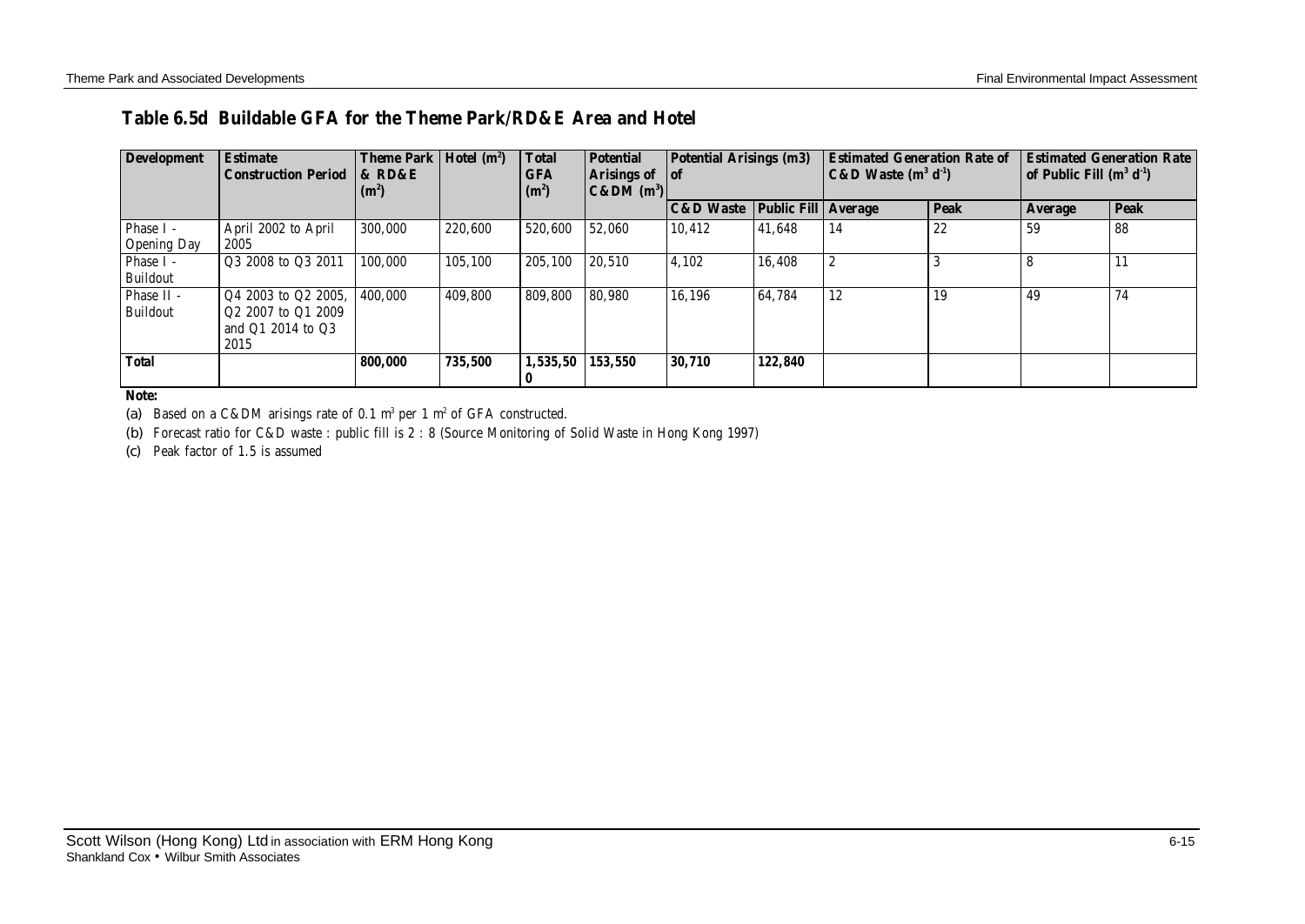- 6.5.31 The Penny's Bay Reclamation Stage II site will be handed over to HKITP after March 2002. The construction of the Phase I Theme Park infrastructure is scheduled to be completed by April 2005. The average and maximum (assuming a peak factor of 1.5) daily arisings of C&D waste will be approximately 14  $m<sup>3</sup> d<sup>-1</sup>$  and 22  $m<sup>3</sup> d<sup>-1</sup>$ , respectively.
- 6.5.32 The average and peak arisings of C&D waste for the construction of the remaining infrastructures of the Phase I Theme Park to Phase I - Build Out between 2008 and 2011 will be about 2  $m^3$   $d^{\text{-}1}$  and 3  $m^3$   $d^{\text{-}1}$ , respectively.
- 6.5.33 The average and peak arisings of C&D waste for the construction of the Phase II Theme Park infrastructures between 2003 and 2015 will be about 12  $m^3$  d<sup>-1</sup> and 19  $m^3$  d<sup>-1</sup>, respectively or at nearby public filling areas.
- 6.5.34 For the public fill generated from the construction of the Theme Park and associated developments, since the daily operation rate is low, all the public fill is likely to be re-used on site.
- 6.5.35 *Penny's Bay Rail Link:* The quantity of C&DM generated from the construction of cut and cover tunnel will be minimal (in the order of  $350 \text{ m}^3$ ). The amount of concrete which may be wasted from the shotcreting of the tunnel wall and construction of the tunnel lining will be negligible (in the order of 80 m<sup>3</sup>) and will not be a concern. The Yam O Station will consist of two separate platforms which will be constructed along the existing track at Yam O. Concourses will be constructed above each of the platforms and be connected by link bridges. The Penny's Bay Rail Station will consist of two levels, the concourse and the platform levels. Both stations will be constructed using by *in situ* concrete. The side walls and roofs of the stations will largely be structural steel with cladding. The GFA for the Yam O and Penny's Bay Rail Stations are about 16,000 m<sup>2</sup> and 30,000 m<sup>2</sup>, respectively. Based on a generation rate of 0.1  $m^3$  per 1  $m^2$  of GFA constructed<sup>(5)</sup>, the quantity of C&DM to be produced from the construction of Yam O and Penny's Bay Rail stations will be approximately 4,600 m<sup>3</sup>. Based on the construction timing (Q4 2002 to Q2 2004), the average and peak generation rate of C&D waste is 3  $m^3$  d<sup>-1</sup> and 4  $m^3$  d<sup>-1</sup>, respectively, whereas for public fill is 10  $m^3 d^{-1}$  and 16  $m^3 d^{-1}$ , respectively.
- 6.5.36 *Water Recreation Centre:* According to the development schedule of the Northshore Lantau, GFA of the Water Recreation Centre is about  $2,000$  m<sup>2</sup>. Using the C&DM generation rate of 0.1  $m^3$  per  $m^2$  of GFA constructed, the C&DM to be generated will be approximately 200 m<sup>3</sup>. Based on the construction schedule<sup>(6)</sup>, the average daily C&DM arisings is about 1.2  $m^3$  d<sup>-1</sup>. Therefore the generation rate for C&D waste and public fill will be minimal.
- 6.5.37 *CKWLR section*: Based on the current information  $\varnothing$ , demolition is required at Ngong Shuen Au, Wan Tuk Village and Cheoy Lee shipyard. These included an abandoned single storey concrete village school, one telephone exchange and one air quality monitoring station at Ngong Shuen Au as well as one concrete latrine, one refuse collection point, four partial concrete/wooden structures and six wooden structures at Wan Tuk Village. Although no details on the GFA is available, these structures are likely to be small

(6) From April 2004 to December 2004.

<sup>(5)</sup> Reduction of Construction Waste Final Report (March 1993). Hong Kong Polytechnics.

<sup>(7)</sup> Scott Wilson Communication 97240/2/20/52361 dated 25 November 1999.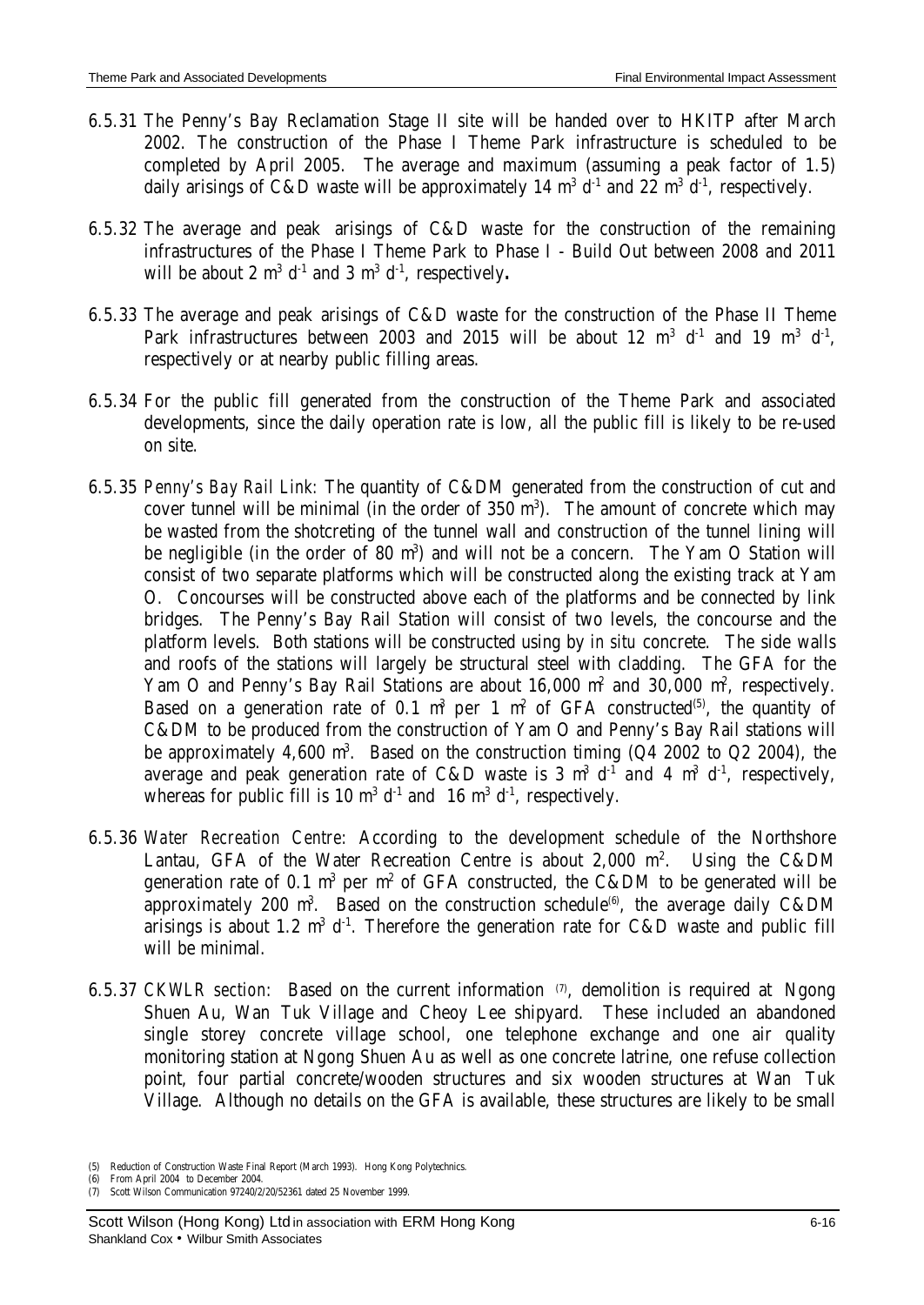and simple and the volume of demolition material to be generated is likely to be small. At the Cheoy Lee Shipyard, it is estimated that three stone built workshops of about 5-10 m in height, ten iron sheet built workshops about 5-10 m high, two iron sheet built workshop of about 2 m high, some wooden structures and damaged structures (composition unknown) will be demolished. The potential environmental impacts associated with the decommissioning and demolition of the shipyard will be evaluated under a separate EIA to be commissioned by the CED.

6.5.38 If not properly managed, the storage, handling, transport and disposal of C&D waste have the potential to create visual, litter, dust and traffic impacts.

# *Chemical Waste*

- 6.5.39 Chemical waste, as defined under the *Waste Disposal (Chemical Waste) (General) Regulation*, includes any substance being scrap material, or unwanted substances specified under *Schedule 1* of the *Regulation*. A complete list of such substances is provided under the *Regulation*, however substances likely to be generated by construction activities for the Penny's Bay reclamation and construction of the Theme Park and the associated infrastructure will, for the most part, arise from the maintenance of equipment. These may include, but need not be limited to the following:
	- scrap batteries or spent acid/alkali from their maintenance;
	- used paint, engine oils, hydraulic fluids and waste fuel;
	- spent mineral oils/cleaning fluids from mechanical machinery; and
	- spend solvents/solutions, some of which may be halogenated, from equipment cleaning activities.
- 6.5.40 Chemical wastes may pose serious environmental, health and safety hazards if not stored and disposed of in an appropriate manner as outlined in the *Waste Disposal (Chemical Waste) (General) Regulation* and the *Code of Practice on the Packaging, Labelling and Storage of Chemical Wastes*. These hazards include:
	- toxic effects to workers:
	- adverse effects on air, water and land from spills;
	- fire hazards; and
	- disruption to sewage treatment works due to damage to the sewage biological treatment systems if waste is allow to enter the sewage system.
- 6.5.41 It is difficult to quantify the amount of chemical waste which will arise from the Theme Park and associated developments construction activities as it will be highly dependent on the Contractor's on-site maintenance intention and the quantities of plant and vehicles utilised. However, it is anticipated that the quantity of chemical waste, such as lubricating oil and solvent produced from plant maintenance will be small and in the order to a few cubic metres per month.

# *General Refuse*

- 6.5.42 The presence of a construction site with large numbers of workers and site offices and canteens will result in the generation of a variety of general refuse requiring disposal. General refuse will mainly consist of food wastes, aluminium cans and waste paper.
- 6.5.43 The storage of general refuse has the potential to give rise to adverse environmental impacts. These include odour if the waste is not collected frequently (for example, daily),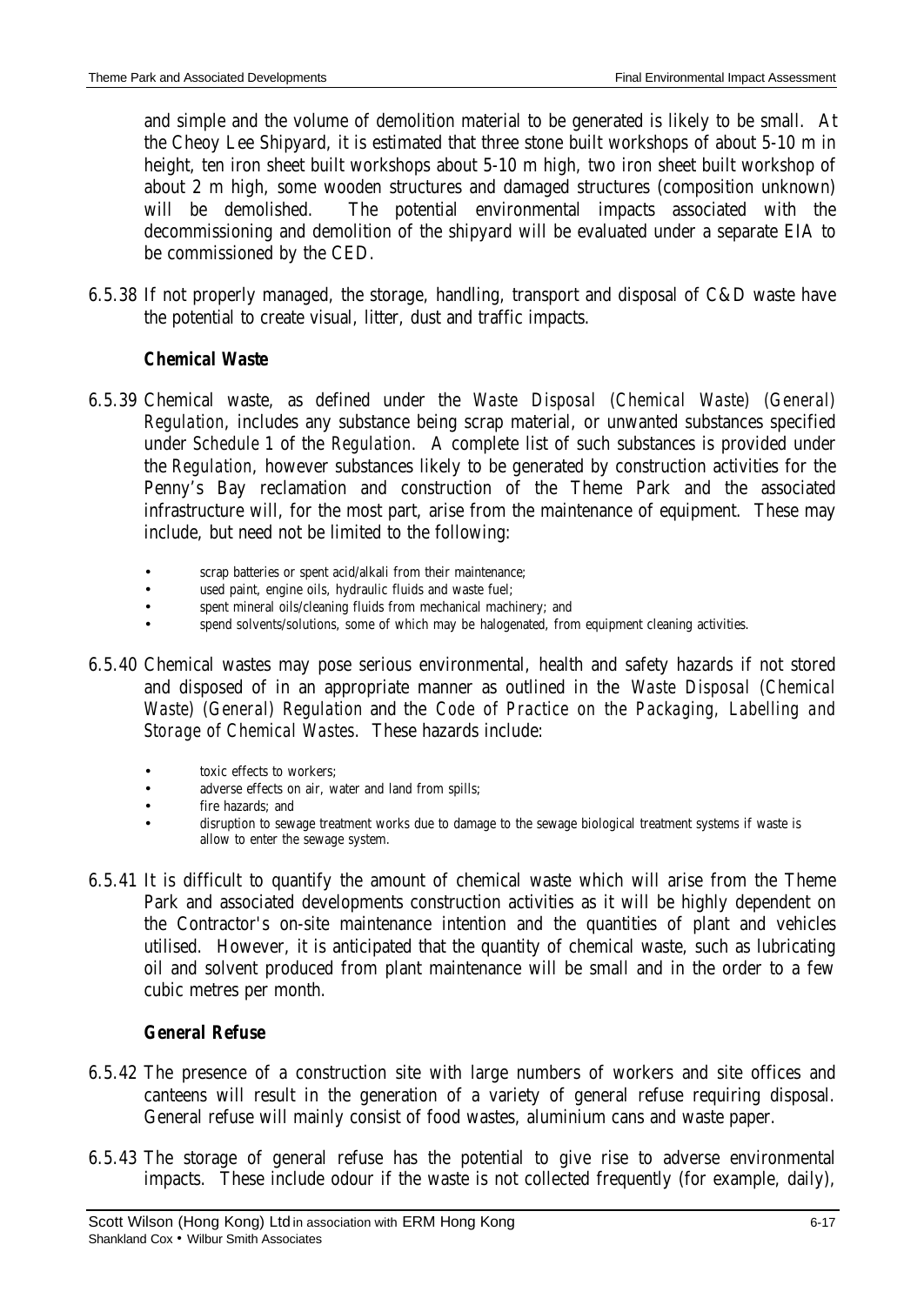windblown litter, water quality impacts if waste enters water bodies, and visual impact. The sites may also attract pests, vermin, and other disease vectors if the waste storage areas are not well maintained and cleaned regularly. In addition, disposal of wastes at sites other than approved landfills, can also lead to similar adverse impacts at those sites.

6.5.44 The peak construction period (around 2004) will occur during the construction of the Theme Park and the associated developments. It is anticipated that there will be about 4,300 workers to be employed on-site during this period. Based on a generation rate of 0.65kg per worker per day, the maximum daily arisings of general refuse during the construction period will be approximately 2.8 tonnes.

#### **OPERATION WASTE IMPACTS**

#### *Municipal Solid Waste*

- 6.5.45 The operation of the PBRL and road links to the Theme Park (including the CKWLR section, Road P2, Resort Road) will generate a negligible amount of waste which, consisting mainly of litter, trimmed vegetation and road maintenance waste. It has been estimated from experience that each of the PBRL stations may generate up to 5  $m^3$  d<sup>-1</sup> of such waste although it is difficult to estimate at this stage the precise contribution from the commercial element all the stations until more details of their operations can be confirmed. The exact quantity of waste to be generated from the operation of the road links cannot be accurately estimated as it depends very much on the design and maintenance schedule of these roads. However, it is anticipated that it will be in the order of a few cubic metres per month.
- 6.5.46 The operation of the Eastern Stormwater Drainage Channel will generate sand and gravel from de-silting operations. The amount of sand and gravel collected will vary between dry and wet seasons.
- 6.5.47 The operation of the Theme Park, RD&E and hotels will generate a significant amount of MSW. The quantity of MSW to be generated from the Theme Park and associated facilities is estimated based on the experience of other world class international theme parks and resorts and is presented in *Table 6.5e*.

| <b>Phase Development</b>     | Year | <b>Annual Attendance/</b> | <b>Rate of Arisings</b> | <b>Waste Arisings (tpd)</b> |
|------------------------------|------|---------------------------|-------------------------|-----------------------------|
|                              |      | Room                      | (kg/guest/yr)           |                             |
| Phase I - Opening Day        | 2005 |                           |                         |                             |
| <b>Theme Park</b>            |      | 7.500.000                 | 0.39                    | 8.0                         |
| RD&E                         |      | 6.600.000                 | 1.062                   | 19.2                        |
| Hotel                        |      | $1,400$ rooms             | 2823.53/room/yr         | 10.8                        |
| <b>Total</b>                 |      |                           |                         | 38                          |
| Phase I - Build Out          | 2014 |                           |                         |                             |
| <b>Theme Park</b>            |      | 10,000,000                | 0.59                    | 16.2                        |
| RD&E                         |      | 10,100,000                | 1.1264                  | 31.2                        |
| Hotel                        |      | $\overline{3,100}$ rooms  | 3076.92/room/vr         | 26.1                        |
| <b>Total</b>                 |      |                           |                         | 73.5                        |
| Phase II - Build Out         | 2024 |                           |                         |                             |
| <b>Theme Park</b>            |      | 20,000,000                | 0.83                    | 45.5                        |
| RD&E                         |      | 17,100,000                | 1.4455                  | 67.7                        |
| Hotel                        |      | $7,000$ rooms             | $3,214.29$ /room/yr     | 61.6                        |
| <b>Total</b><br>$NT - 1 - 1$ |      |                           |                         | 175                         |

**Table 6.5e - Predicted Waste Arisings from the Theme Park and Associated Facilities**

Note:

(a) Waste generation rate of Theme Park, RD&E and Hotel has been obtained from HKITP.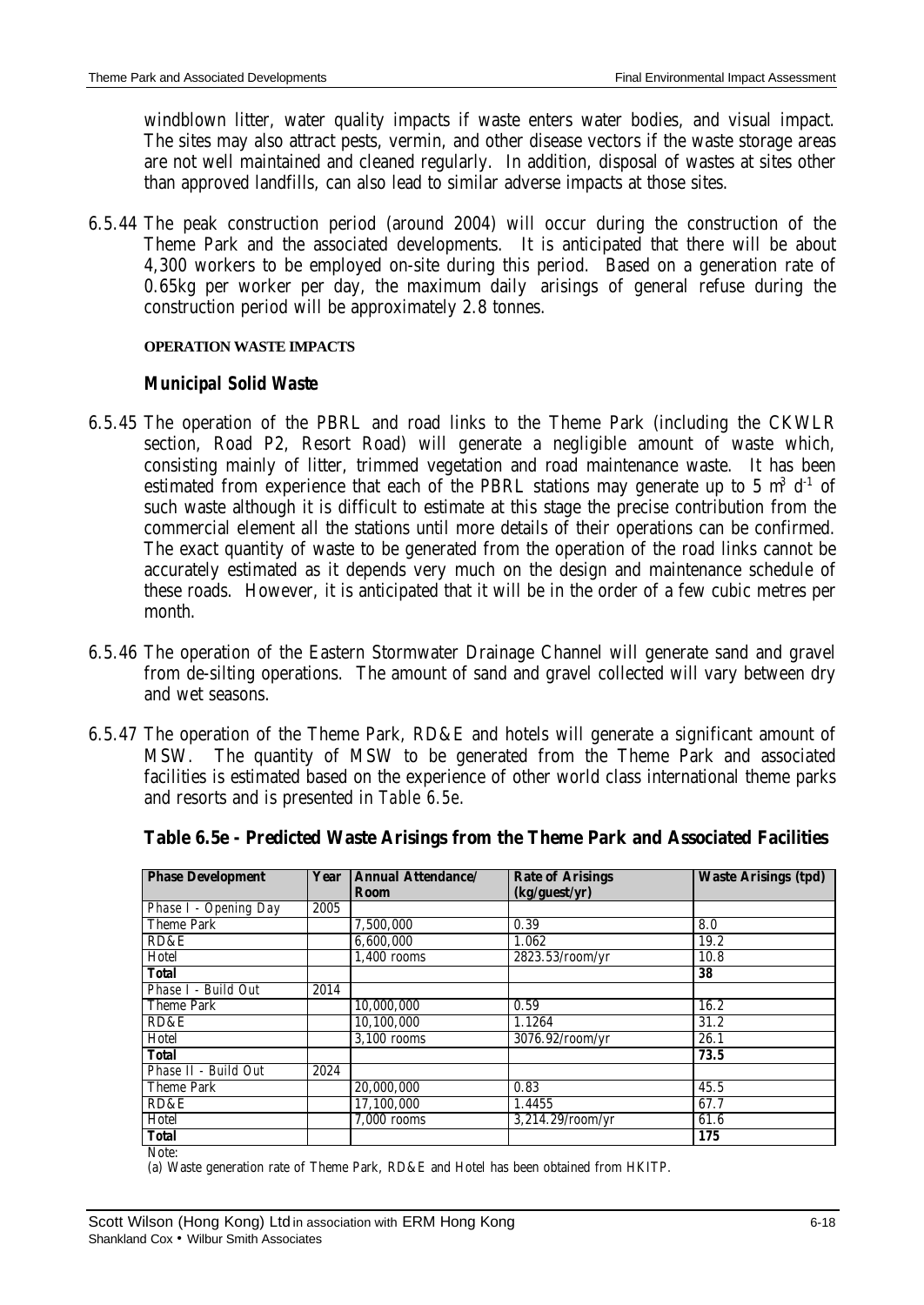- 6.5.48 The storage and handling of MSW has the potential to cause adverse environmental impacts. These include odour if the waste is not collected frequently (for example, daily), noise impact from collection and storage of waste, windblown litter, water quality impacts if waste enters water bodies, and visual impact. The waste storage areas may also attract pests, vermin, and other disease vectors if they are not well maintained and cleaned regularly. In addition, disposal of wastes at sites other than approved transfer stations or landfills, can also lead to similar adverse impacts at those sites.
- 6.5.49 During operation of the Theme Park and associated developments, refuse collection bins will be installed both indoors and outdoors. If not collected properly, windblown debris and litter in the open area may enter into the artificial lake of the Water Recreation Centre or the shore area of the reclamation. This may include litter, paper, package material, plastic bags, plastic bottles or food stuffs and give rise to floating refuse.

# *Chemical Waste*

- 6.5.50 The operation of the Theme Park at Penny's Bay will use a variety of chemicals. Some of the used chemicals have to be disposed of. The operation of the Theme Park at Penny's Bay will be very similar to that of Disneyland. Based on the experience of Disneyland, the following chemicals may also be used in the Theme Park at Penny's Bay, as shown in *Table 6.5f*.
- 6.5.51 The remains of fireworks from the fireworks shows in the Theme Park may contain heavy metals in low concentrations (in a scale of ng  $kg^{-1}$ ).
- 6.5.52 According to the literature search, the fireworks remains from the mid-level fireworks shows may contains dioxins furans (see *Section 3*). The fireworks shells will be dropped within the safety zone at the back of house and immediately collected for proper disposal. The fireworks remains will be treated as chemical waste and stabilised, if necessary, with cement to avoid the hazards and potential environmental impacts associated with the disposal of the waste. The stabilised fireworks remains should be safety for disposal at landfills.
- 6.5.53 As discussed in *Section 6.5.1*, if not properly managed the storage, handling, collection, transportation and disposal of chemical waste have the potential to cause significant adverse environmental impacts.

# *Sewage Sludge*

6.5.54 According to the *Sludge Treatment and Disposal Strategy Study* (STDS)<sup>(8)</sup>, Siu Ho Wan Sewage Treatment Works will employ a chemical treatment plus disinfection process. It is expected that the International Theme Park and associated developments will be a major source of sewage in the North Lantau area. The current projection indicates that in year 2011 the baseline flow plus the flow generated from the Theme Park and associated developments (12,140  $\text{m}^3$  d<sup>-1</sup>) will be about 168,846  $\text{m}^3$  d<sup>-1</sup>. The suspended solids (SS) and Biochemical Oxygen Demand (BOD) loading will be about 34,891 kg  $d^1$  and 43,369 kg d <sup>1</sup>, respectively. Using the removal efficiency of 70% and 55%, for SS and BOD, respectively, the amount of sludge to be generated in 2011 will be approximately 14,356

<sup>(8)</sup> Environmental Resources Management (1999). Sludge Treatment and Disposal Strategy Study Final Report, 9 July 1999.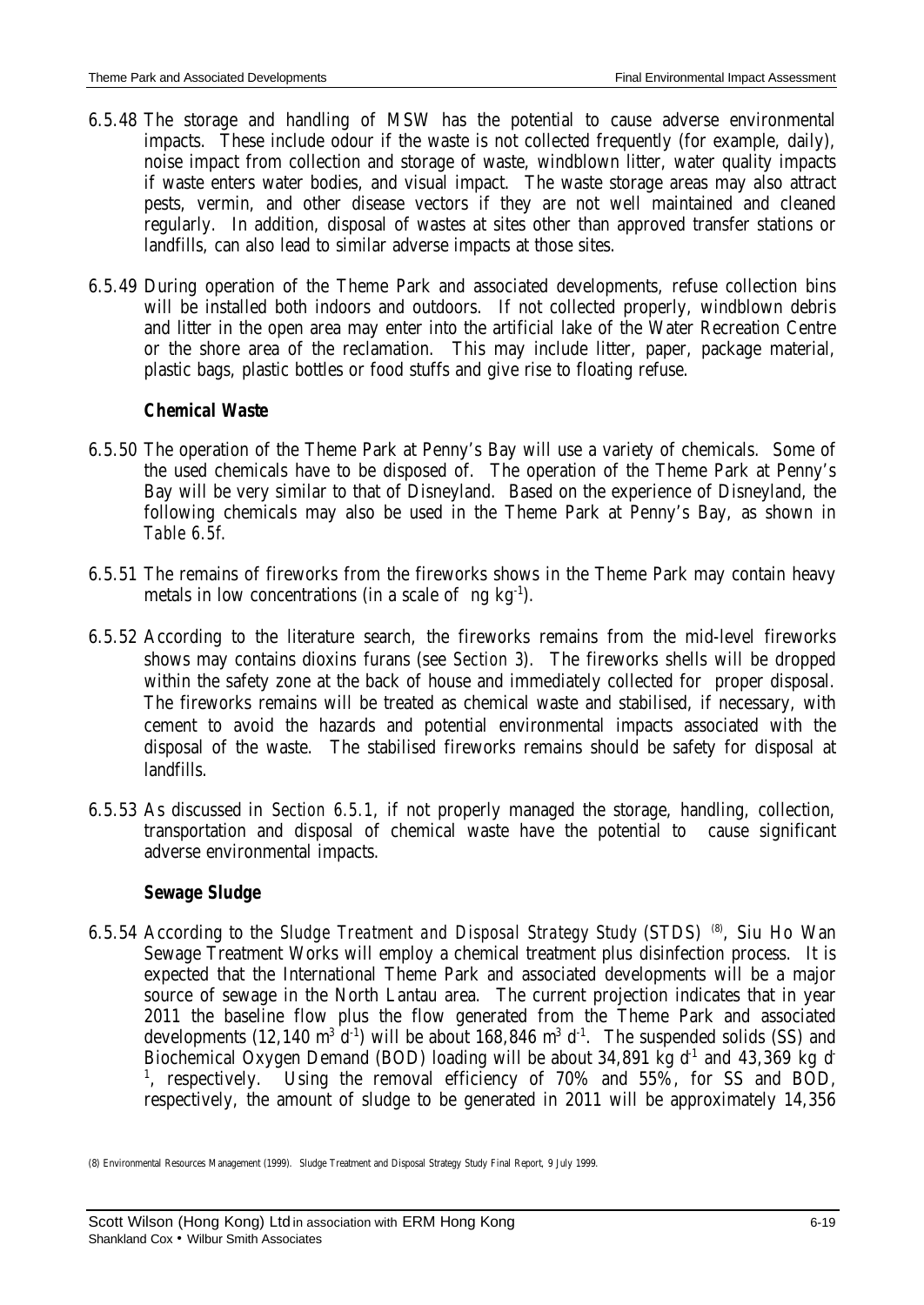tonnes dry solids per annum (tds  $a^{-1}$ ) or about 40 tds  $d^{-1}$ . The amount of sludge contributed from the Theme Park and the associated developments will be 2,489 tds  $a<sup>-1</sup>$  or about 7 tds d -1 (about 17.5% of the total sludge generated). The *STDS* recommends that sludge generated at Siu Ho Wan STW be treated at a dedicated Centralised Sludge and Difficult Waste Incineration Facility (SDIF), which is planned to be in operation in 2007. Prior to the operation of the SDIF, the sludge will be delivered to landfill for disposal.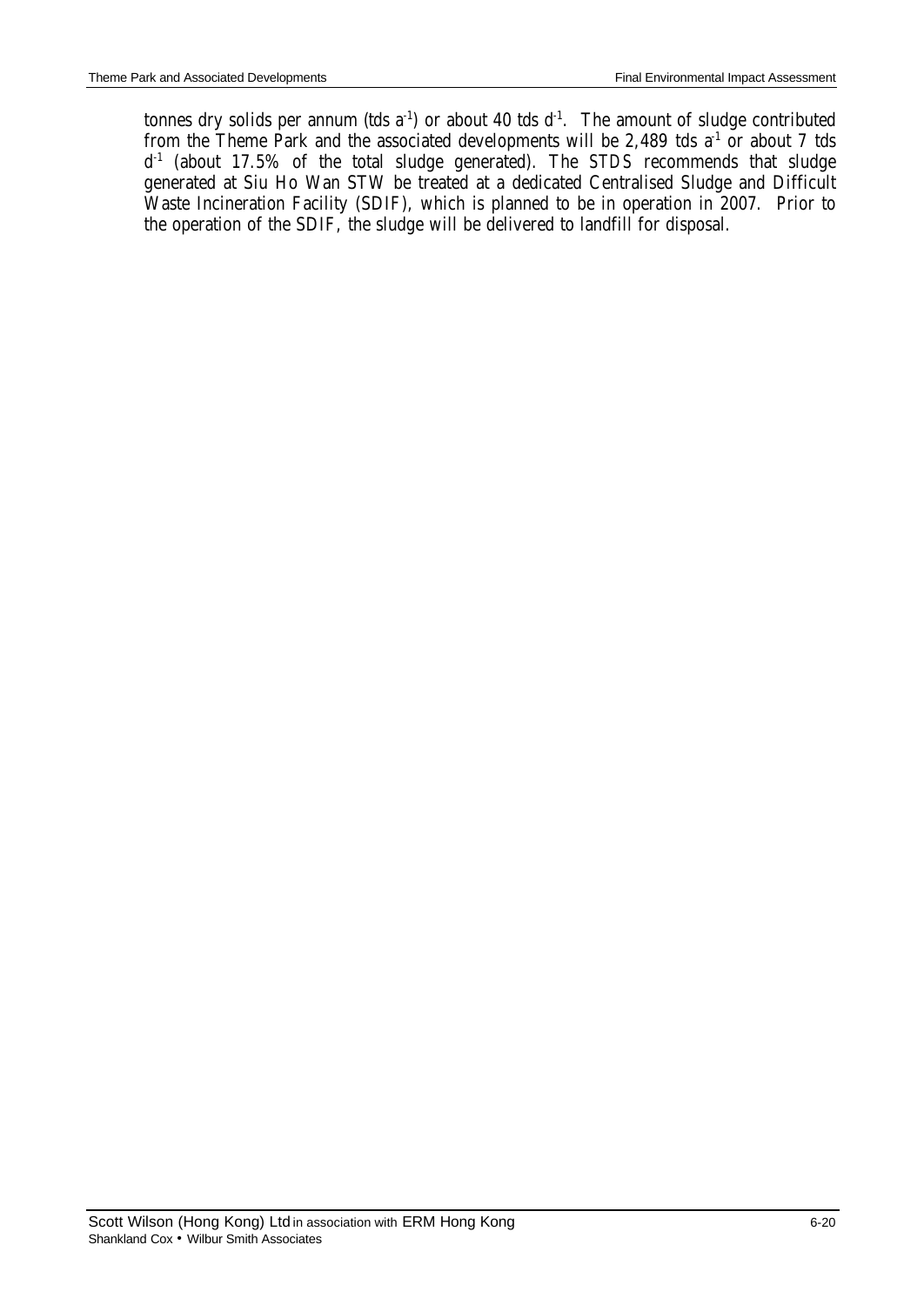# **Table 6.5f - Chemicals Which May be Used at the Theme Park at Penny's Bay**

| <b>Chemical Name</b>                    | <b>Common Name</b>                        | Unit           | <b>Maximum Daily Amount</b> | <b>Average Daily Amount</b> |
|-----------------------------------------|-------------------------------------------|----------------|-----------------------------|-----------------------------|
| 1-Bromo-3-Chloro-5, 5-Dimethylhydantoin | <b>Bromine Tablets</b>                    | kg             | 23                          | 11                          |
| Acetylene                               |                                           | m <sup>3</sup> | 255                         | 255                         |
| <b>Acrylic Paint</b>                    |                                           | m <sup>3</sup> | 3                           |                             |
| Aliphatic Polymeric Isocyanate          | <b>Polyurethane Paint</b>                 | m <sup>3</sup> | 2                           | 2                           |
| Argon                                   |                                           | m <sup>3</sup> | 198                         |                             |
| Argon                                   |                                           | $\mathbf{m}^3$ | 10                          | 10                          |
| Barquat OJ-50                           |                                           | m <sup>3</sup> | 0                           | $\overline{0}$              |
| BP-300 Insecticide                      |                                           | kg             | 102                         | 102                         |
| Carbon Dioxide CO <sub>2</sub>          | Refrigerated Liquid                       | kg             | 12,387                      | 12,387                      |
| Dichloroisocyanuric Acid - dry          | Sodium Diclor - ChlorBrite                | kg             | 23                          | 23                          |
| Dichloroisocyanuric Acid - dry          | Sodium Dichlorgranules                    | kg             | 23                          | 23                          |
| Grease                                  |                                           | m <sup>3</sup> |                             |                             |
| Helium                                  |                                           | m <sup>3</sup> | 680                         | 680                         |
| Hydrochloric Acid HC1                   | Muriatic Acid                             | m <sup>3</sup> | 24                          | 17                          |
| Hydrochloric Acid HC2                   | Muriatic Acid - 31%                       | $\mathrm{m}^3$ | $6\phantom{.}6$             | 6                           |
| Mathane                                 | Compressed Natural Gas (CNG)              | $\rm{Im}^3$    | 38                          | 19                          |
| <b>Mathane</b>                          | Compressed Natural Gas (CNG) kg           |                | 6,328                       | 4,672                       |
| Motor Oil                               |                                           | $\mathrm{m}^3$ |                             |                             |
| Nitrogen                                |                                           | kg             | 3,479                       | 3,452                       |
| Nitrogen - liquid                       | Rerrigerated Liquid Nitrogen              | $\mathbf{m}^3$ | 28                          | 28                          |
| Oxygen                                  |                                           | $\mathrm{m}^3$ | 234                         | 234                         |
| Petroleum Distillate                    | Diesel Fuel                               | m <sup>3</sup> | $\overline{0}$              | $\overline{0}$              |
| <b>Petroleum Distillate</b>             | Diesel Fuel #2                            | m <sup>3</sup> | 76                          | 76                          |
| Petroleum Distillate                    | Hydraulic Oil                             | m <sup>3</sup> | 15                          | <b>9</b>                    |
| Petroleum Distillate                    | Kerosene                                  | $\mathbf{m}^3$ |                             | IO.                         |
| <b>Petroleum Hydrocarbons</b>           | <b>Unleaded Gas</b>                       | m <sup>3</sup> | 76                          | 76                          |
| Potassium Permanaganate                 |                                           | kg             | 91                          | 91                          |
| Propane - Dimethyl Methane              | Propane                                   | m <sup>3</sup> | 53                          | 26                          |
| Sodium Hypochlorite                     | Bleach, Pool Chlorine                     | m <sup>3</sup> |                             |                             |
| <b>Styrene</b>                          | <b>Unsaturated Polyester Resin</b>        | $\mathrm{m}^3$ |                             |                             |
| Waste Aerosol Cans                      | Aerosol Cans (used)                       | kg             | 91                          | 23                          |
| Waste Flammable Liquid NOS              | <b>Waste Mixed Solvents</b>               | $\mathbf{m}^3$ | $\overline{2}$              |                             |
| Waste Flammable Liquid NOS              | <b>Waste Solvent Contaminated Rags kg</b> |                | 726                         | 408                         |
| <b>Waste Lithium Batteries</b>          | Lithium Batteries (used)                  | kg             | 363                         | 91                          |
| <b>Waste Nickel Cadmium Batteries</b>   | Ni-Cad Batteries (used)                   | kg             | 363                         | 91                          |
| <b>Waste Oil</b>                        |                                           | m <sup>3</sup> | 4                           |                             |
| <b>Waste Oil and Water</b>              |                                           | m <sup>3</sup> | $\overline{2}$              |                             |
| <b>Waste Oily Rags and Absorbent</b>    |                                           | kg             | 454                         | 227                         |
| <b>Waste Paint Related Material</b>     | <b>Waste Paint</b>                        | m <sup>3</sup> | $\overline{2}$              |                             |

Note:<br>(a) The nature of chemicals used and volumes are provided for EIA reference and may change, subsequently.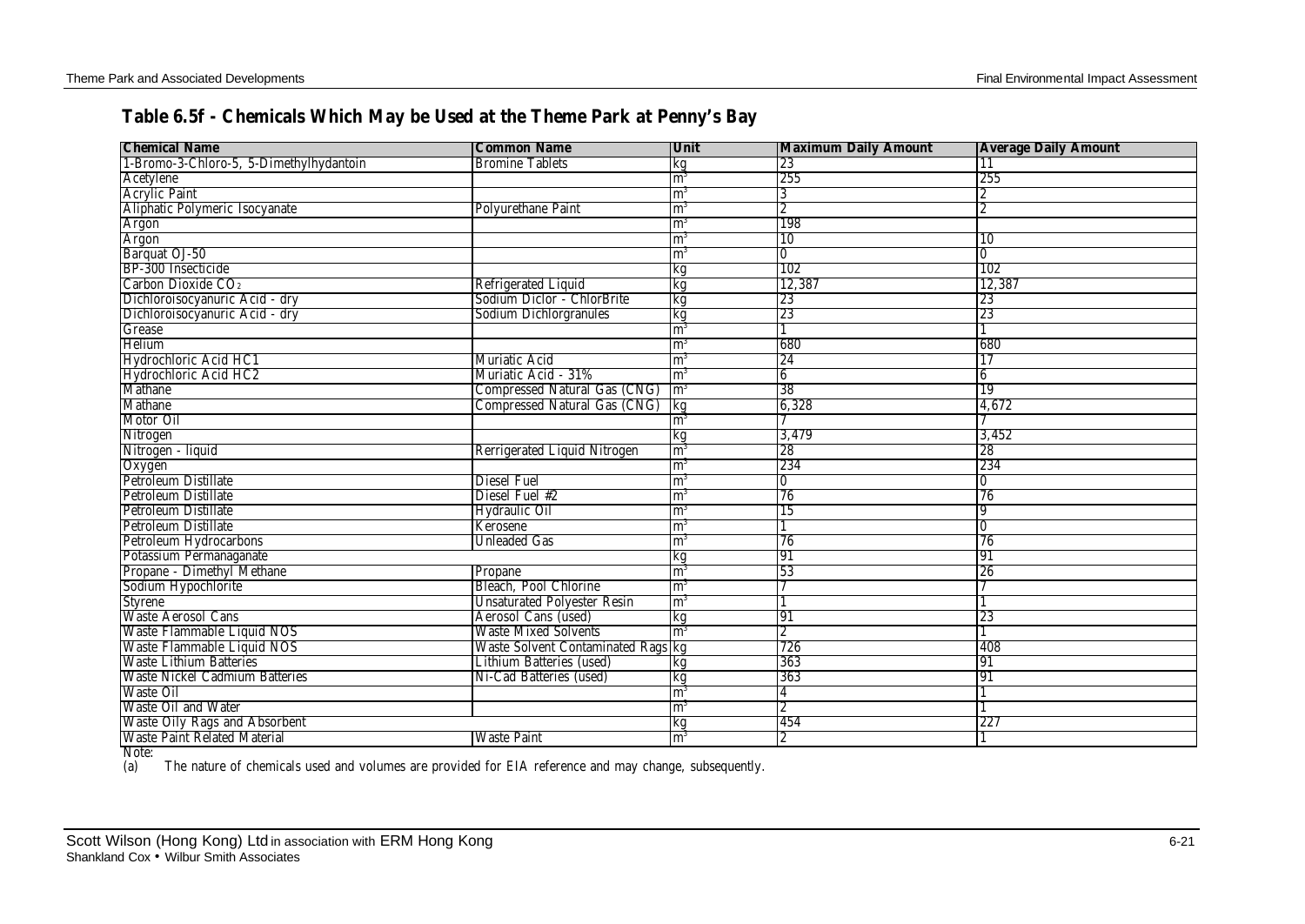### **6.6 PREDICTION AND EVALUATION OF ENVIRONMENTAL IMPACTS**

#### **CONSTRUCTION WASTE IMPACTS**

#### *Dredged Material*

- 6.6.1 Although over 95% of the marine sediments to be dredged are either Class A or Class B, dredging of a large quantity of sediment within a short period of time will have the potential to cause adverse water quality impacts if not properly managed. *Section 5* has discussed the mitigation measures necessary to avoid adverse water quality impacts during the dredging works. As FMC has already allocated sufficient capacity at the gazetted marine dumping grounds for the disposal of the Class A and Class B sediments arising from the Penny's Bay Reclamation and Yam O Reclamation (East Nine Pin, East Tung Lung and north of Lantau), the disposal of these sediment is secured.
- 6.6.2 Seriously contaminated sediment (Class C) must be dredged with great care in order to avoid adverse water quality impacts. The amount of Class C sediment to be dredged is small and contamination is limited to a few locations. Provided the mitigation measures recommended in *Section 6.7* are properly implemented and the contractor follows the procedures stated under *WBTC 22/99* and applies for a dumping licence, no adverse environmental impact is envisaged. The Class C sediment should be disposed of at the East Sha Chau Contaminated Mud Pits. With respect to the relatively small quantity (a total of 0.11 M m<sup>3</sup>) potentially seriously contaminated (Class C) sediment to be disposed of at East Sha Chau Contaminated Mud Pits, it is not anticipated to have significant impact on the operation of the mud pits. No adverse environmental impact is anticipated if the Class C sediment is properly transported to and disposed at the East Sha Chau Contaminated Mud Pits. A SQR should be prepared to obtain dumping permit close to construction date as possible, preferably at the detailed design stage.

### *Use of Public Fill for the Reclamation*

6.6.3 The public fill, while relatively chemically inert, may contain a small amount of floating debris. If not properly managed, the floating debris may result in impacts and, if allowed to float into the marine channel, may cause damage to marine craft. Provided that mitigation measures such as the use of surface booms to contain the floating debris, are properly implemented, no insurmountable environmental impacts with regards to floating debris will be anticipated.

#### *Construction and Demolition Materials*

- 6.6.4 With respect to the nature of the construction activities, the C&D waste will consist of a mixture of inert (ie concrete, tiles, bricks, etc. which are classified as public fill) and noninert (paper, plastic, wood, etc. which are classified as C&D waste) material. The public fill should be re-used on site, as far as practicable. If on-site use is not practicable, the public fill should be delivered to other reclamation sites or to public filling areas available at that time. The disposal of public fill at public filling areas or other reclamation sites is unlikely to raise any long term concerns because of its inert nature.
- 6.6.5 Disposal of C&D waste to strategic landfills will not cause unacceptable environmental impacts. However, given the very limited landfill space which is available, it is important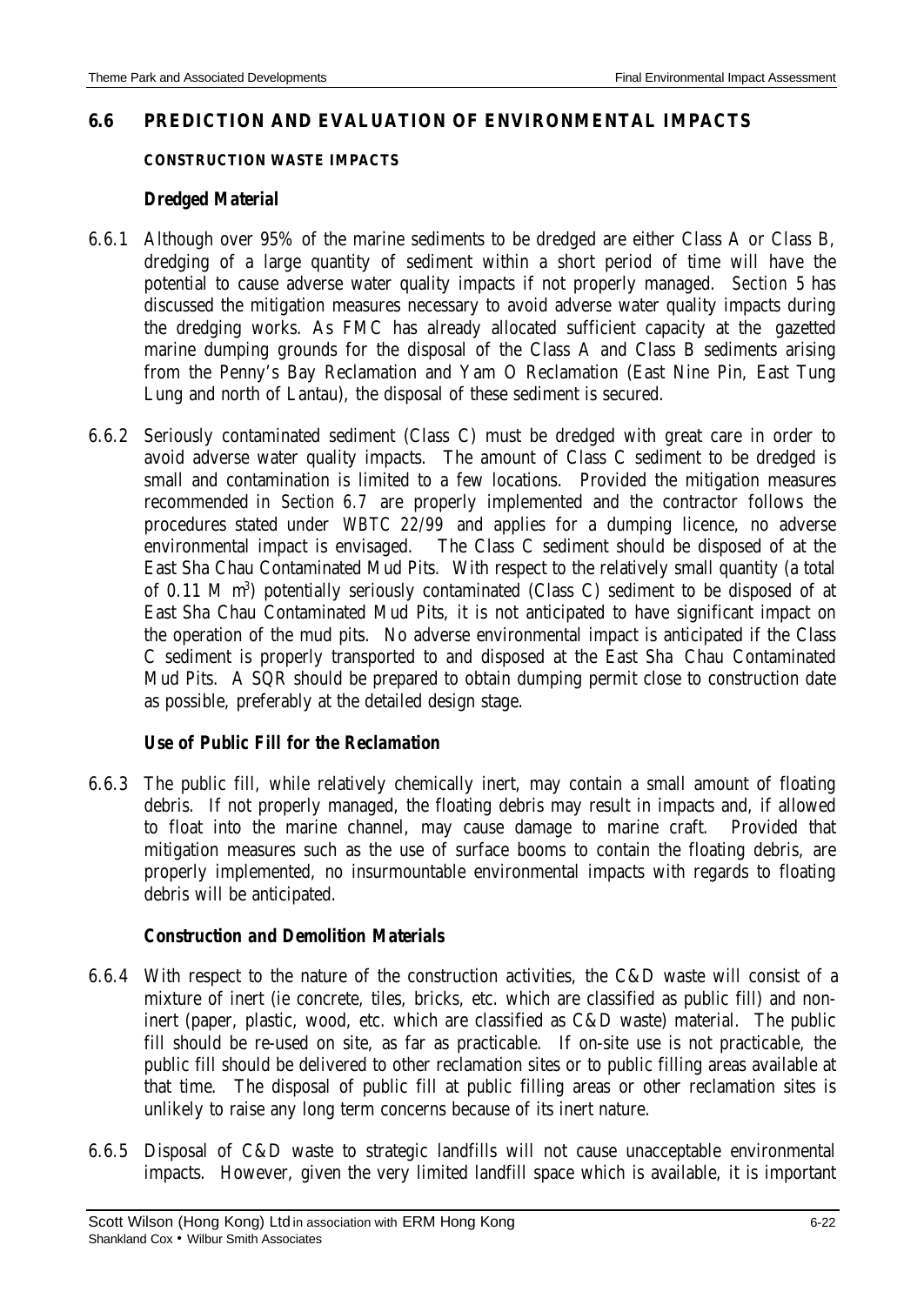to minimise, wherever possible, the wastes being delivered to landfill. Government policy is not to accept C&D waste with more than 20% (by weight) inert material at landfill sites. Wherever, practical, the production of C&D waste should be minimised.

- 6.6.6 It is estimated that a peak rate of about 22  $m^3$  d<sup>-1</sup> of C&D waste will be generated during the construction of the Phase I of the Theme Park. To minimise the amount of C&D waste to be disposed of at strategic landfills and to maximise the recovery of inert material for subsequent reclamation, it is recommended that segregation of inert and non-inert C&DM should be carried out on-site. Taking account of the composition of the C&DM, it is possible to divert 20% of the C&DM for landfill disposal. The segregated public fill can be reused as fill for the Penny's Bay Reclamation Stage I. The number of truck trips for delivery of  $C&D$  waste to landfill will be about 3 trips per day  $\circ$  and it is not anticipated that this will cause any adverse traffic impacts.
- 6.6.7 Phase II of the Theme Park will be constructed over a much longer period (about 10 years instead of three years), and the anticipated arisings of C&D waste is about 19  $m^3$  d<sup>-1</sup>. The daily traffic generated due to disposal of public fill and C&D waste will only be about 3 trips per day and it is not anticipated as causing any adverse traffic impacts.
- 6.6.8 On site sorting is recommended to separate C&DM into C&D waste and public fill to minimise the volume of waste to be disposal of at landfill. The highest daily cumulative C&D waste and public fill generation will be from the period of Q4 2003 to Q2 2004, during the construction of Theme Park Phase I - Opening Day, Theme Park Phase II - Buildout and PBRL, where the average and peak generation rates for C&D waste are 29  $m^3$  d<sup>-1</sup> and 45  $m^3$  d<sup>-1</sup> respectively, whereas for public fills materials, generation is anticipated as 118 m<sup>3</sup> d<sup>-1</sup> and 178 m<sup>3</sup> d<sup>-1</sup>, respectively. With respect to the relatively small volume of C&D waste generation, no adverse environmental impact associated with the handling and disposal of C&D waste are anticipated. In addition, due to the large fill requirement of Penny's Bay Reclamation the public fill is expected to be re-used on site.
- 6.6.9 With the implementation of good construction site practices such as those stated in *the Air Pollution Control (Construction Dust) Regulation*, the handling and disposal of C&DM will not cause adverse dust impacts.
- 6.6.10 It is not anticipated that there will be any potential hazard associated with the handling and disposal of C&D waste if general construction safety procedures are properly implemented.

# *Chemical Waste*

- 6.6.11 It has been estimated that a few cubic metres of lubrication oil and solvent will be generated per month from the maintenance of construction plant. The chemical waste to be generated from the construction activities will be readily accepted at the Chemical Waste Treatment Centre (CWTC) at Tsing Yi.
- 6.6.12 Storage, handling, transport and disposal of chemical waste should be arranged in accordance with the *Code of Practice on the Packaging, Labelling and Storage of Chemical Waste* published by the EPD. Provided that this occurs, the potential

<sup>(9)</sup> Assuming the payload of each truck is about 6.7m3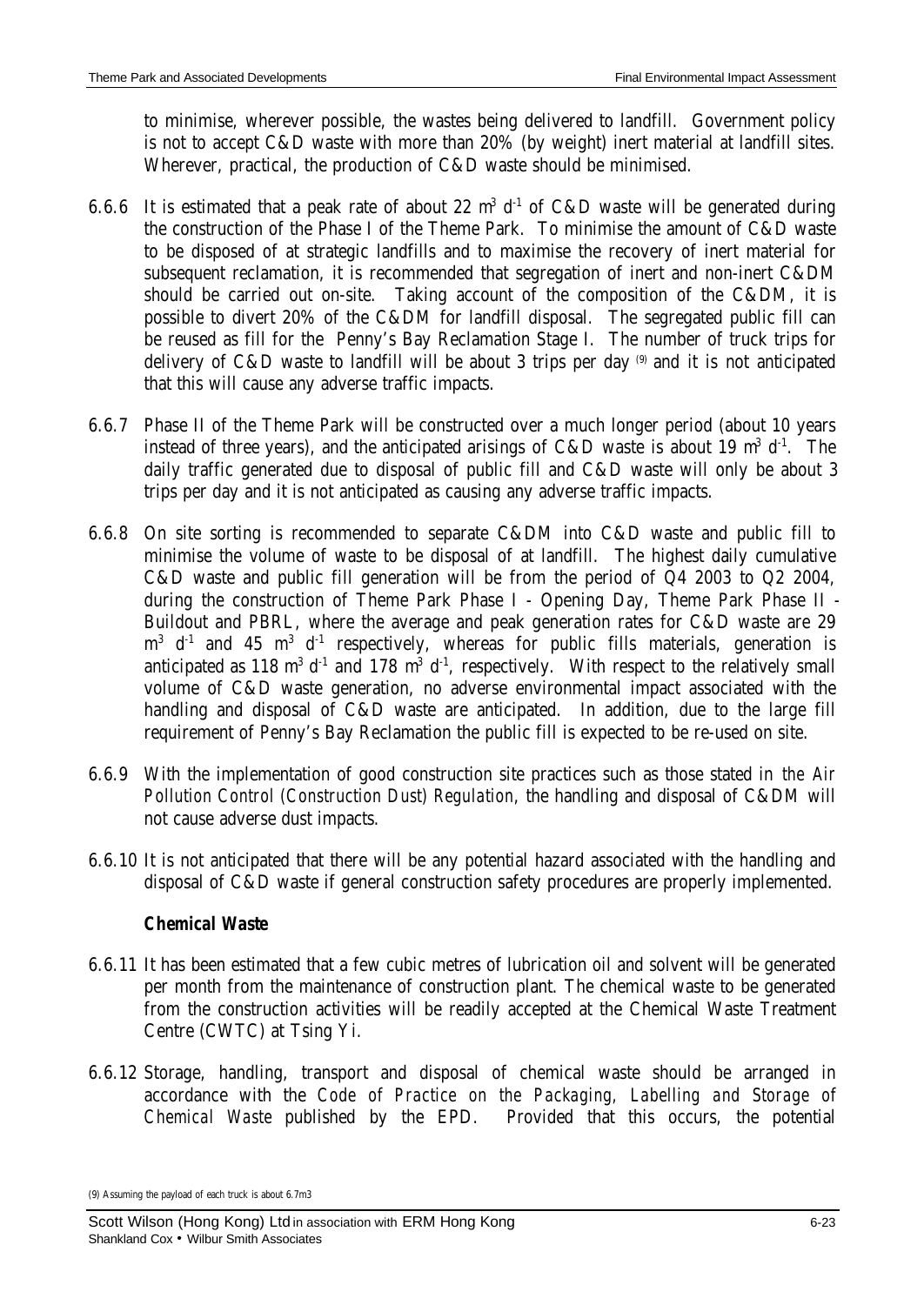environmental impacts arising from the handling, storage and disposal of a small amount of chemical waste generated from the construction activities will be negligible.

# *General Refuse*

6.6.13 It is expected that a maximum number of 4,300 workers will be employed on-site at any one time. Based on the waste generation rate of about 0.65 kg per worker per day, it is estimated that the amount of general refuse to be generated will be in the order of 2.8 tpd. Waste recycling facilities such as separate facilities for paper, aluminium cans, plastic bottles, etc., should be made available during the construction period. Provided that the mitigation measures recommended in *Section 6.7* are adopted, the environmental impacts caused by the storage, handling, transport and disposal of general refuse are expected to be minimal. It is recommended that the general refuse should be collected on a daily basis and be delivered to the North Lantau Transfer Station for bulk transfer to landfill for final disposal. With respect to the small quantity of general refuse to be disposed of, this is not anticipated that it will cause any adverse impact to the operation of the North Lantau Transfer Station.

# **OPERATION WASTE IMPACTS**

# *Municipal Solid Waste*

- 6.6.14 As discussed in *Section 6.5.2*, the amount of MSW to be generated from the operation of the Theme Park will increase from about 38 tpd in 2005 to 75 tpd in 2014, then to 175 tpd in 2024 without any waste recycling/reduction. Although the majority (around 70%) of the MSW will be generated from the RD&E and hotels, a significant amount of waste will be generated from the Theme Park. An efficient and effective waste collection system is essential in order to avoid any nuisance to visitors due to waste storage, collection and transport within the site. The waste handling and collection system should also facilitate materials recovery and recycling.
- 6.6.15 Floating refuse from windblown refuse and litter may vary from small debris to large floating objects such as plastic bags. The floating refuse is likely to be chemically inert, however, if not collected properly, this floating refuse may drift along the coastal area of the Theme Park and associated developments and the artificial lake of the Water Recreation Centre, which may create aesthetic or odour impact, or cause damage to marine craft. Provided that mitigation measures such as the use of a surface boom to contain the floating refuse, are properly implemented, no insurmountable environmental impacts with regards to floating debris will be anticipated.
- 6.6.16 The feasibility of waste collection using an automatic refuse collection system (ARCS) at the Theme Park has been considered by the HKITP. The ARCS, which is a vacuumdriven system for refuse collection, was installed at the Magic Kingdom Park in Orlando, Florida when that park was built in the early 1970s. The ARCS is still used at the Magic Kingdom for managing some of their solid waste, but not all. The ARCS system has not been installed at any other Disney theme park built since the Magic Kingdom in Orlando, Florida (ie Epcot Center, MGM Studios, Animal Kingdom, Disney's California Adventure, Disneyland Paris, Tokyo Disneyland or Tokyo Disney Seas).
- 6.6.17 The reasons for not using the ARCS at other Disney theme park are: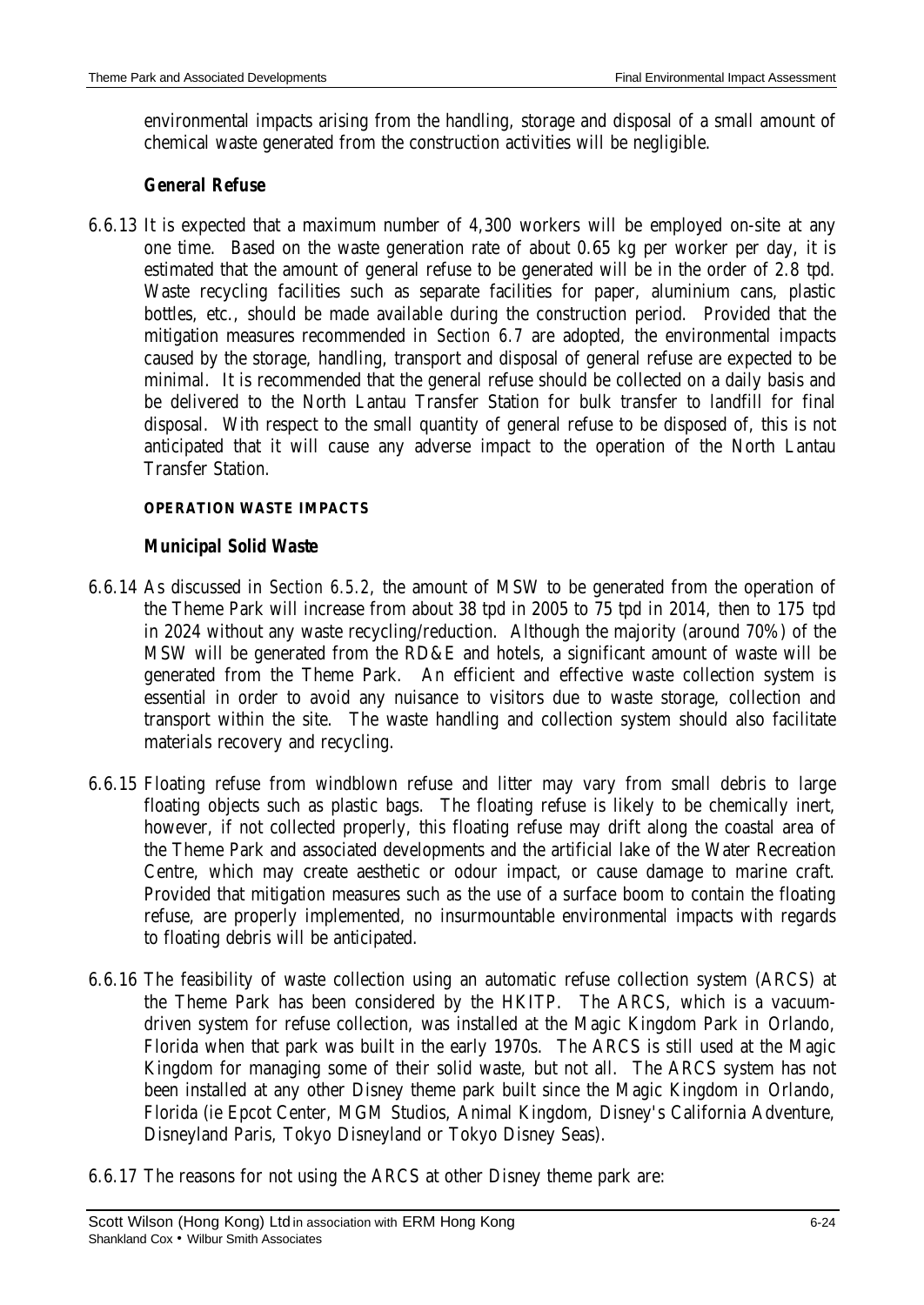- The Magic Kingdom was constructed with a series of subterranean tunnels built beneath the park. These tunnels enabled the installation of the ARCS, whose vacuum piping runs through the tunnels. The ARCS cannot be built without building a system of subterranean tunnels, since it would be extremely difficult to perform maintenance or otherwise service the ARCS system if the vacuum pipes were buried underground. Due to the potential settlement of the newly formed Penny's Bay reclamation, the construction of the subterranean tunnel will be expensive and the long term maintenance of the tunnels could be high. It is therefore considered that ARCS will not be suitable for the International Theme Park at Penny's Bay.
- Operational staff at the Magic Kingdom, Orlando, Florida notes that the ARCS system requires a significant amount of maintenance. The vacuum piping frequently gets clogged with refuse, which requires staff to locate the obstruction, and requires frequent maintenance to ensure sufficient vacuum is being pulled to facilitate the collection of refuse. Three parks have been built in Florida after the Magic Kingdom, and in each case park designers elected not to install the ARCS system, in part because of the operating experience with the ARCS system at the Magic Kingdom and also because Disney has not built a park with a system of subterranean tunnels since the Magic Kingdom, Orlando, Florida.
- 6.6.18 The HKITP proposes to collect refuse from the litter bins manually and immediately transport the waste to the Refuse Collection Points (RCPs) at the back of house (described *in Section 2.7.5*) using electrical karts. To avoid any potential odour nuisance to the guests due to transportation of waste within the Theme Park, the waste collection vehicles will travel along the roads at the back of house. At the RCPs the waste will either be sorted to recovery recyclables (such as paper and cardboard, plastics, glass, wood, ferrous & non-ferrous metals, etc.) or compacted into containers for off-site disposal. Provided that all the refuse bags are properly closed during transportation to prevent littering and leakage of leachate, and collection routes are properly planned to avoid conflict with the pedestrians, it is not anticipated that the proposed waste collection arrangements within the Theme Park will cause any nuisance to guests.
- 6.6.19 RCPs will be located at strategic locations within the Theme Park and away from public areas in back of house facilities. Therefore odour and noise impact to visitor or hotel residents will be minimal. Although specific locations will be determined during the design stage, it is anticipated that one will be provided for each major waste generator. Therefore, each hotel will have a refuse collection point as will each theme park (ie Phase I and Phase II Theme Park) and the RD&E. The RCPs will contain compactors, dumpsters, and related equipment to provide an adequate waste hauling service for the resort. For the purpose of the EIA, it is assumed that there will be five hotel RCPs (one for each hotel), two RCPs for each theme park (four total) and two for the RD&E area. There will be a total of approximately 11 RCPs in the entire theme park resort area. A solid waste storage and recycling area of about 0.3 ha will be allocated within each back of house in order to provide sufficient space for undertaking materials recovery and recycling.
- 6.6.20 To facilitate recycling, waste recycling bins for paper, aluminium cans and plastic bottles etc. will be located throughout the Theme Park to promote waste separation at source. Collection of recyclables from the waste recycling bins will also be arranged properly to minimise the nuisance caused to the visitors.
- 6.6.21 To avoid double handling of the waste at the transfer station, it is recommended that the waste containers used at the Theme Park should be compatible with those used at the NLTS (standard 20 ft ISO container). This will enable direct transfer of the Theme Park containers to NLTS by trucks and then to strategic landfill via marine vessels.

#### *Recycling*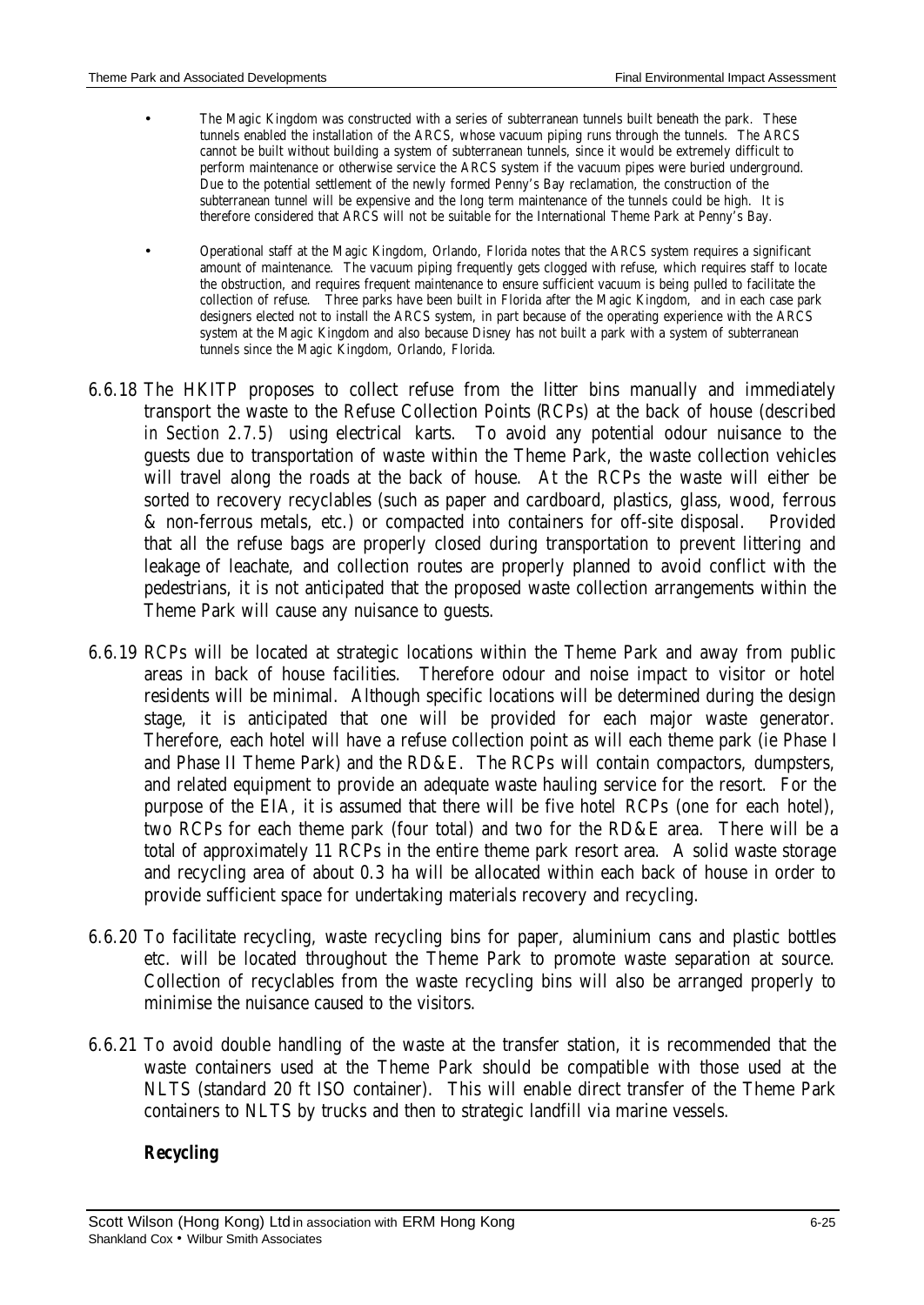- 6.6.22 This section estimates the quantity of wastes which are potentially recyclable and the market for these materials during the operational phase of Theme Park and associated developments. Based on these assessments, the target for recycling of the solid waste arisings at the Theme Park is estimated. The waste arisings and amount of recovered materials will be monitored closely after the commissioning of the Theme Park to more accurately estimate the target waste recovery rate. Key issues are identified when source separation programmes are planned and implemented.
- 6.6.23 The *Waste Reduction Framework Plan* (WRFP) set a target to reduce 58% of the total wastes generated in 2007. While the reduction target in the *WRFP* is not mandatory, it is still a useful reference. It should be noted that the target comprises three components: the existing recycling rate under a predominantly market driven system, the reduction by waste bulk reduction facilities (mainly through waste-to-energy incineration) and the reduction by waste prevention programmes to be initiated under the Plan. The targets for each of these three components are 30%, 14% and 14%, respectively in 2007. If it is assumed that every sector in society contributes the same target, the target is therefore to reduce 44% of total waste generated by recycling and avoidance, and to incinerate 14% of the wastes, with the remaining wastes sent to landfills for disposal in 2007.
- 6.6.24 *Estimation of the Quantity of Potentially Recyclable Materials:* Due to the unavailability of information on waste generation and disposal and waste composition from similar worldclass theme parks, the quantity of potentially recyclable materials has been estimated in three indirect ways, each with some limitations. The first method is based on the experience of Disneyland in California, USA. The second approach is based on the commercial and industrial waste surveys carried out under the *Waste Reduction Study*(10) (WRS) in 1994. The third approach is based on the MSW monitoring results by the EPD in 1998. These methods and their limitations are discussed below.
- 6.6.25 The first method is based on results of recycling in Disneyland, California. The following assumptions are implicit in this method:
	- the quantities of recyclable materials in the waste stream generated from the Theme Park at Penny's Bay is assumed to be similar to those in Disneyland. It is noted that for example, fewer aluminium cans are used in Disneyland, with preference given to the use of purpose made plastic and paper containers. This could be different from the Theme Park at Penny's Bay where more aluminium cans may be found in the waste stream given the availability of cheaper beverage in aluminium cans in line with similar theme parks in Hong Kong.
	- the markets for various recyclable materials in Hong Kong are similar to those in the Disneyland. A number of issues should be noted for Hong Kong, including the small and virtually absence of market for food wastes and the potentially higher acceptable level of contamination of the recyclables.
- 6.6.26 *Table 6.6a* shows the estimated quantity of potentially recyclable material from the Theme Park at Penny's Bay using this method in 2005, 2014 and 2024.

(10) Waste Reduction Study, Environmental Resources Management on behalf of the Environmental Protection Department, 1994.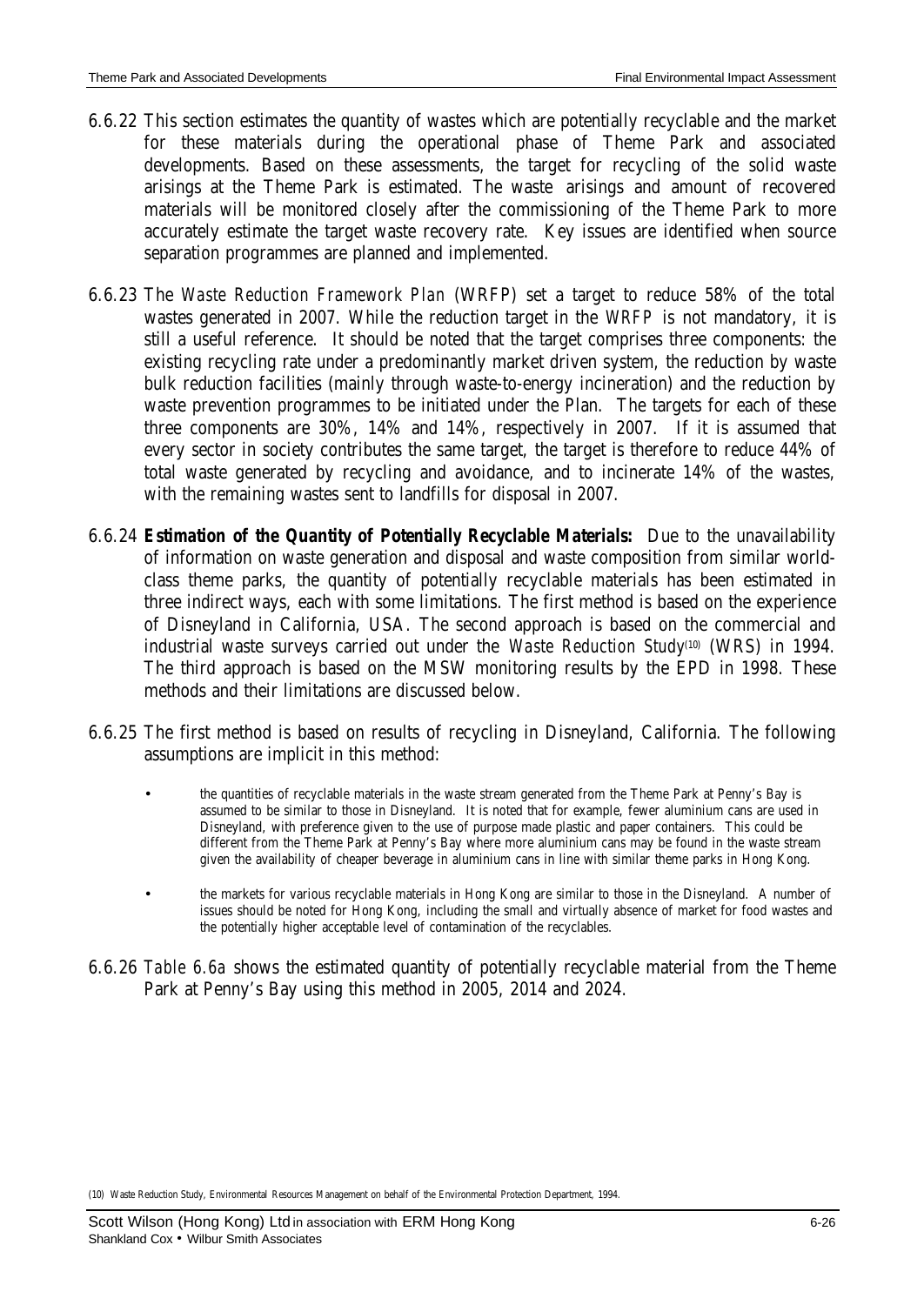| <b>Disneyland</b>               |        |        | Theme Park at Penny's Bay (tpa) |        |  |  |  |  |  |
|---------------------------------|--------|--------|---------------------------------|--------|--|--|--|--|--|
|                                 |        | 2005   | 2014                            | 2024   |  |  |  |  |  |
| Total waste                     | 18,030 | 13,870 | 26,828                          | 63,785 |  |  |  |  |  |
| Potentially Recyclable Material |        |        |                                 |        |  |  |  |  |  |
| Food waste                      | 12.48% | 1,731  | 3,348                           | 7,972  |  |  |  |  |  |
| Cardboard                       | 8.48%  | 1,176  | 2,275                           | 5,417  |  |  |  |  |  |
| Aluminum                        | 0.03%  | 4      | 8                               | 19     |  |  |  |  |  |
| Paper                           | 1.37%  | 190    | 368                             | 875    |  |  |  |  |  |
| Green waste                     | 1.00%  | 139    | 268                             | 639    |  |  |  |  |  |
| Glass                           | 0.54%  | 75     | 145                             | 345    |  |  |  |  |  |
| Lumber                          | 0.73%  | 101    | 196                             | 466    |  |  |  |  |  |
| Metal                           | 0.98%  | 136    | 263                             | 626    |  |  |  |  |  |
| <b>Plastics</b>                 | 0.04%  | 6      | 11                              | 26     |  |  |  |  |  |
| <b>Recycling</b>                | 25.65% | 3,558  | 6,881                           | 16384  |  |  |  |  |  |
| <b>Landfilled</b>               | 74.35% | 10,312 | 19,946                          | 47491  |  |  |  |  |  |

# **Table 6.6a - Predicted Quantity of Recyclable Materials in the Theme Park at Penny's Bay Based on US Experience**

- 6.6.27 Using this method, the quantity of potentially recyclable materials is 26% of the total waste generated. It is noted that the 26% recycling rate is achieved through the composting of food wastes (12%) and the recycling of cardboard (8%).
- 6.6.28 A major limitation of this method is that, without an estimate of waste arising composition, it is not possible to assess whether the proportion of potentially recyclable materials estimated is reasonable in the context of local recyclable market. It is also noted that this approach assumes that there will be composting facilities for food wastes. This will be further discussed in the following section on the market for compostable and recyclable materials.
- 6.6.29 The second method to estimate the quantity of potentially recyclable materials is based on the survey of the commercial (distribution) waste generators carried out under the WRS in 1994. The survey covers a total of 24 establishments, including wholesalers, retailers, restaurants, hotels and boarding houses. *Table 6.6b* shows the waste composition estimation of the Theme Park at Penny's Bay based on the survey results. This method assumes that the waste composition reflects the practice in Hong Kong, eg the preparation of meals and the use of particular throwaway items in Hong Kong in 1994. The quantity of recyclable materials to be recovered by the recycling industry under a market driven condition is calculated using the existing recycling rate which is reported in the *Waste Reduction Framework Plan* (11) published by the HK SAR Government in 1998. The estimated quantity of wastes recovered and recycled by the informal sector reflects the market for recyclables from commercial and industrial sources in Hong Kong at that time.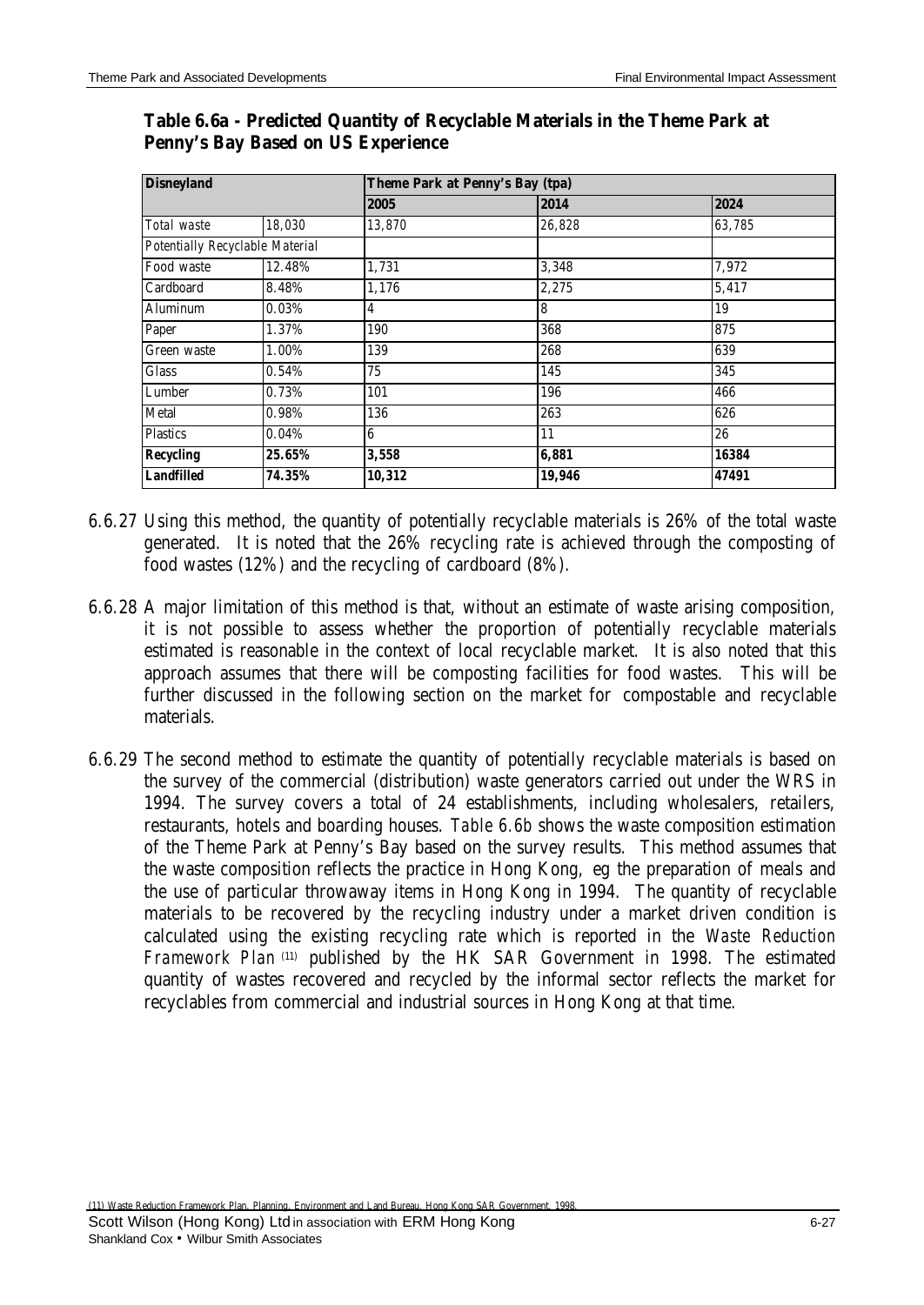# **Table 6.6b - Estimate of Waste Composition and Quantity of Recyclable Materials at the Theme Park at Penny's Bay based on Waste Reduction Study Survey on Commercial (Distribution) Waste Generators in 1994**

|                          | <b>WRS</b>              |                                                    | Theme Park at Penny's Bay (tpa)       |              |                                                                                    |                       |              |                                                                                             |                                         |                  |                                                                                       |                                                |
|--------------------------|-------------------------|----------------------------------------------------|---------------------------------------|--------------|------------------------------------------------------------------------------------|-----------------------|--------------|---------------------------------------------------------------------------------------------|-----------------------------------------|------------------|---------------------------------------------------------------------------------------|------------------------------------------------|
|                          | 1994                    |                                                    | 2005                                  |              |                                                                                    | 2014                  |              |                                                                                             | 2024                                    |                  |                                                                                       |                                                |
|                          | <b>Waste</b><br>arising | <b>Market</b><br>driven<br>recycling rate recovery | <b>Potential for Waste</b><br>further | arising      | <b>Estimated quantity of Further</b><br>recyclable recovered<br>by informal sector | recovery<br>by Disney |              | <b>Waste Estimated quantity</b><br>arising of recyclable<br>recovered by<br>informal sector | <b>Further</b><br>recovery<br>by Disney | <b>Waste</b>     | <b>Estimated quantity</b><br>arising of recyclable<br>recovered by<br>informal sector | <b>Further</b><br>recovery by<br><b>Disney</b> |
| Food                     | 39.17%                  | 0%                                                 | 30%                                   | 5,433        |                                                                                    | 1,630                 | 10,509       |                                                                                             | 3,153                                   | 25,020           |                                                                                       | 7,506                                          |
| Plastic bags             | $.56\%$                 |                                                    |                                       | 216          | 58                                                                                 | 45                    | 419          | 113                                                                                         | 88                                      | 996              | 269                                                                                   | 209                                            |
| <b>Plastic Bottles</b>   | 0.20%                   |                                                    |                                       | 28           |                                                                                    | 6                     | 54           | 14                                                                                          | 11                                      | 128              | 34                                                                                    | 27                                             |
| <b>Plastic Packaging</b> | 4.92%                   | )27%                                               | 321%                                  | 682          | 184                                                                                | 143                   | 1,320        | 356                                                                                         | 277                                     | 3,143            | 849                                                                                   | 660                                            |
| <b>Other Plastic</b>     | 1.48%                   |                                                    |                                       | 205          | 55                                                                                 | 43                    | 397          | 107                                                                                         | 83                                      | 945              | 255                                                                                   | 199                                            |
| Rubber                   | $.53\%$                 |                                                    |                                       | 212          | 57                                                                                 | 45                    | 410          | 111                                                                                         | 86                                      | 977              | 264                                                                                   | 205                                            |
| Paper                    | 15.03%                  | 14%                                                | 23%                                   | 2,085        | 354                                                                                | 479                   | 4,032        | 685                                                                                         | 927                                     | 9,600            | .632                                                                                  | 2,208                                          |
| Cardboard                | 24.32%                  | 79%                                                | 4%                                    | 3,373        | 2,665                                                                              | 135                   | 6,525        | 5,154                                                                                       | 261                                     | 15,534           | 12,272                                                                                | 621                                            |
| <b>Textiles</b>          | 0.22%                   | 7%                                                 | 21%                                   | 31           |                                                                                    | 6                     | 59           |                                                                                             | 12                                      | 141              | 10                                                                                    | 30                                             |
| Wood/pallet              | 0.11%                   | 33%                                                | 9%                                    | 15           |                                                                                    |                       | 30           | 10                                                                                          | 3                                       | 70               | 23                                                                                    | 6                                              |
| <b>Glass</b>             | 0.14%                   | 40%                                                | 15%                                   | 19           | 8                                                                                  |                       | 38           | 15                                                                                          | $\boldsymbol{6}$                        | 89               | 36                                                                                    | 13                                             |
| Tin can                  | 1.76%                   | 98%                                                | neg.                                  | 244          | 239                                                                                | neg.                  | 472          | 463                                                                                         | neg.                                    | 1,124            | 1,102                                                                                 | neg.                                           |
| Ferrous metal            | 0.01%                   | 97%                                                | neg.                                  |              |                                                                                    | neg.                  | 3            | 3                                                                                           | neg.                                    | $\boldsymbol{6}$ | 6                                                                                     | neg.                                           |
| Non-ferrous metal        | $0.00\%$                | 98%                                                | neg.                                  |              |                                                                                    | neg.                  |              |                                                                                             | neg.                                    |                  |                                                                                       | neg.                                           |
| Misc.                    | 9.55%                   | 0%                                                 | 0%                                    | 1,325        |                                                                                    | $\bf{0}$              | 2,562        |                                                                                             | $\bf{0}$                                | 6,100            |                                                                                       | 10                                             |
| <b>Total</b>             | 100%                    |                                                    |                                       | 13,870 3,638 |                                                                                    | 2,537                 | 26,828 7,036 |                                                                                             | 4,908                                   |                  | 63,875 16,752                                                                         | 11,684                                         |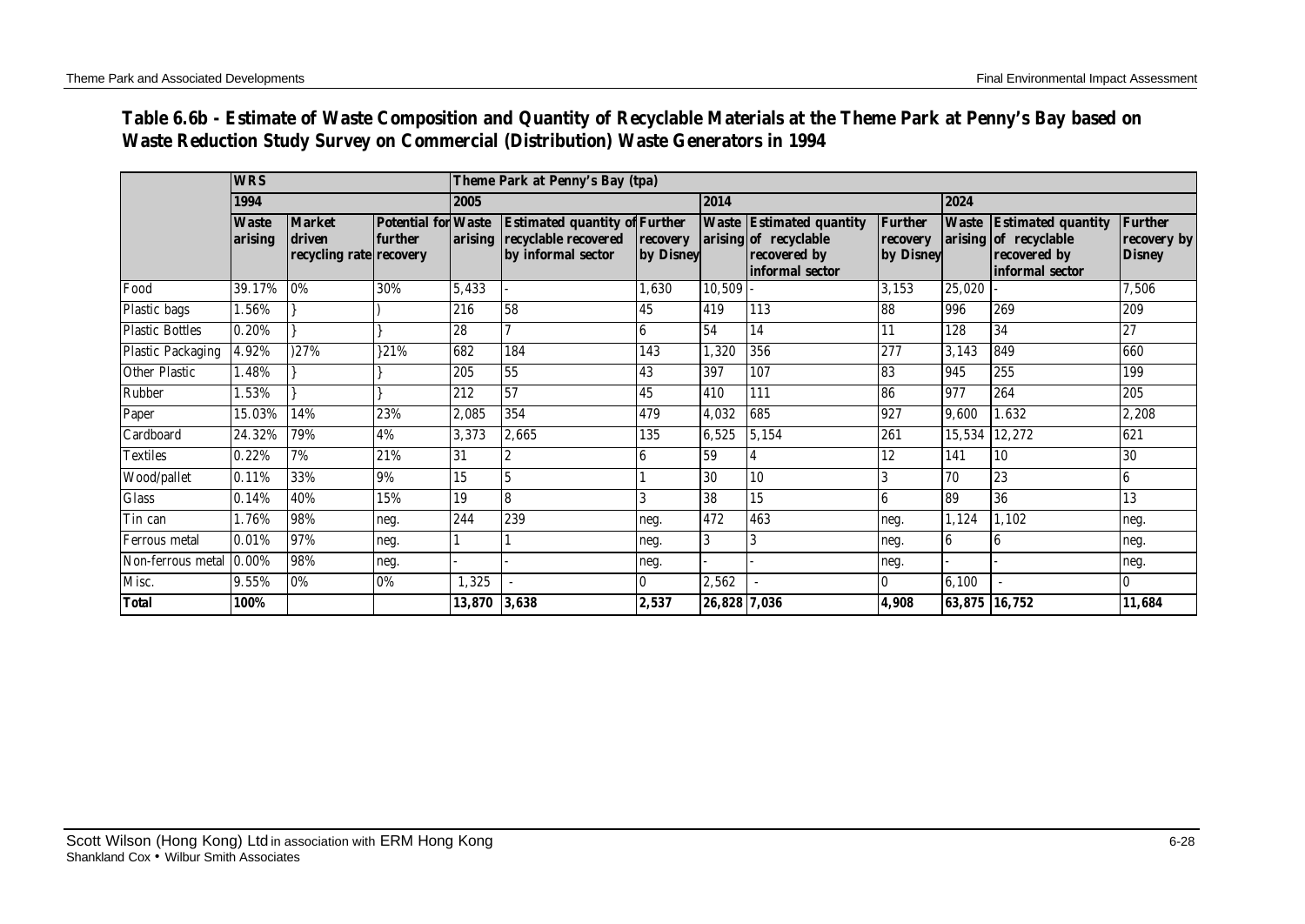- 6.6.30 The quantity of potentially recyclable materials that may be further recovered by proactive source separation programmes is based on the potential for further recycling published in the *Waste Reduction Framework Plan* . The recycling rate for further recovery is adjusted downward to reflect the waste reduction target set in the WRFP. It should be noted that the recovery and recycling by Disney is assumed to be not in competition with the informal recovery sector which operates under market conditions in Hong Kong. It is also assumed that composting facilities for the source separated food wastes.
- 6.6.31 According to the commercial (distribution) waste generation survey carried out under the WRS, the proportion of food wastes is high, amounting to close to 40%, followed by cardboard (24%) and paper (15%). The quantity of recyclable materials recovered by the market driven recycling industry in the Theme Park at Penny's Bay is estimated to be about 26% of the total wastes generated.
- 6.6.32 Further recovery of the remaining materials through proactive source separation at Disneyland is estimated to be 18% of the total wastes generated, around 60% of which is to be achieved by the composting of food wastes, assuming that a composting facility will become available in Hong Kong.
- 6.6.33 The third method is based on the annual monitoring results of MSW by the EPD in 1998. This reflects the market for recyclable materials from MSW in Hong Kong in 1998. It should be noted that the waste composition from commercial and industrial sources may be different from those generated at the Theme Park at Penny's Bay. Adjustment has been made to reflect the possibly small quantity of metals in the waste stream in the Theme Park at Penny's Bay. *Table 6.6c* shows the estimated composition of wastes and estimated quantity of potentially recyclable materials to be recovered by the recycling industry under a market driven condition. Potential for further recovery by Disney is also estimated, based on the potential for further recovery as indicated in the *Waste Reduction Framework Plan* and adjusted to reflect the waste reduction target.
- 6.6.34 Based on the MSW composition in 1998, the main component of wastes is paper (including cardboard), followed by food waste and plastics. These three materials account for over 83% of the total waste arisings. The quantity of potentially recyclable materials to be recovered by the recycling industry under a market driven condition is estimated to be about 23% of the total waste generated. Paper contributes to 73% of the total quantity recycled, followed by plastics (23%). This method assumes that the Theme Park at Penny's Bay generates waste with similar composition to the MSW from the domestic, commercial and, to a certain extent, the industrial sectors.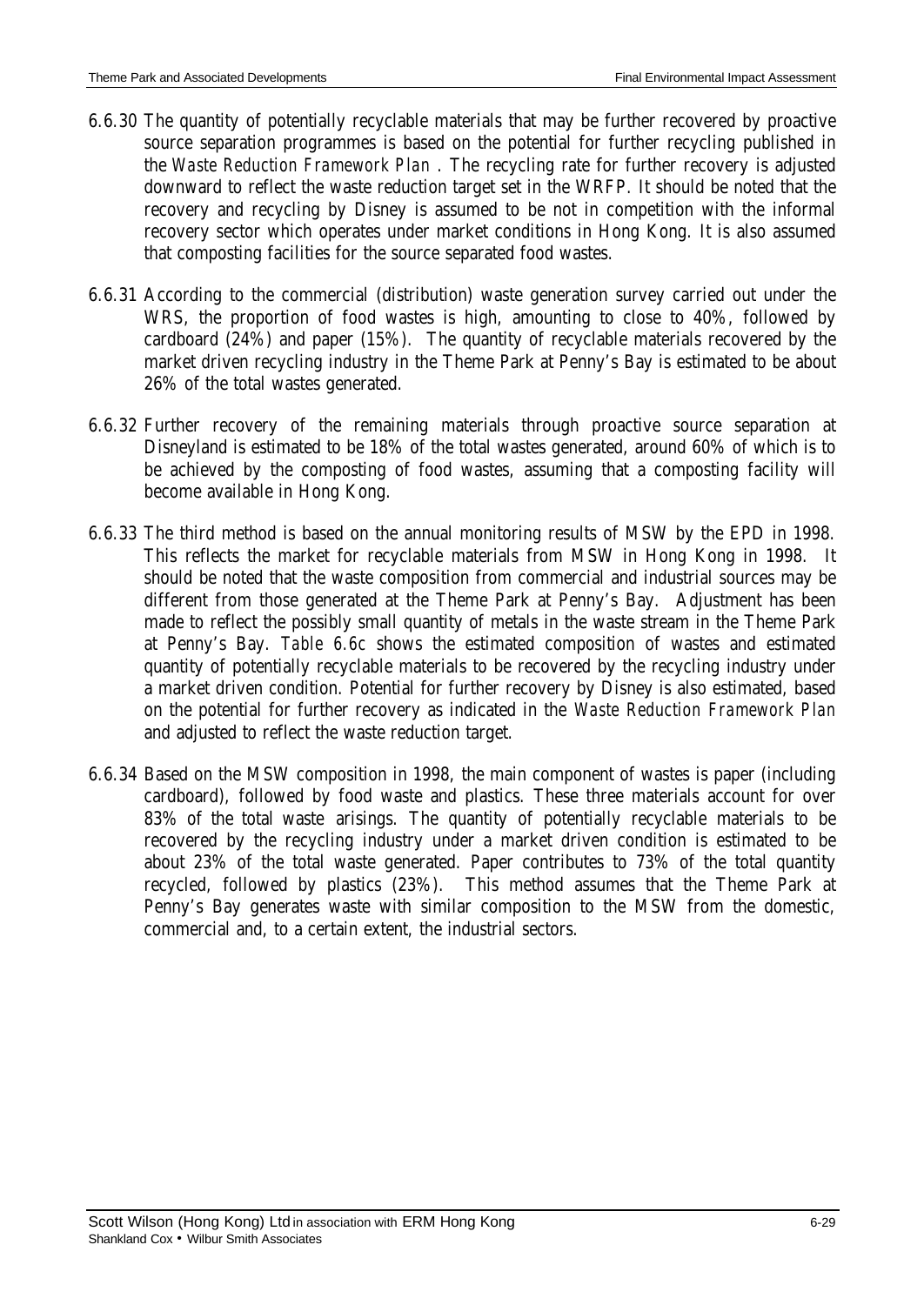| Table 6.6c - Estimate of Waste Composition and Quantity of Recyclable Materials in the Theme Park at Penny's Bay based on MSW |  |
|-------------------------------------------------------------------------------------------------------------------------------|--|
| <b>Composition and Recycling in 1998</b>                                                                                      |  |

|                    | <b>MSW</b> in HK                                 |                             |                                                                       | Theme Park at Penny's Bay (tpa) |                                                                                  |                                                                        |              |                                                                                                           |                                                       |         |                                                                                             |                                                |  |
|--------------------|--------------------------------------------------|-----------------------------|-----------------------------------------------------------------------|---------------------------------|----------------------------------------------------------------------------------|------------------------------------------------------------------------|--------------|-----------------------------------------------------------------------------------------------------------|-------------------------------------------------------|---------|---------------------------------------------------------------------------------------------|------------------------------------------------|--|
|                    | 1998                                             |                             |                                                                       | 2005                            |                                                                                  |                                                                        | 2014         |                                                                                                           |                                                       | 2024    |                                                                                             |                                                |  |
|                    | <b>Adjusted Market</b><br>arising <sup>(a)</sup> | driven<br>recycling<br>rate | <b>Potential for Waste</b><br>further<br>recovery by<br><b>Disney</b> | arising                         | <b>Estimated</b><br>quantity of<br>recyclable<br>recovered by<br>informal sector | <b>Potential for</b><br><b>further</b><br>recovery by<br><b>Disney</b> | <b>Waste</b> | <b>Estimated quantity Potential for Waste</b><br>arising of recyclable<br>recovered by<br>informal sector | <b>further</b><br><b>recovery</b> by<br><b>Disney</b> | arising | <b>Estimated quantity Potential for</b><br>of recyclable<br>recovered by<br>informal sector | <b>further</b><br>recovery by<br><b>Disney</b> |  |
| Food waste         | 25%                                              | 0%                          | 35%                                                                   | 3,542                           |                                                                                  | 1,240                                                                  | 6,852        |                                                                                                           | 2,398                                                 | 16,314  |                                                                                             | 5,710                                          |  |
| Paper              | 39%                                              | 44%                         | 15%                                                                   | 5,350                           | 2,354                                                                            | 802                                                                    | 10,348       | 4,553                                                                                                     | 1,552                                                 | 24,637  | 10,840                                                                                      | 3,695                                          |  |
| <b>Glass</b>       | 3%                                               | 4%                          | 18%                                                                   | 366                             | 15                                                                               | 166                                                                    | 708          | 28                                                                                                        | 127                                                   | 1,686   | 67                                                                                          | 304                                            |  |
| <b>Wood</b>        | 3%                                               | 15%                         | 11%                                                                   | 476                             | 71                                                                               | 52                                                                     | 920          | 138                                                                                                       | 101                                                   | 2,191   | 329                                                                                         | 241                                            |  |
| <b>Bulky</b> waste | 2%                                               | 0%                          | 0%                                                                    | 329                             |                                                                                  |                                                                        | 636          |                                                                                                           |                                                       | 1,514   |                                                                                             |                                                |  |
| <b>Plastics</b>    | 19%                                              | 28%                         | 25%                                                                   | 2,667                           | 747                                                                              | 667                                                                    | 5,159        | 1,445                                                                                                     | 1,290                                                 | 12,283  | 3,439                                                                                       | 3,071                                          |  |
| <b>Textile</b>     | 3%                                               | 12%                         | 25%                                                                   | 386                             | 46                                                                               | 96                                                                     | 746          | 89                                                                                                        | 186                                                   | 1.776   | 213                                                                                         | 444                                            |  |
| <b>Others</b>      | 6%                                               | 0%                          | 0%                                                                    | 896                             |                                                                                  |                                                                        | 1,733        |                                                                                                           |                                                       | 4,126   |                                                                                             |                                                |  |
| <b>Total</b>       | 100%                                             |                             |                                                                       | 13,870                          | 3,233                                                                            | 2,924                                                                  | 26,828 6,253 |                                                                                                           | 5.655                                                 | 63,875  | 14,889                                                                                      | 13,465                                         |  |

#### **Note***:*

(a) The adjusted waste composition is derived by removing metal arising in the waste stream.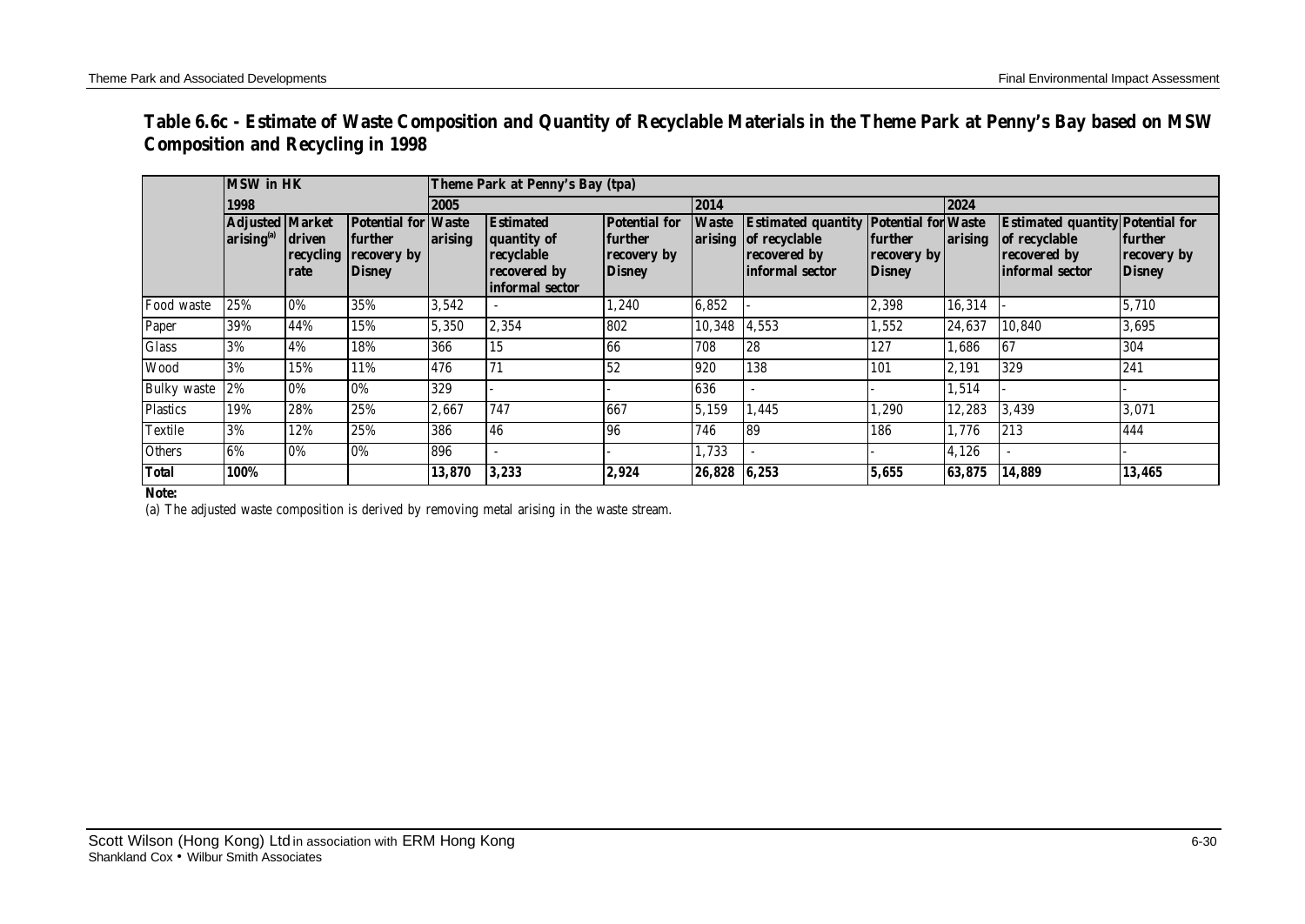- 6.6.35 The quantity of potentially recyclable materials that may be further recovered by proactive source separation programmes is based on the potential for further recycling published in the *Waste Reduction Framework Plan* . The recycling rate for further recovery is adjusted to reflect the waste reduction target set in the WRFP. It should be noted that the recovery and recycling by Disney is assumed to be not in competition with the informal recovery sector which operates under market conditions in Hong Kong. It is also assumed that composting facilities will become available for the recovery of source separated food wastes.
- 6.6.36 Further recovery of the remaining wastes through proactive source separation programmes at Disneyland is estimated to be 21%, around 40% of which is to be achieved by the composting of food wastes, assuming that a composting facility will become available in Hong Kong.
- 6.6.37 *Table 6.6d* summarises the quantity of potentially recyclable materials using the indirect methods. The first method shows that 26% of the wastes in the Theme Park are potentially recyclable. The other two methods to estimate that the recycling industry will recover 23% to 26% of the waste generated under normal market driven conditions. Another 18% to 21% of the recyclable materials will need to be diverted from the wastestream if the reduction target in the *Waste Reduction Framework Plan* is to be achieved. The common recyclable materials in all of the three methods include cardboard, to some extent plastic and mixed paper. These estimates assume that composting facilities will become available to receive the food waste which amount to 40-60% of the quantity of recyclable materials to be further recovered. The following sections discuss the markets for each of these materials in Hong Kong.

|                       | <b>Estimates based on</b>                                                                                | <b>Estimates based on</b>  | <b>Estimates based on MSW in</b> |  |  |  |
|-----------------------|----------------------------------------------------------------------------------------------------------|----------------------------|----------------------------------|--|--|--|
|                       | <b>Disneyland in US</b>                                                                                  | <b>WRS</b> surveys in 1994 | 1998                             |  |  |  |
|                       | Potentially recyclable materials recovered by recycling industry under market driven condition           |                            |                                  |  |  |  |
| Recyclable materials  | N.E.                                                                                                     | 25.8%                      | 23.3%                            |  |  |  |
| Compostable materials | N.E.                                                                                                     | $0\%$                      | $0\%$                            |  |  |  |
| <b>Total</b>          | N.E.                                                                                                     | 25.8%                      | 23.3%                            |  |  |  |
|                       | Potentially recyclable materials further recovered through source separation programme by the Theme Park |                            |                                  |  |  |  |
| Recyclable materials  | 13.2%                                                                                                    | 6.6%                       | 12.1%                            |  |  |  |
| Compostable materials | $12.5\%*$                                                                                                | $11.7\%*$                  | $8.6\%*$                         |  |  |  |
| <b>Total</b>          | 25.7%*                                                                                                   | 18.3%*                     | $20.7\%*$                        |  |  |  |

# **Table 6.6d - Summary of Estimated Recycling Rates**

Note: (a) N.E. - Not Estimated

(b) \* assuming a compost facility is available to handle the source separated food wastes

6.6.38 *Market for Recyclable Materials:* EPD estimates that 1.6 M tonnes of materials were recovered in 1998. About 24% were recycled locally and 76% were exported, mainly to Mainland China for recycling. It should be noted that the majority of these materials are recycled by an informal sector operating under market conditions with little support from Government. Government, companies and non-governmental organisations have started to launch recycling programmes in the last few years but the quantity recovered through the this formal recovery system is small. *Table 6.6e* shows the estimated recovery of major recyclable materials in 1998.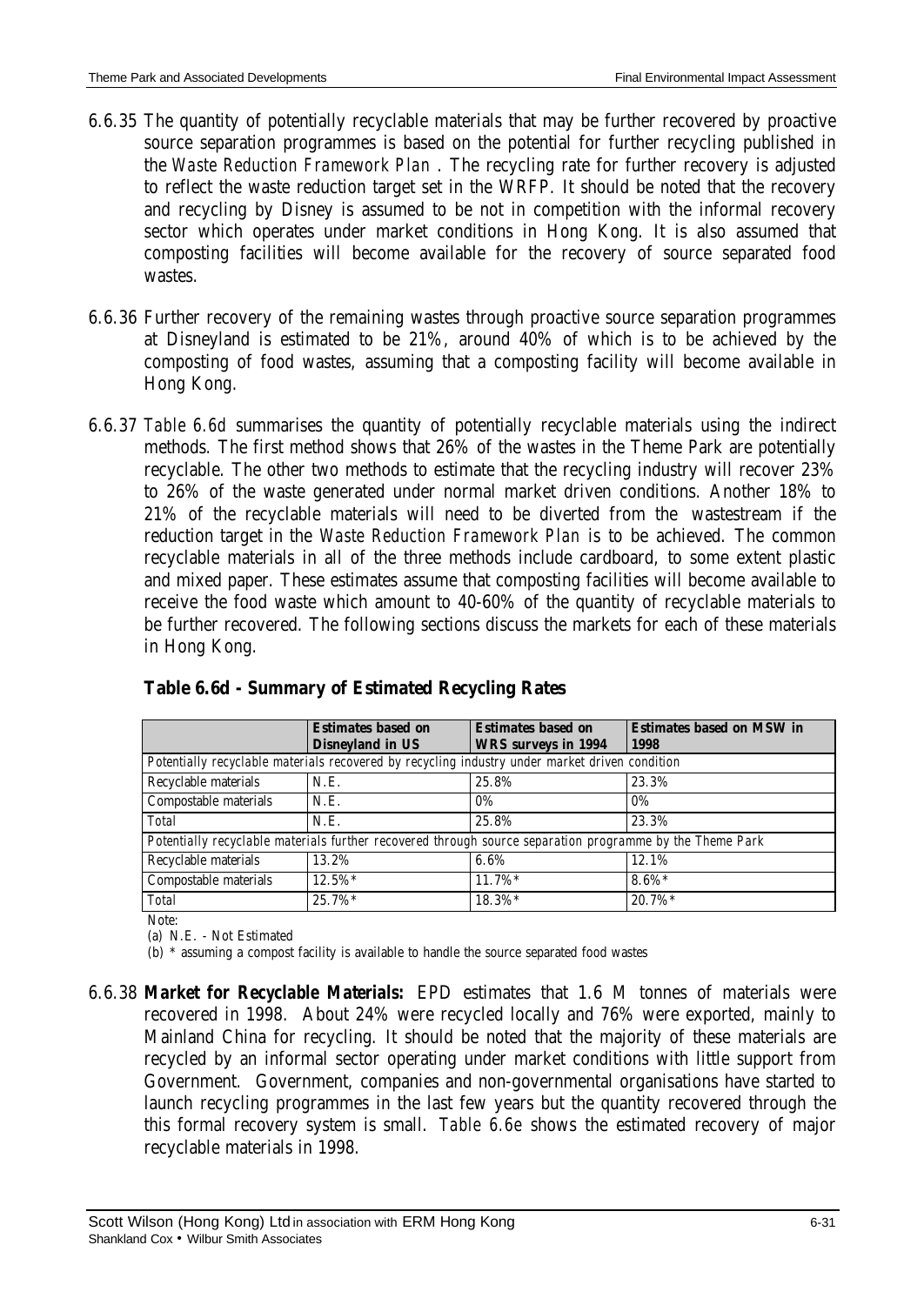| <b>Waste Type</b>     | <b>Exported for Recycling</b> | <b>Recycled Locally</b> | <b>Total</b> |
|-----------------------|-------------------------------|-------------------------|--------------|
| <b>Ferrous metals</b> | 505                           | 3.8                     | 509          |
| <b>Glass</b>          | < 0.1                         | 3.9                     | 3.9          |
| Non-ferrous metals    | 88                            | 21                      | 109          |
| Paper and cardboard   | 392                           | 292                     | 684          |
| <b>Plastics</b>       | 182                           | 32                      | 214          |
| Rubber tyre           | 0                             | 8.7                     | 8.7          |
| <b>Textiles</b>       | 11                            | 2                       | 13           |
| Wood                  |                               | 20                      | 21           |
| <b>Total</b>          | 1,180                         | 380                     | 1,560        |

### **Table 6.6e - Recovery of Major Recyclable Materials in Hong Kong in 1998 (thousand tonnes)**

Note:

(a) Source: Environmental Protection Department (1999) *Monitoring of Solid Waste in Hong Kong 1998*

- 6.6.39 *Market for Food Wastes:* Currently, there is no market for food wastes in Hong Kong. The public composting facility in Sha Ling currently handles livestock wastes and its design capacity is 20,000 tonnes a year. However, the *WRFP* outlines a programme to compost source separated organic materials from commercial sources (eg hotels, restaurants and food processing industry). When a new compost facility is in place, the Theme Park's source separated food waste and green waste may be transported to the facility for composting. Even using a high recovery rate (*Table 6.6a*), the quantity of source separated food wastes is only 1,731 tpa or 22 tpd in 2005 which may be fairly readily absorbed in a 20,000 tpa composting facility.
- 6.6.40 *Market for Waste Cardboard:* Waste cardboard is one of the most commonly collected waste materials in Hong Kong. In 1998, 684,000 tonnes of paper wastes in Hong Kong were recovered for recycling, most of it was cardboard. The recycling rate for these materials is fairly high (79% for commercial and industrial wastes in 1994) according to the WRS. Mainland China is the major end market for waste cardboard exported with the Philippines, Thailand and South Korea being other more minor outlets.
- 6.6.41 *Market for Mixed Paper Waste:* The market for mixed paper waste in Hong Kong is much poorer due to the high levels of contamination and low value of the mixed paper. According to the surveys carried out in the WRS, the recycling rate for mixed paper waste is only 14%. Most of the mixed paper wastes are exported to Mainland China.
- 6.6.42 *Market for Waste Glass:* Only a few companies in Hong Kong recover waste glass bottles for recycling. The glass bottles are cleaned and reused as bottles for other products. The market for waste glass bottles is mainly within Hong Kong and hence is limited as there are no major local glass bottle manufacturers.
- 6.6.43 *Market for Waste Wood:* The market for waste wood is mainly within Hong Kong. Waste wood is typically refabricated into wooden cases or containers which are made to order. The refabricated containers are used as packaging for the export of goods. The waste wood recycling industry is found to be declining in a recent survey carried out under the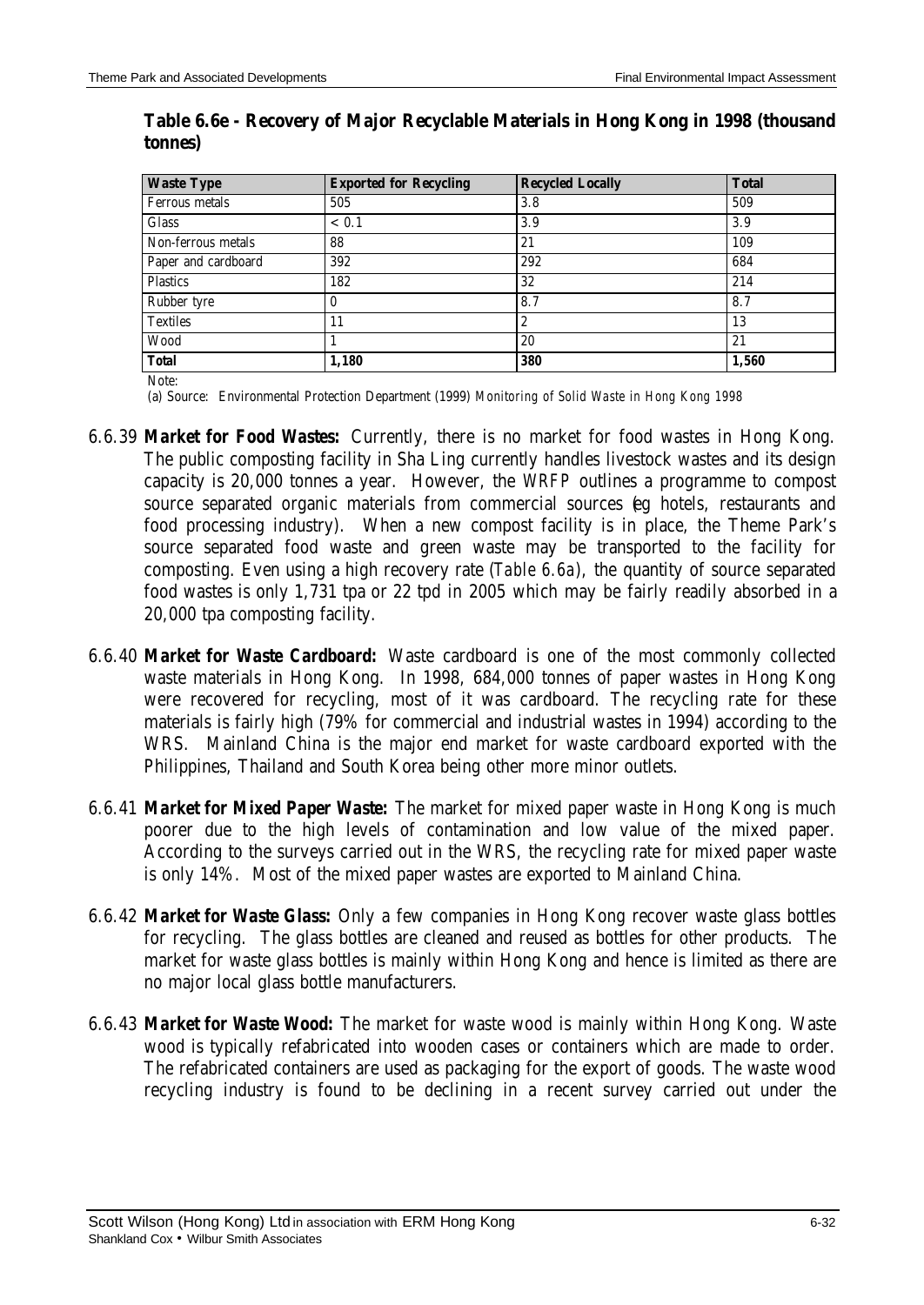*Materials Recovery and Recycling Facilities (MRRF) Study* (12) currently being undertaken by ERM.

- 6.6.44 *Market for Scrap Metals :* The recycling rate for commercial/industrial scrap metal is high in Hong Kong. With the recent decline of manufacturing industry, however, recycling companies collecting commercial/industrial scrap metal have difficulty in securing good quality materials. Most of the scrap metal collected in Hong Kong is exported to Mainland China.
- 6.6.45 *Market for Scrap Plastics:* Most of the plastic scrap collected and recycled in Hong Kong is from industrial source. A limited quantity of plastic scrap from commercial sources are recycled. For plastic waste of known type, reprocessing may take place in Hong Kong where plastic wastes are typically and fed to extruders to produce plastic pellets are made as raw materials for manufacturing. Source separated plastic containers and packaging plastics of known material type are likely to have high potential for recycling. The market for plastic scrap from Hong Kong is mainly in Mainland China.
- 6.6.46 *Market for Textile Waste:* Textile recovery and recycling exists in two forms in Hong Kong. The first form which is more common, is to collect and then export the rags for respinning. The second form is to collect and sort the rags into different grades before selling them to local metal workshops for use in cleaning. The decline of metal industries in Hong Kong is partly responsible for the significant reduction in the recycling of textile waste locally. A limited quantity of good quality clothing are collected and sold to buyers (mainly for overseas market).
- 6.6.47 *Future Markets:* The decline of manufacturing industry in Hong Kong is the main factor which has led to the shrinking supply of industrial scrap and local markets and therefore a reduction in the quantity of materials recovered in the last few years. However, as Mainland China is the main market for many of the recyclable materials which have a high market price, the market for good source separated materials still exists and China is expected to be the main outlets for recyclables recovered in Hong Kong for the foreseeable future.
- 6.6.48 The *MRRFs Study* currently being undertaking by the EPD will look at the development of MRRFs in Hong Kong. These MRRFs will enhance the market value of some of the materials collected and increase the recycling of marginally recyclable materials. The study is not yet completed and the MRRFs are likely to focus on materials which are currently least recycled, for example, recyclables from domestic sources.
- 6.6.49 *Possible Recycling Target for The Theme Park:* The targets to divert 58% of the MSW generated in the *WRFP* prepared by the HK SAR Government is not mandatory. According to the Plan, individual waste producing sectors will be asked to set their own targets. Individual companies will be invited to join some of the programmes such as the Wastewi\$e Scheme in which companies are required to set reduction targets and achieve the target before they are awarded the Wastewi\$e Logo. There is not a legal requirement to set a recycling target. The quantity of recyclable materials estimated in this section

<sup>(12)</sup> Materials Recovery and Recycling Facilities Study, Environmental Resources Management on behalf of the Environmental Protection Department.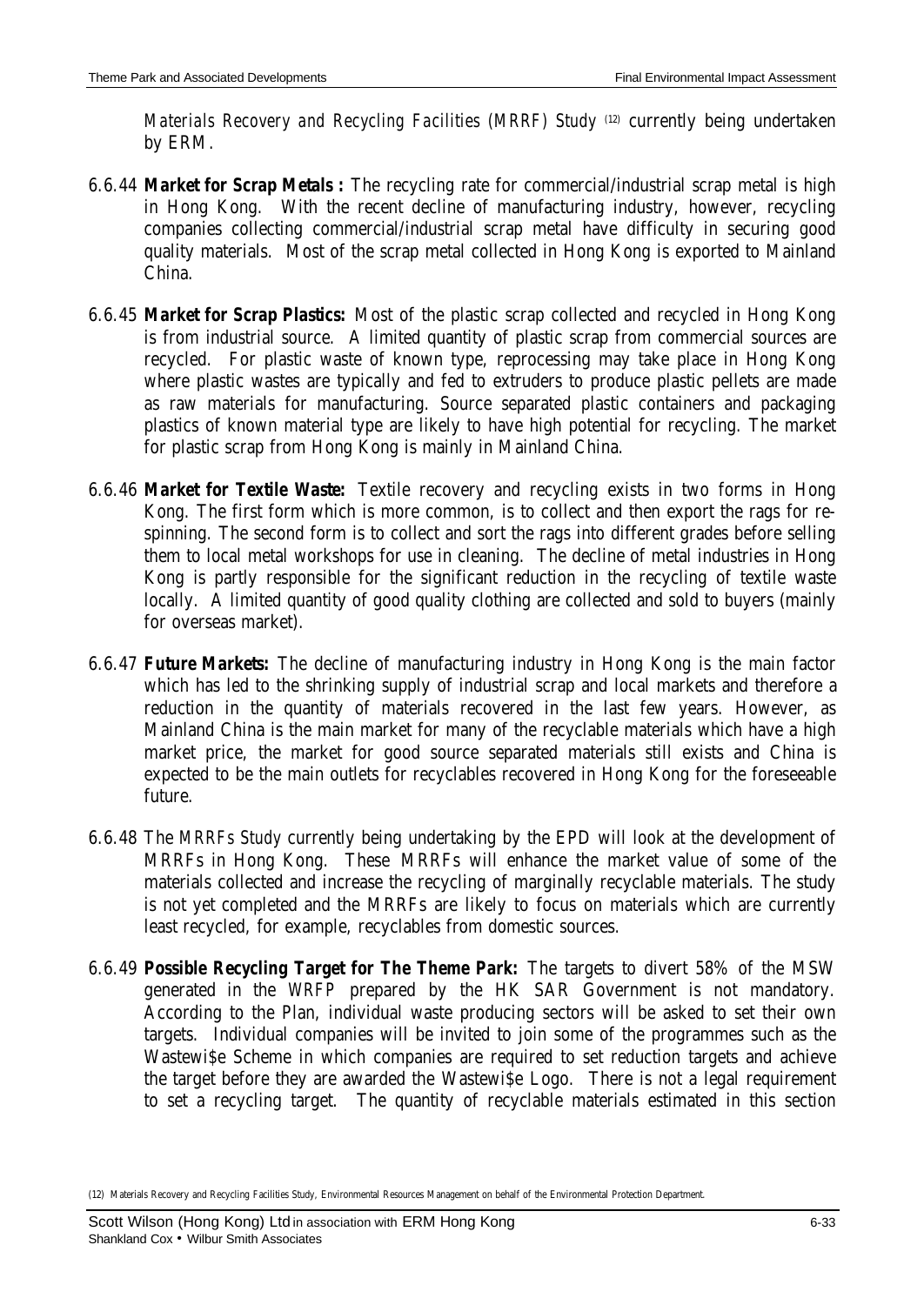should be viewed as a reference to assess the waste management system, rather than a mandatory mitigation measure.

- 6.6.50 As discussed in the previous sections, the quantity of recyclable materials to be recovered by the recycling industry under a market driven condition is estimated to be about 23 to 26% of the total waste generated. This assumes the recycling industry can recover the high value materials from the waste stream. If the Theme Park is to develop its own source separation programmes, it may create competition with the recycling industry for the supply of recyclable materials.
- 6.6.51 An analysis of the markets shows that markets for the major recyclables exists, especially when source separation programmes are in place to enhance the market value of the materials.
- 6.6.52 The following issues on recycling at the Theme Park at Penny's Park are observed:
	- An important requirement is to monitor and maintain good records relating to waste arisings and composition, the types and quantities of waste recovered for recycling and waste disposal on at least an annual basis. This allows a more accurate estimate of the quantity and types of recyclable materials. The proxy approaches used in this assessment have their limitations and should be used with caution. The operator should maintain good record of the types and quantities of waste disposed of and recovered, so that both EPD and the operator can monitor the results of the waste reduction measures implemented.
	- Source separation is the key to successful recycling and the market for most recyclable materials exist in Mainland China. Some materials are likely to suffer from high transport cost if they are recycled in Mainland China due to their low market value and heavy weight, including glass and food waste. In particular, food waste, which is estimated to contribute to up to 40% of total the waste likely to be generated, will need to be separated before it can be composted.
	- The operation of the Theme Park should avoid using disposable products. The selection and labelling of recyclable materials in hotels, restaurants and retail shops also increase the quantity of recyclable materials. For example, avoiding expanded polystyrene (EPS) and the labelling of plastic containers, would facilitate recycling.
	- In addition to monitoring waste arisings, the monitoring of recycling programmes annually and an evaluation of these programmes on a regular basis will be important in order to improve the recycling programmes and update the recycling targets.
	- To increase the recyclable quantity from 23 to 26% of total waste generated anticipated market driven conditions to 44% with additional proactive source separation programmes requires significant commitment from the Theme Park to divert additional waste materials from disposal, as well as the availability of a composting facility as outlined in the *Waste Reduction Framework Plan*. This is equivalent to 7 to 8 tpd of additional recyclable materials on top of the 9 to 10 tpd waste estimated in 2005.
	- The material recovery facility required to handle the additional recyclable materials should be provided within the Theme Park. This assumes that the source separation programme in the Theme Park will not compete with the recovery by the informal sector. This also assumes that the waste management system will allow the recycling industry to recover the material at an appropriate time before the wastes are containerised and sent for disposal. Coordination of the efforts of the recycling industry and the management of the Theme Park's source separation programmes will be required. One approach is to set up a small materials recovery facility (MRF) with a capacity of around 17 tpd in 2005, 32 tpd in 2014 and scope for expansion to 81 tpd in 2024 within the Theme Park back of house, as part of the network of neighbourhood MRFs (NMRFs) to be established in Hong Kong under recommendations from the MRRF Study. The materials in NMRFs can then be further re-processed in the specialised MRFs which will turn the recovered materials into a form acceptable by the markets.
- 6.6.53 According to the assessment, the market driven recycling industry can recycle 23-26 % of waste to be generated in the Theme Park. It is recommended that a additional further target of 10% for the recovery of recyclables and potentially, an extra 10% for the recover of source separated wood waste (assuming that a composting facility for food waste planned in the *Waste Reduction Framework Plan* is available) is adopted in the Waste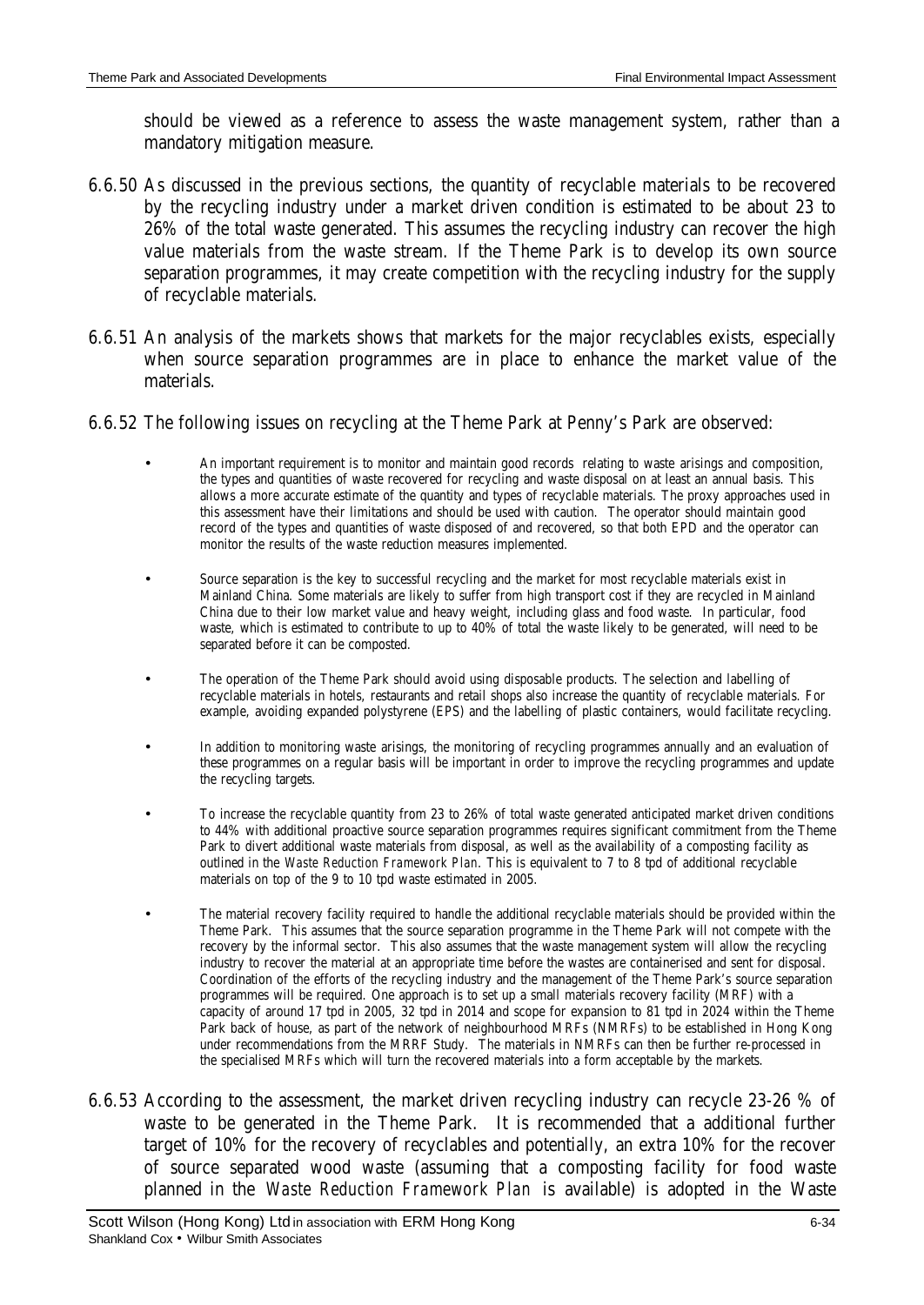Management Plan of the Theme Park. The composition of the waste and the actual recycling rate for various materials should be monitored. The preliminary recycling target should be reviewed on an annual basis to determine the practical recycling rate that can be achieved based on the recycling market as well as the potential change of the recycling target beyond the WRFP's 10-year planning period.

# *Territory-wide Environment Implications of the Additional Tourists*

# **Solid Waste Arisings**

- 6.6.54 Based on the operating experience of other international theme parks, the amount of Municipal Solid Waste (MSW) to be generated from the operation of the Theme Park (Phase I and II) at Penny's Bay has been assessed to be 38 tpd in 2005, increasing to 73.5 tpd in 2014 and 175 tpd in 2024. These estimates assumed that no waste reduction measures were in place. Without waste reduction measures, such arisings would increase the demand for valuable landfill void space.
- 6.6.55 The North Lantau Transfer Station (NLTS) was commissioned in April 1998 and has a throughout of 650 tpd which will be expanded to 1,200 tpd to handle the anticipated growth of waste arisings from the North Lantau area. The anticipated waste throughputs of NLTS are 180, 370, 770, and 880 tpd for the years 2001, 2006, 2011 and 2016, respectively<sup>(13)</sup>. At the NLTS, the waste is compacted into 20 ft ISO containers for bulk transfer by marine vessels to the Western New Territories (WENT) landfill for final disposal. The Transfer Station will be able to handle the waste arisings from the Theme Park (Phases I and II) and associated developments at least until 2016. The WENT landfill was commissioned in November 1993 and has a design capacity and void capacity of about 61 M m<sup>3</sup>, and 53 Mm<sup>3</sup> respectively. Based on the current waste input forecast, the SAR's strategic landfills even with the full implementation of the Waste Reduction Framework Plan will be exhausted by 2019. The waste arisings assessment has further estimated that with no waste reduction initiatives, the wastes generated from the Theme Park (Phase I and II) between 2005 and 2019 are expected to reduce the life of the strategic landfills by only 20 days.

# **Waste Reduction Opportunities**

- 6.6.56 A detailed review of waste reduction opportunities has been undertaken in *Section 6*. The review indicates that the quantity of recyclable materials that may be recovered by local recyclers under market driven conditions is estimated to be about 23 to 26% of the total quantity of waste generated at the Theme Park. These estimates are based on the prevailing market conditions in Hong Kong.
- 6.6.57 In addition, the potential for further recovery of major recyclables exists when source separation programmes are in place to enhance the value and quality of the materials. It is, thus, recommended that the Theme Park should institute a source separation programme to recover additional recyclables from the remaining waste stream. A preliminary recycling target of 10% is recommended for the additional recovery of recyclable materials. A further 10% is recommended for the recovery of compostable materials, if a composting

<sup>(13)</sup> EPD Communication ref EP 20/03/205 M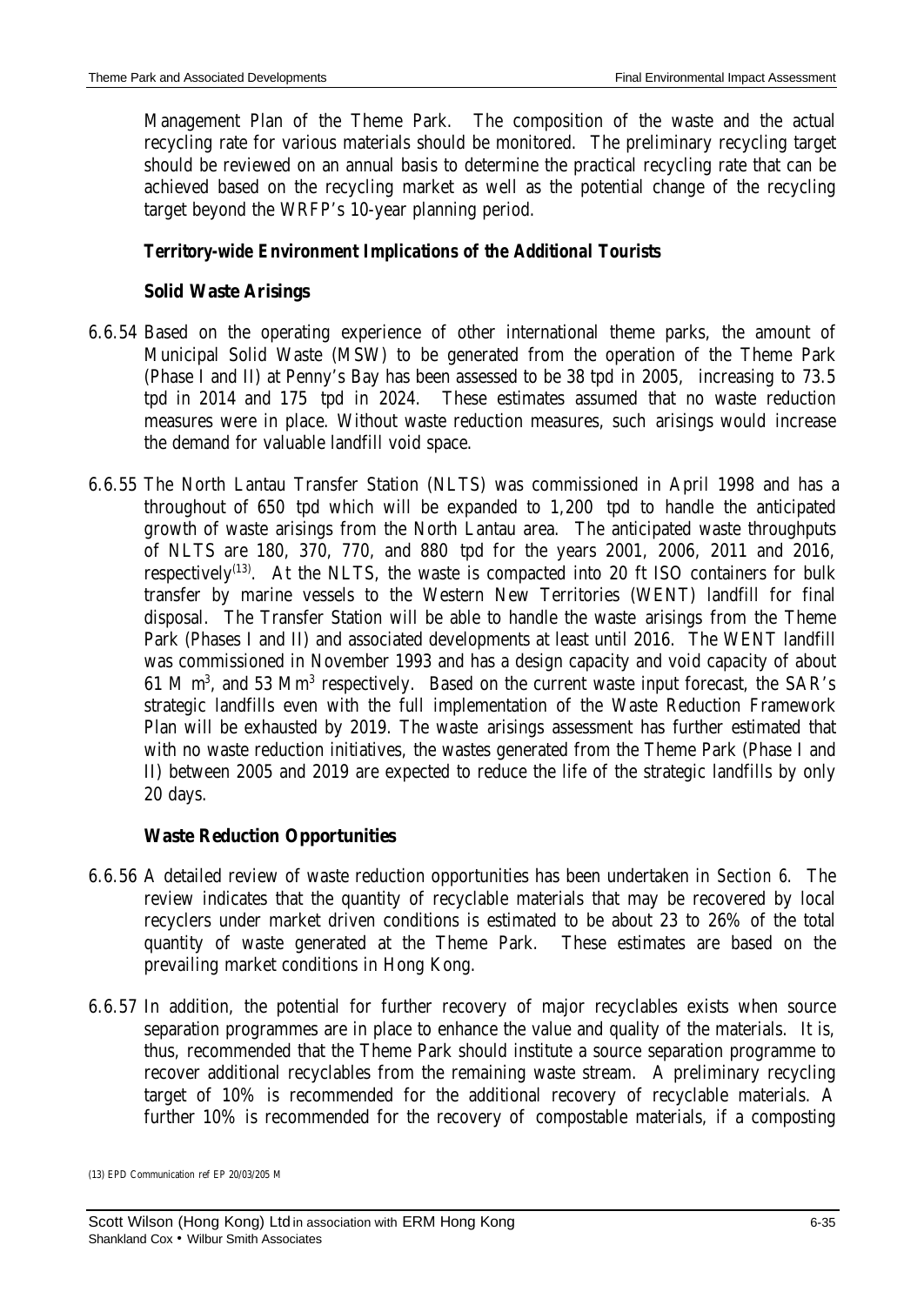facility is available in the HK SAR. The targets should be adopted in the Waste Management Plan for the Theme Park.

- 6.6.58 Additionally, an annual waste composition and recycling monitoring programme will be implemented to determine the practical recycling rate that can be achieved given the prevailing market for recyclables.
- 6.6.59 With a standard waste recycling rate of only 23%, the life of strategic landfills will be prolonged by 5 days. With a source separation programme to recover recyclables from the remaining waste stream, the life of strategic landfills will be prolonged by another 2 days. With a further 10% removal rate for compostable materials, assuming that a composting facility is available, the life of strategic landfills will be prolonged by another 2 days.

### *Disposal*

- 6.6.60 Based on the waste arisings from the Theme Park and associated facilities less that recycled by informal sector or 23-26 %, the daily waste arisings in 2005, 2014 and 2024 will be 28 to 29 tpd, 54 to 57 tpd and 130 to 135 tpd, respectively. The Theme Park recyclable recovery programme can further reduce waste by 10 %, which in 2005, 2014 and 2024 will be 4 tpd, 7 tpd and 18 tpd respectively. In addition, when a composting facility becomes available in HK SAR, an extra 10 % of the waste could be recovered, ie 4 tpd, 7 tpd and 18 tpd in 2005, 2014 and 2024, respectively.
- 6.6.61 The anticipated waste throughout of NLTS is 370, 770, and 880 tpd for the years 2006, 2011 and 2016, respectively. With the through capacity of 1,200 tpd, this indicates that there will be sufficient spare capacity at the NLTS to handle the waste arising from the Theme Park and associated developments at least to the year 2016. HKITP should closely liaise with the EPD regarding waste transfer and disposal arrangements as the handling capacity of the NLTS and strategic capacity approaches its maximum capacity.

# *Chemical Waste*

- 6.6.62 The HKITP will register as a chemical waste producer under the *Chemical Waste Control Scheme*. It will make arrangements with the Chemical Waste Treatment Centre at Tsing Yi or other vendors for the collection, recycling and disposal of the chemical waste generated from the Theme Park. Similar schemes have been adopted by other Disney Theme Parks and they have managed to recycle about 90% (by weight, 83% is recycled and 8% is combusted as fuel) of the chemical wastes generated.
- 6.6.63 The HKITP will target to recycle as much chemical waste as possible in order to minimise the need for treatment and disposal. With respect to the types and quantities of chemical wastes that may be generated from the Theme Park, it is considered that the Chemical Waste Treatment Centre will have the capacity to treat the chemical waste arising from the Theme Park.
- 6.6.64 Chemical waste will be stored, handled, transported and disposed of in accordance with the *Waste Disposal (Chemical Waste) (General) Regulation* and the *Code of Practice on Packaging, Labelling and Storage of Chemical Wastes*. They should be collected and transported to the CWTC or other licensed facility by a licensed waste haulier. Provided that appropriate handling, storage and disposal procedures are followed, no unacceptable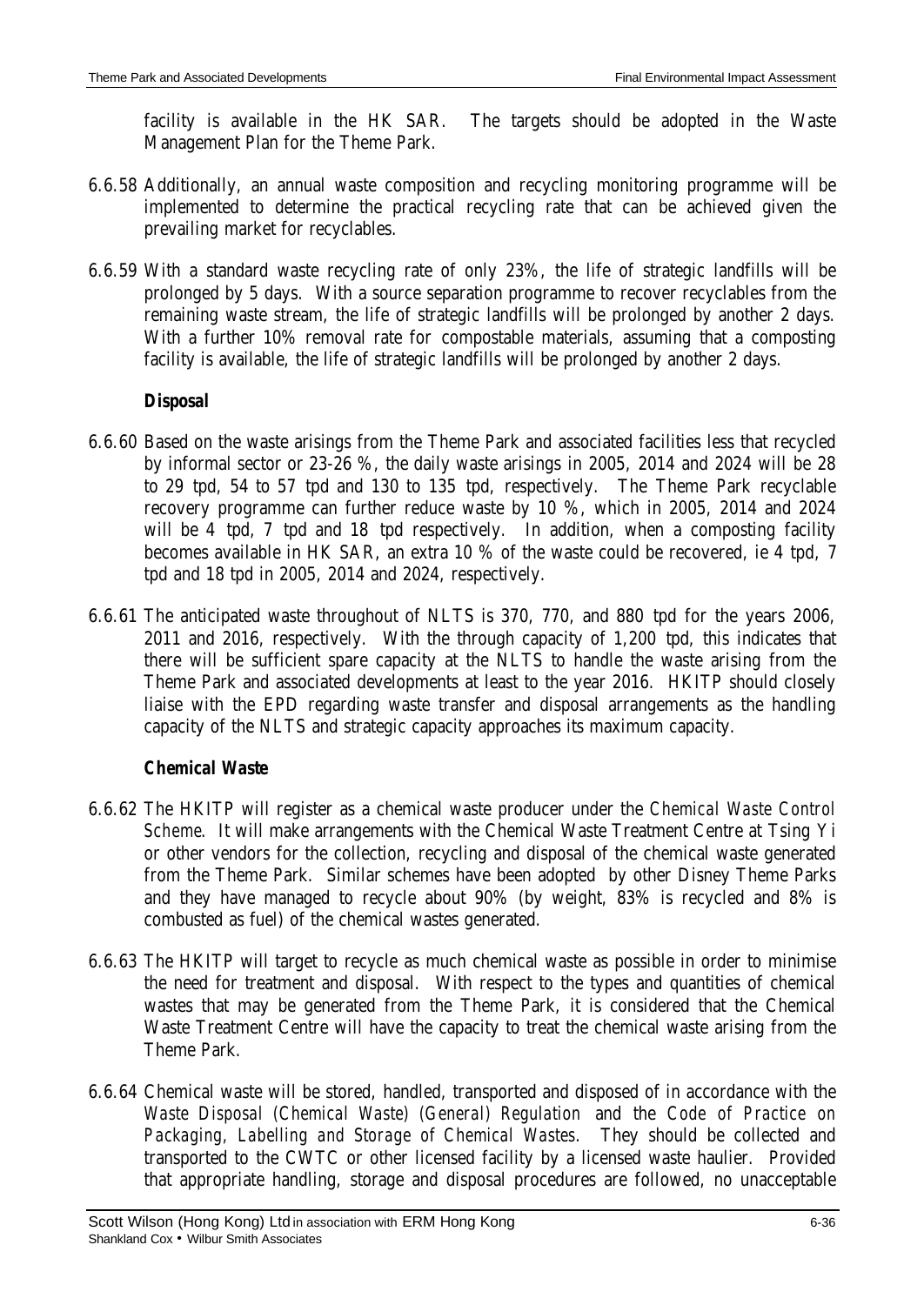impacts associated with the management of chemical wastes during the operational phase of the PBRL are anticipated.

# *Sewage Sludge*

- 6.6.65 Based on a sludge generation rate of 14,365 tds  $a<sup>-1</sup>$  in 2011, approximately 40 tds per day of sludge will be generated, which is equivalent to approximately 130  $m^3$  of sludge. 10  $m^3$ skips (as currently employed in Sha Tin STW) could be used for the transportation of the sludge to the disposal facility. A maximum of 13 truck loads will be required. It is therefore considered that the traffic impacts associated with off-site sludge disposal will be minimal.
- 6.6.66 Should the proposed centralised Sludge and Difficult Wastes Incineration Facility (SDIF) be located near the WENT landfill, it will be more cost effective and environmentally preferred to transport the sludge in modified 20ft ISO containers (similar to the one currently used at the Stonecutters' Island STW) via the NLTS to the WENT Landfill Reception Area and then to the SDIF.
- 6.6.67 During the containment, storage and delivery of sewage sludge, odour impact may arise. Provided that fully enclosed containers and storage area are used and odour removal systems are installed, no adverse environmental impact is expected.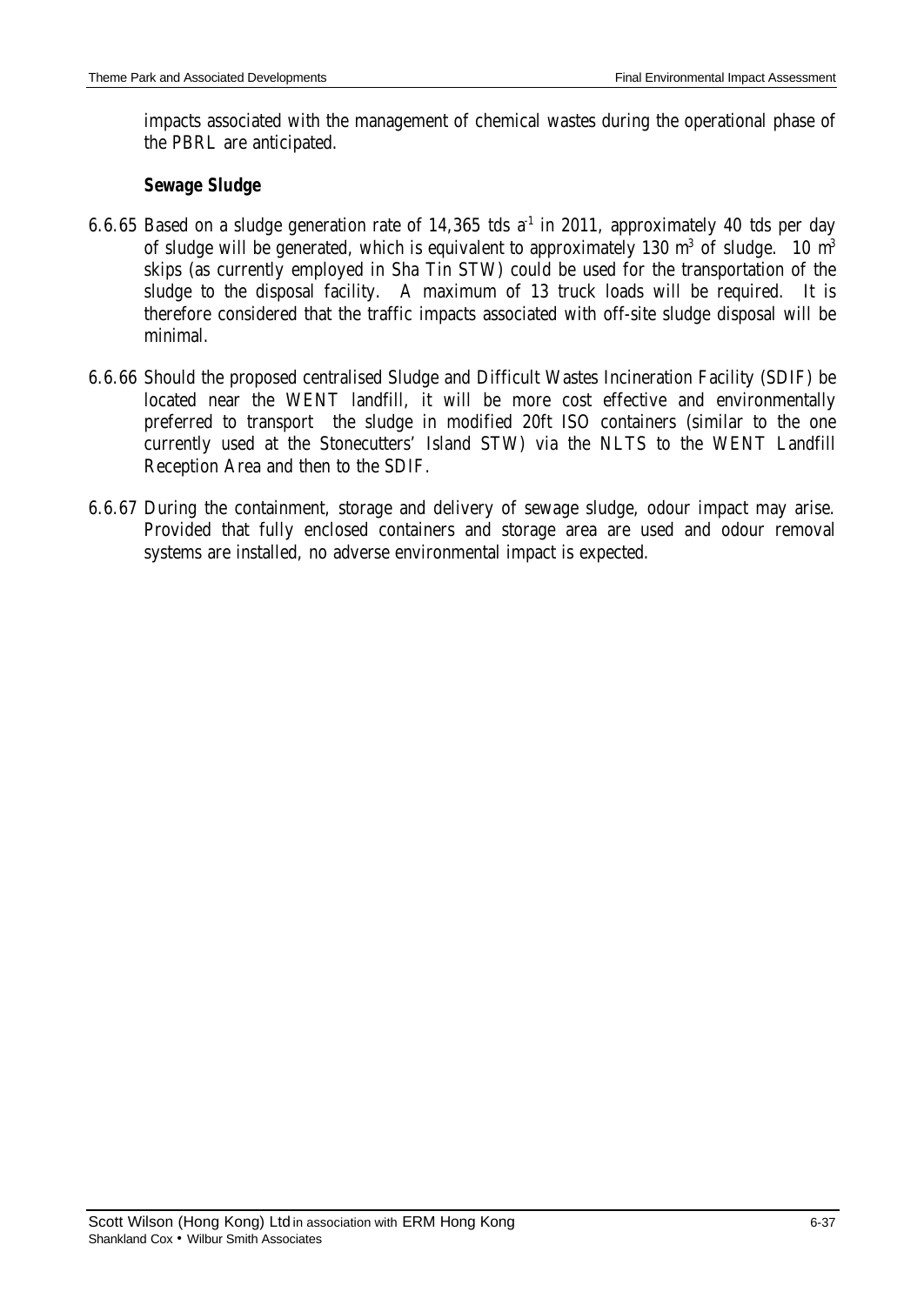# *Summary of Construction and Operation Impacts*

# **Table 6.5g - Summary of Waste Management Impacts**

| <b>Waste Type</b>                         | <b>General Evaluation</b>                                                                                                                                                                                                                                                                                                                                                                                                                                                                                                                                                                                                                                                                                                                                                                                                                                                                                                                                                                                                                                                                                                                                                                                                                                                                                                                                                                                                                                                                                                                                                                                                                                                                                                                                                                                                                                                                                                                                                                                                                                                          |
|-------------------------------------------|------------------------------------------------------------------------------------------------------------------------------------------------------------------------------------------------------------------------------------------------------------------------------------------------------------------------------------------------------------------------------------------------------------------------------------------------------------------------------------------------------------------------------------------------------------------------------------------------------------------------------------------------------------------------------------------------------------------------------------------------------------------------------------------------------------------------------------------------------------------------------------------------------------------------------------------------------------------------------------------------------------------------------------------------------------------------------------------------------------------------------------------------------------------------------------------------------------------------------------------------------------------------------------------------------------------------------------------------------------------------------------------------------------------------------------------------------------------------------------------------------------------------------------------------------------------------------------------------------------------------------------------------------------------------------------------------------------------------------------------------------------------------------------------------------------------------------------------------------------------------------------------------------------------------------------------------------------------------------------------------------------------------------------------------------------------------------------|
| <b>Construction Phase</b>                 |                                                                                                                                                                                                                                                                                                                                                                                                                                                                                                                                                                                                                                                                                                                                                                                                                                                                                                                                                                                                                                                                                                                                                                                                                                                                                                                                                                                                                                                                                                                                                                                                                                                                                                                                                                                                                                                                                                                                                                                                                                                                                    |
| Dredged/Excavated Sediment                | Approximately 46.3 M m <sup>3</sup> of sediment will be dredged/excavated, of which $0.11$ M m <sup>3</sup> is expected to be seriously contaminated (Class C). Full-dredge<br>option is adopted at Penny's Bay Reclamation Stage I due to limited time available for ground improvement works. However, for Penny's Bay<br>Reclamation Stage II and Yam O Reclamation, only sediment at seawall location will be dredged. The estimated dredged/excavated sediment and Class C<br>sediment at Penny's Bay Reclamation Stage I, Penny's Bay Reclamation Stage II, Yam O Reclamation and Water Recreation Centre are 40 M m <sup>3</sup> from Q2<br>2000 to Q4 2001 (0.08 M m <sup>3</sup> Class C sediment), 5 M m <sup>3</sup> from Q3 2001 to Q1 2005 (0.02 M m <sup>3</sup> Class C sediment), 0.3 M m <sup>3</sup> from Q4 2001 to Q4 2002<br>$(0.01 \text{ M m}^3 \text{ Class C sediment})$ and 1 M m <sup>3</sup> from Q2 2001 to Q4 2002 (no Class C sediment), respectively. Minimal $(1,300 \text{ m}^3)$ volume will be generated<br>at CKWLR section from Q2 2001 to Q3 2003. All Class C sediment will be generated during the first few weeks of dredging at each reclamation and will<br>be disposal of at East Sha Chau Contaminated Mud Pits. The FMC has allocated 30 M m <sup>3</sup> of uncontaminated and disposal capacity to the Penny's<br>Bay Reclamation (East Nine Pin, East Tung Lung and north of Lantau). The Engineers should inform FMC the extra volume of sediment<br>requiring disposal so further disposal ground can be allocated.                                                                                                                                                                                                                                                                                                                                                                                                                                                                                                            |
| Use of Public fill for the<br>reclamation | The volume of sand fill to be used at Penny's Bay Reclamation Stage I, Penny's Bay Reclamation Stage II and Yam O Reclamation are 65M m <sup>3</sup> (from Q4<br>2000 to Q2 2002), 7.4 M m <sup>3</sup> (from Q2 2003 to Q1 2006) and 0.5 M m <sup>3</sup> (from Q4 2002 to Q2 2003), respectively. For Penny's Bay Reclamation Stage I<br>can accommodate approximately 2 M $m3$ of public fill. Whereas 8.5 M $m3$ of public fill (equivalent to most of the public fill to be generated in the territory<br>during the reclamation period) will be used at Penny's Bay Reclamation Stage II which is the maximum volume from its geometry and design requirements.<br>The Yam O Reclamation will accept 0.7 M m <sup>3</sup> of public fill.<br>Floating debris may be generated due to public filling. However, provided that frequent collection and use of surface booms, no adverse environmental<br>impact is expected.                                                                                                                                                                                                                                                                                                                                                                                                                                                                                                                                                                                                                                                                                                                                                                                                                                                                                                                                                                                                                                                                                                                                                    |
| <b>Excavated Material</b>                 | During the construction of Theme Park infrastructure foundation, excavated material will be generated, which is approximately 5% of the fill material. The<br>estimated excavated material to be generated at CKWLR section, Road P2 and PBRL are 10,200 m3, 7,800 m3 and<br>68,500 m3, respectively. Since the excavated material will comprise sand fill, public fill, soil or rock, as well as the large filling requirement for the<br>reclamation, the excavated material can be re-used on site and no surplus is expected. Air quality, noise and water quality impacts arising from the<br>excavation and handling of excavated material are addressed Sections 3, 4 and 5.                                                                                                                                                                                                                                                                                                                                                                                                                                                                                                                                                                                                                                                                                                                                                                                                                                                                                                                                                                                                                                                                                                                                                                                                                                                                                                                                                                                                |
| C&D Waste                                 | The construction of infrastructures for the Theme Park will generate approximately 154,000 m <sup>3</sup> of C&DM, of which about 31,000 m <sup>3</sup> is C&D waste and<br>123,000 m <sup>3</sup> is public fill. The estimated average C&D waste generation rate for Theme Park Phase I - Opening Day, Theme Park Phase I - Buildout and<br>Theme Park Phase II - Buildout are 14 m <sup>3</sup> d <sup>-1</sup> (22 m <sup>3</sup> d <sup>-1</sup> peak rate) from April 2002 to April 2005, 2 m <sup>3</sup> d <sup>-1</sup> (3 m <sup>3</sup> d <sup>-1</sup> peak rate) from Q3 2008 to Q3 2011<br>and 12 $m^3 d^1$ (19 $m^3 d^1$ peak rate) from Q4 2003 to Q3 2015. The PBRL will generate 920 $m^3$ of C&D waste and 3,680 $m^3$ of public fill from the period<br>of Q4 2002 to Q2 2004 and the average and peak daily C&D waste generation rate are 44 $m^3$ d <sup>-1</sup> and 65 $m^3$ d <sup>-1</sup> , respectively. The Water Recreation Centre<br>will generate 200 m <sup>3</sup> of C&D material from Q2 2004 to Q4 2004 and the C&D waste and public fill generation is minimal (both less then 1 m <sup>3</sup> d <sup>-1</sup> ).<br>The highest daily cumulative C&D waste and public fill generation will be from the period of Q4 2003 to Q2 2004, during the construction of Theme Park<br>Phase I - Opening Day, Theme Park Phase II - Buildout and PBRL, where average and peak generation rate for C&D waste are 29 $m^3 d^1$ and 45 $m^3 d^1$<br>respectively, whereas for public fills generation are 118 $m^3 d^1$ and 178 $m^3 d^1$ , respectively. With respect to the relatively small volume of C&D waste<br>generation, no adverse environmental impact associated with the handling and disposal of C&D waste. In addition, due to the large fill requirement of<br>Penny's Bay Reclamation the public fill is expected to be re-used on site.<br>The potential environmental impacts associated with the decommissioning and demolition of the Cheoy Lee Shipyard will be evaluated under a separate EIA<br>to be commissioned by the CED. |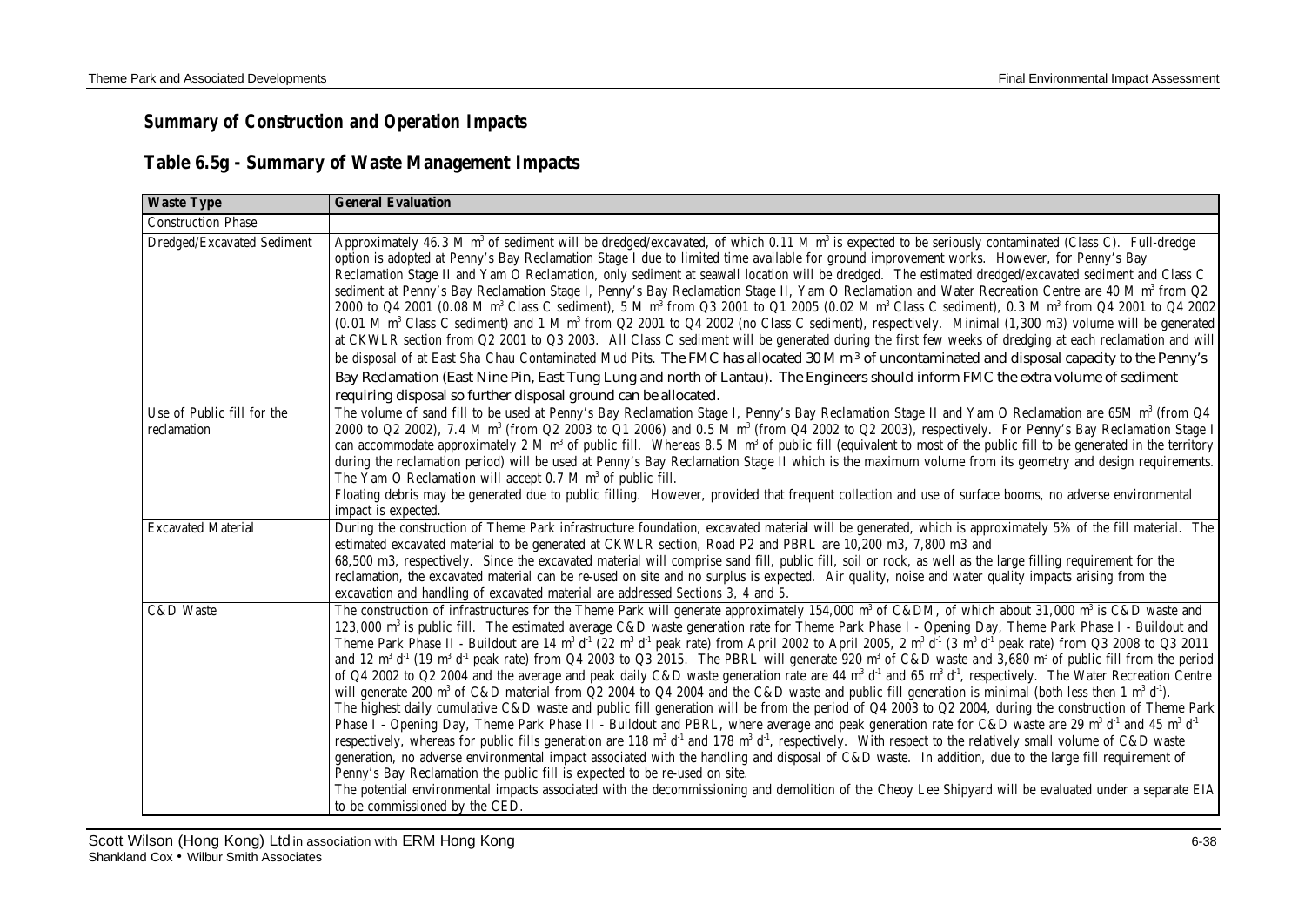| <b>Waste Type</b>      | <b>General Evaluation</b>                                                                                                                                                                                                                                                                                                                                                                                                                                                                                                                                                                                                                                                                                                                                                                                                                                                                                                                                                                                                                                                                                                                               |
|------------------------|---------------------------------------------------------------------------------------------------------------------------------------------------------------------------------------------------------------------------------------------------------------------------------------------------------------------------------------------------------------------------------------------------------------------------------------------------------------------------------------------------------------------------------------------------------------------------------------------------------------------------------------------------------------------------------------------------------------------------------------------------------------------------------------------------------------------------------------------------------------------------------------------------------------------------------------------------------------------------------------------------------------------------------------------------------------------------------------------------------------------------------------------------------|
| <b>Chemical Waste</b>  | A small volume of chemical waste, such as used lubricating oils from plant maintenance materials, will be produced. Storage, handling, transport and<br>disposal of chemical waste should be in accordance with the Code of Practice on the Packaging, Handling and Storage of Chemical Wastes. Provided that<br>this occurs, and chemical wastes are disposed of at a licensed facility, the contractor should be in compliance with all relevant regulations and there will be<br>little environmental impact.                                                                                                                                                                                                                                                                                                                                                                                                                                                                                                                                                                                                                                        |
| <b>General Refuse</b>  | The maximum daily number of workers on site (4,300) will be from 2003 to 2004. Based on a waste generation rate of about 0.65 kg per person, it is<br>estimated that the amount of general refuse to be generated will be in the order of 2.8 tpd.                                                                                                                                                                                                                                                                                                                                                                                                                                                                                                                                                                                                                                                                                                                                                                                                                                                                                                      |
| <b>Operation Phase</b> |                                                                                                                                                                                                                                                                                                                                                                                                                                                                                                                                                                                                                                                                                                                                                                                                                                                                                                                                                                                                                                                                                                                                                         |
| Municipal Solid Waste  | The operation of the PBRL and road links to the Theme Park (including the CKWLR section, Road P2, Resort Road) will generate negligible amount of<br>waste (in the order of a few cubic metres per month). The operation of the Eastern Stormwater Drainage Channel will generate sand and gravel from de-<br>silting operations. The amount of sand and gravel collected will vary between dry and wet seasons.<br>The amount of municipal solid waste to be generated from the operation of the Theme Park will increase from about 38 tpd in 2005 to 73.5 tpd in 2014,<br>then to 175 tpd in 2024. Although majority (around 70%) of the MSW will be generated from the RD&E and hotels, a significant amount of waste will be                                                                                                                                                                                                                                                                                                                                                                                                                       |
|                        | generated from the Theme Park. An efficient and effective waste collection system is essential in order to avoid any nuisance to visitors due to waste<br>storage, collection and transport within the site. The waste handling and collection system should also facilitate the material recovery and recycling.<br>The floating refuse may arise at the coastal area of the Theme Park and associated developments and the artificial lake of the Water Recreation Centre.<br>Although chemically inert, if floating refuse is not collected properly, these floating refuse may drift, which may create aesthetic or odour impact, or cause<br>damage to marine craft. Provided that mitigation measures such as the use of surface boom to contain the floating refuse, are properly implemented, no                                                                                                                                                                                                                                                                                                                                                |
|                        | insurmountable environmental impacts with regards to floating debris will be anticipated.                                                                                                                                                                                                                                                                                                                                                                                                                                                                                                                                                                                                                                                                                                                                                                                                                                                                                                                                                                                                                                                               |
| Recycling              | According to the assessment, the market driven recycling industry can recycle 23-26 % of waste to be generated in the Theme Park. It is recommended<br>that a additional further target of 10% for the recovery of recyclables and potentially, an extra 10% for the recover of source separated wood waste<br>(assuming that a composting facility for food waste planned in the Waste Reduction Framework Plan is available) is adopted in the Waste Management Plan<br>of the Theme Park.                                                                                                                                                                                                                                                                                                                                                                                                                                                                                                                                                                                                                                                            |
| Disposal               | Based on the waste arisings from the Theme Park and associated facilities less that recycled by informal sector or 23-26 %, the daily waste arisings in<br>2005, 2014 and 2024 will be 28 to 29 tpd, 54 to 57 tpd and 130 to 135 tpd, respectively. The Theme Park recyclable recovery programme can further<br>reduce waste by 10 %, which in 2005, 2014 and 2024 will be 4 tpd, 7 tpd and 18 tpd respectively. In addition, when a composting facility becomes<br>available in HK SAR, an extra 10 % of the waste could be recovered, ie 4 tpd, 7 tpd and 18 tpd in 2005, 2014 and 2024, respectively.<br>The anticipated waste throughout of NLTS is 370, 770, and 880 tpd for the years 2006, 2011 and 2016, respectively. With the through capacity of 1,200<br>tpd, this indicates that there will be sufficient spare capacity at the NLTS to handle the waste arising from the Theme Park and associated developments at<br>least to the year 2016. HKITP should closely liaise with the EPD regarding waste transfer and disposal arrangements as the handling capacity of the<br>NLTS and strategic capacity approaches its maximum capacity. |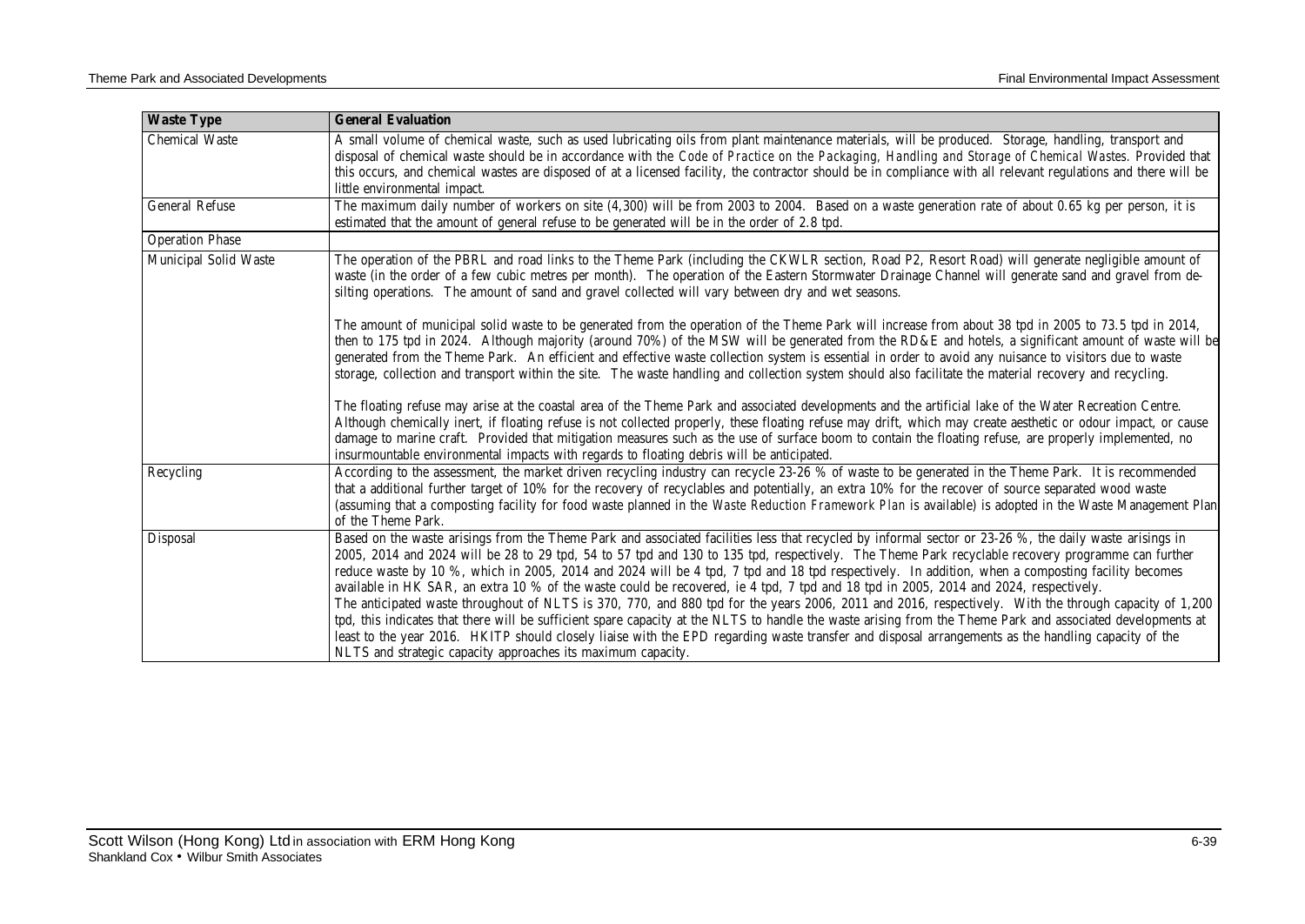| <b>Waste Type</b>     | <b>General Evaluation</b>                                                                                                                                                                                                                                                                                    |
|-----------------------|--------------------------------------------------------------------------------------------------------------------------------------------------------------------------------------------------------------------------------------------------------------------------------------------------------------|
| <b>Chemical Waste</b> | The operation of the Theme Park at Penny's Bay will use a variety of chemicals. Some of the used chemicals have to be disposed of. The operation of<br>the Theme Park at Penny's Bay will be very similar to that of Disneyland. In addition, the remains of fireworks from the fireworks shows in the Theme |
|                       | Park may contain heavy metal in low concentrations (in a scale of ng $kg-1$ ), and mid-level fireworks remains may contain dioxins furans, which is also                                                                                                                                                     |
|                       | classified as chemical waste under Schedule 1 of the Waste Disposal (Chemical Waste) (General) Regulation.                                                                                                                                                                                                   |
|                       | The HKITP will register as a chemical waste producer under the Chemical Waste Control Scheme. It will make arrangements with the Chemical Waste                                                                                                                                                              |
|                       | Treatment Centre at Tsing Yi or other vendors for the collection, recycling and disposal of the chemical waste generated from the Theme Park. Similar                                                                                                                                                        |
|                       | schemes have been adopted by other Disney Theme Parks and it managed to recycle about 90% (by weight, 83% is recycled and 8% is combusted as                                                                                                                                                                 |
|                       | fuel) of the chemical waste generated.                                                                                                                                                                                                                                                                       |
|                       | The HKITP will target to recycle as much chemical waste as possible in order to minimise the need for treatment and disposal. With respect to the types                                                                                                                                                      |
|                       | and quantities of chemical wastes that may be generated from the Theme Park, it is considered that the Chemical Waste Treatment Centre will be able to                                                                                                                                                       |
|                       | treat the chemical waste arising from the Theme Park.                                                                                                                                                                                                                                                        |
|                       | Chemical waste will be stored, handled, transported and disposed of in accordance with the Waste Disposal (Chemical Waste) (General) Regulation and the                                                                                                                                                      |
|                       | Code of Practice on Packaging, Labelling and Storage of Chemical Wastes. They should be collected and transported to the CWTC or other licensed                                                                                                                                                              |
|                       | facility by a licensed waste haulier. Provided that appropriate handling, storage and disposal procedures are followed, no unacceptable impacts associated<br>with the management of chemical waste during the operational phase of the PBRL are anticipated.                                                |
| Sewage Sludge         | Based on sludge generation rate of 14,365 tds a <sup>1</sup> in 2011, approximately 40 tds per day of sludge will be generated, which is equivalent to approximately                                                                                                                                         |
|                       | 130 m <sup>3</sup> of sludge. 10 m <sup>3</sup> skips (as currently employed in Sha Tin STW) could be used for transportation of sludge to the disposal facility. A maximum of                                                                                                                               |
|                       | 13 truck loads will be required. It is therefore considered that the traffic impacts associated with off-site sludge disposal will be minimal.                                                                                                                                                               |
|                       | Should the proposed centralised Sludge and Difficult Wastes Incineration Facility (SDIF) be located near the WENT landfill, it will be more cost effective                                                                                                                                                   |
|                       | and environmentally preferred to transport the sludge in modified 20ft ISO containers (similar to the one currently used at the Stonecutters' Island STW) via                                                                                                                                                |
|                       | the NLTS to the WENT Landfill Reception Area and then to the SDIF.                                                                                                                                                                                                                                           |
|                       | During the containment, storage and delivery of sewage sludge, odour impact may arise. Provided that fully enclosed containers and storage area are used                                                                                                                                                     |
|                       | and odour removal systems are installed no adverse environmental impact is expected.                                                                                                                                                                                                                         |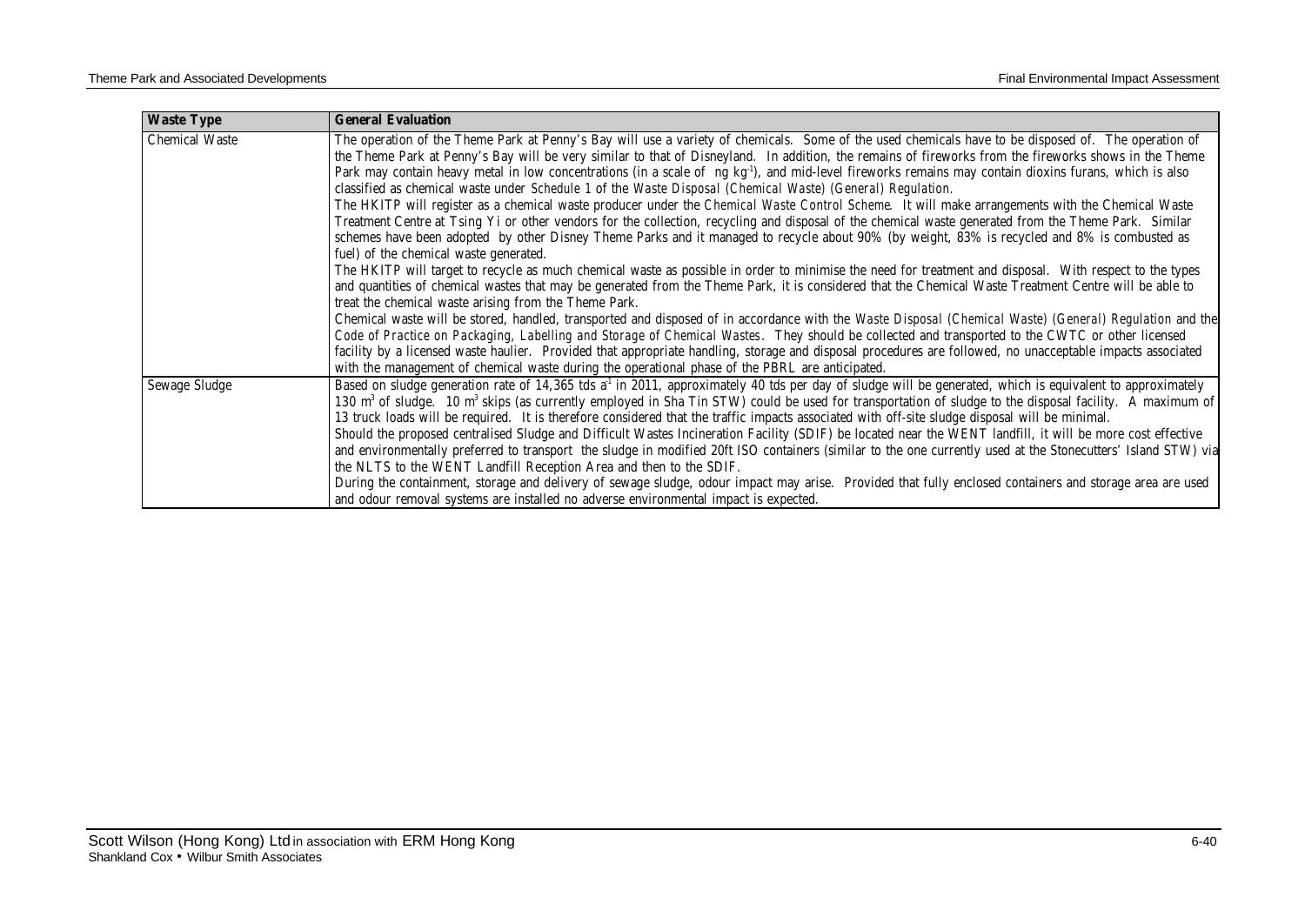### **6.7 MITIGATION MEASURES**

#### **INTRODUCTION**

- 6.7.1 This section sets out recycling, storage, transportation and disposal measures which are recommended to avoid or minimise potential adverse impacts associated with waste arising from the construction of the Penny's Bay reclamation and the associated Theme Park developments. The construction Contractors should incorporate these recommendations into a waste management plan for the construction works. The Contractors should submit a waste management plan to the Engineer for approval. Such a management plan should incorporate site specific factors, such as the designation of areas for the segregation and temporary storage of reusable and recyclable materials.
- 6.7.2 During the operational phase of the Theme Park, the HKITP should develop a Waste Management Plan which details the arrangements for minimisation, material recovery/recycling, collection, transportation and disposal of various types of waste generated from the operation of the Theme Park.
- 6.7.3 It is the Contractor's (for the construction phase) and the HKITP's (for the operational phase) responsibility to ensure that only approved licensed waste collectors are used and that appropriate measures to minimise adverse impacts, including windblown litter and dust from the transportation of these wastes are employed. In addition, the Contractor must ensure that all the necessary waste disposal permits are obtained.

#### **CONSTRUCTION PHASE**

### *Dredged/Excavated Sediment*

- 6.7.4 Potential impacts associated with the exposure to and disposal of contaminated sediments could be mitigated by adopting the following measures:
	- minimising exposure to any contaminated material by the wearing of protective gear such as gloves, providing adequate hygiene and washing facilities, and preventing eating during dredging/excavation;
	- any contaminated sediment dredged should not be allowed to stockpile on the site and should be immediately removed from site once dredged;
	- all vessels for marine transportation of dredged sediment should be fitted with tight fitting seals to their bottom openings to prevent leakage of materials; and
	- loading of barges and hoppers should be controlled to prevent splashing of dredged material to the surrounding water, and barges or hoppers should under no circumstances to be filled to a level which will cause either overflowing of materials or polluted water during loading or transportation.
- 6.7.5 Other suitable mitigation measures for handling or dredged material are dealt with, in *Section 5*.

### *Use of Public Fill for Reclamation*

6.7.6 The Contractor should enforce strict application of the public fill license and monitor the material placed in the reclamation and barges to control disposal of unauthorised material. The Contractor shall also provide floating booms and collect any floating materials on a daily basis at the public filling area.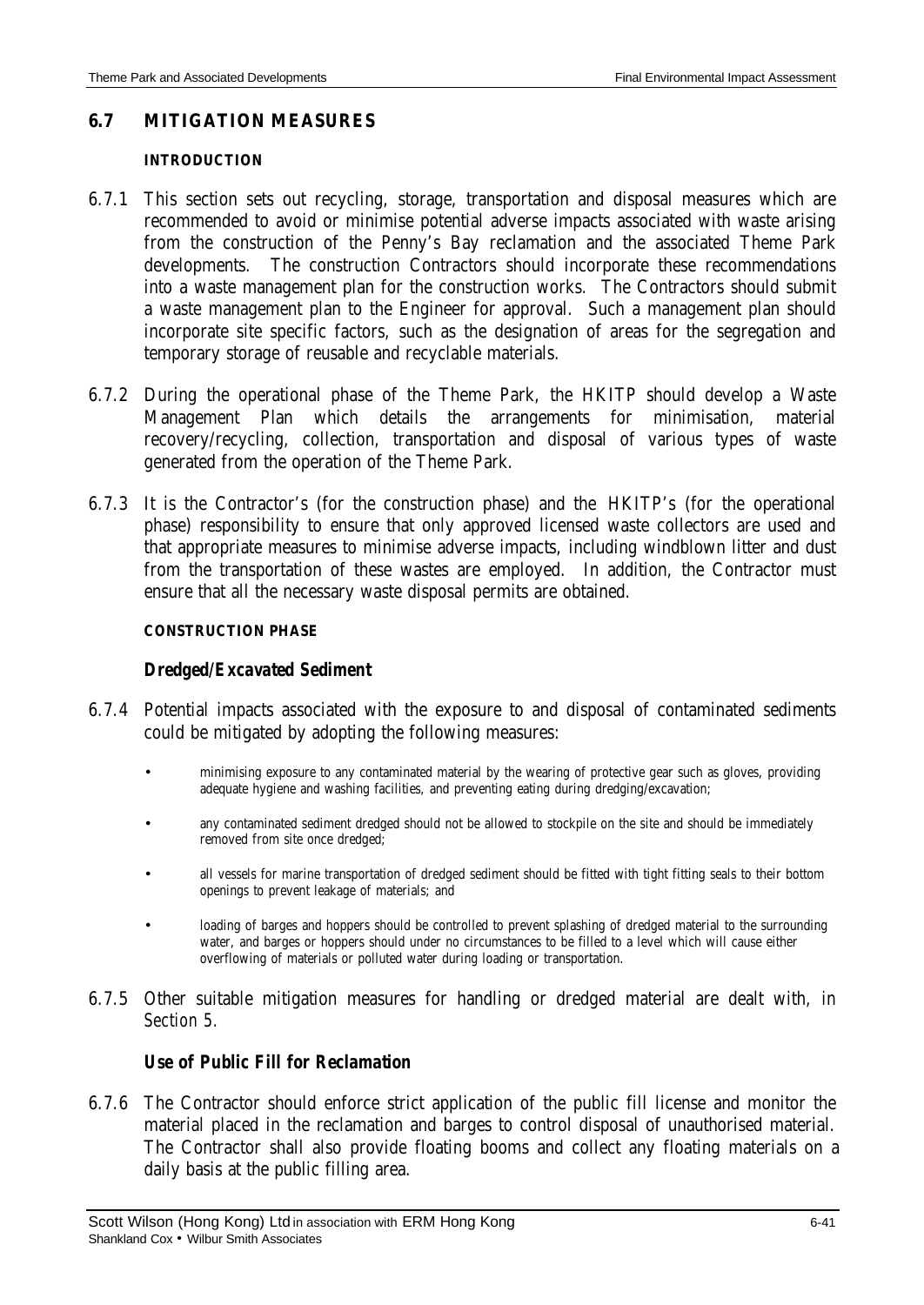# *Measures Taken in the Planning and Design Stages to Reduce the Generation of C&DM*

- 6.7.7 The various waste management options can be categorised in terms of preference from an environmental viewpoint. The options considered to be more preferable have the least impacts and are more sustainable in a long term context. Hence, the waste management hierarchy is as follows:
	- avoidance and minimisation, that is, not generating waste through changing or improving practices and design;
	- reuse of materials, thus avoiding disposal (generally with only limited reprocessing);
	- recovery and recycling, thus avoiding disposal (although reprocessing may be required); and
	- treatment and disposal, according to relevant law, guidelines and good practice.
- 6.7.8 This hierarchy should be used to evaluate the waste management options, thus allowing maximum waste reduction and often reducing costs. For example, by reducing or eliminating over-ordering of construction materials, waste is avoided and costs are reduced both in terms the purchasing of raw materials and in disposing of wastes. Records of quantities of wastes generated, recycled and disposed (locations) should be properly kept.
- 6.7.9 Standard formwork should be used as far as practicable in order to minimise the arisings of C&DM. The use of more durable formwork or plastic facing for the construction works should be considered during the detailed design.
- 6.7.10 Any uncontaminated soil should be reused on site as far as possible for landscape works in order to minimise the amount of public fill to be disposed off-site. Should there be any surplus public fill generated from the project, the HKITP should liaise with the Public Filling Sub-Committee to identify as far as possible suitable reclamation or site formation projects near the project site to reuse the material.
- 6.7.11 The design of the foundation works will minimise the amount of excavated material to be generated. Should piling be required, H-piling will be used as far as practical.
- 6.7.12 The purchasing of construction materials will be carefully planned in order to avoid over ordering and wastage of construction materials, such as ready mixed concrete.

# *Measures To be Taken in the Construction Stage To Reduce the Generation of C&DM*

- 6.7.13 The Contractor should recycle as much as possible of the C&D material on-site. Public fill and C&D waste should be segregated and stored in different containers or skips to enhance reuse or recycling of materials and their proper disposal. Concrete and masonry, for example can be crushed and used as fill and steel reinforcing bar can be used by scrap steel mills. Different areas of the sites should be designated for such segregation and storage.
- 6.7.14 The use of wooden hoardings shall not be allowed. An alternative material, which can be reused or recycled, for example, metal (aluminium, alloy etc) shall be used.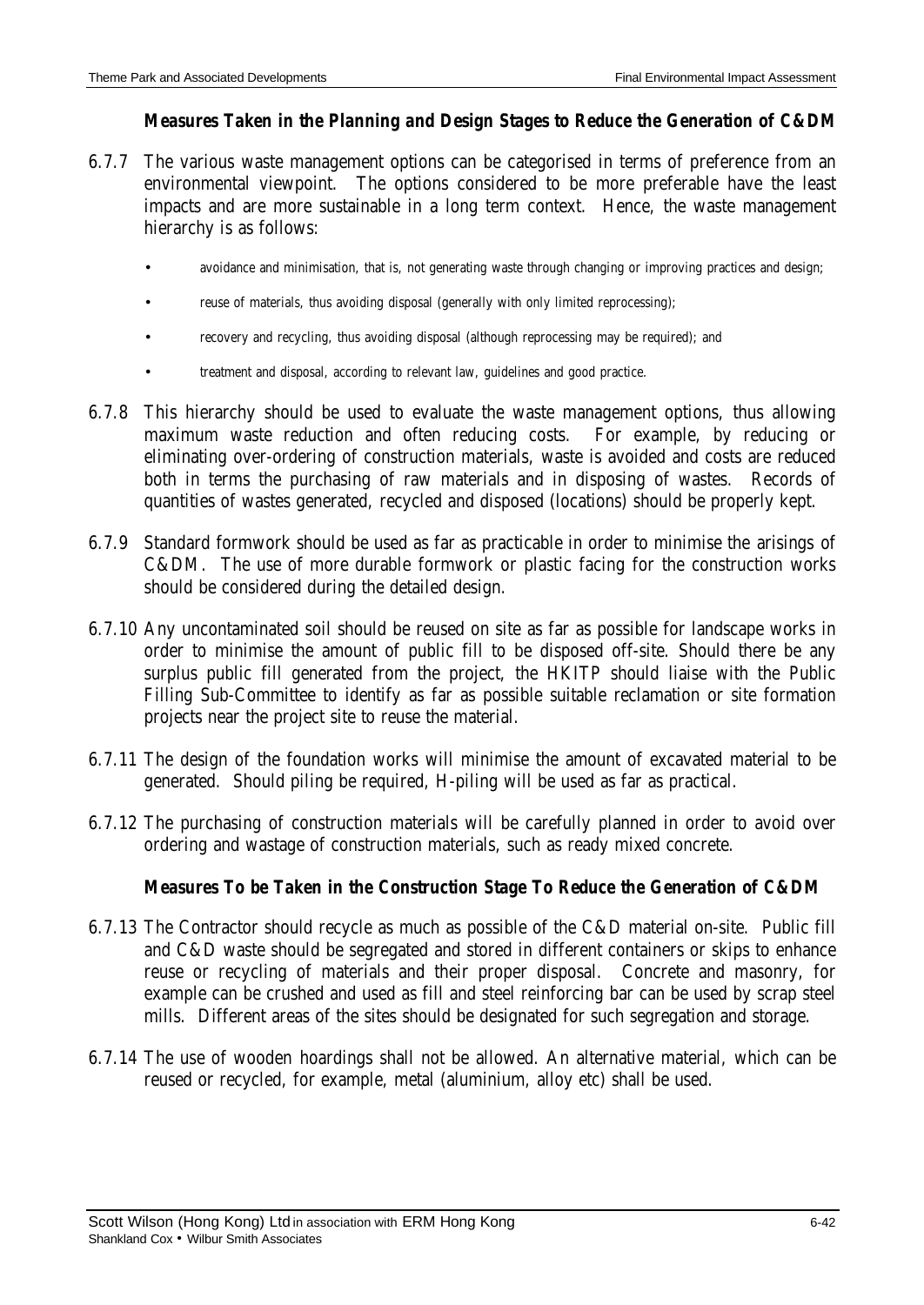- 6.7.15 At present, Government is developing a charging policy for the disposal of waste to landfill. When it is implemented, this will provide additional incentive to reduce the volume of waste generated and to ensure proper segregation to allow disposal of inert material to public filling areas.
- 6.7.16 In order to minimise the impacts of the demolition works these wastes must be cleared as quickly as possible after demolition. The demolition and clearance works should therefore be undertaken simultaneously.

# *Chemical Waste*

- 6.7.17 For those processes which generate chemical waste, it may be possible to find alternatives which generate reduced quantities or even no chemical waste, or less dangerous types of chemical waste.
- 6.7.18 Chemical waste that is produced, as defined by Schedule 1 of the Waste Disposal (Chemical Waste) (General) Regulation, should be handled in accordance with the Code of Practice on the Packaging, Handling and Storage of Chemical Wastes as follows. Containers used for storage of chemical wastes should:
	- be suitable for the substance they are holding, resistant to corrosion, maintained in a good condition, and securely closed;
	- have a capacity of less than 450 L unless the specifications have been approved by the EPD; and
	- display a label in English and Chinese in accordance with instructions prescribed in Schedule 2 of the Regulations.

### 6.7.19 The storage area for chemical wastes should:

- be clearly labelled and used solely for the storage of chemical waste;
- be enclosed on at least 3 sides;
- have an impermeable floor and bunding, of capacity to accommodate 110% of the volume of the largest container or 20% by volume of the chemical waste stored in that area, whichever is the greatest;
- have adequate ventilation;
- be covered to prevent rainfall entering (water collected within the bund must be tested and disposed as chemical waste if necessary); and
- be arranged so that incompatible materials are adequately separated.

### 6.7.20 Disposal of chemical waste should:

- be via a licensed waste collector; and
- be to a facility licensed to receive chemical waste, such as the Chemical Waste Treatment Facility which also offers a chemical waste collection service and can supply the necessary storage containers; or
- be to a re-user of the waste, under approval from the EPD.
- 6.7.21 The Centre for Environmental Technology operates a Waste Exchange Scheme which can assist in finding receivers or buyers.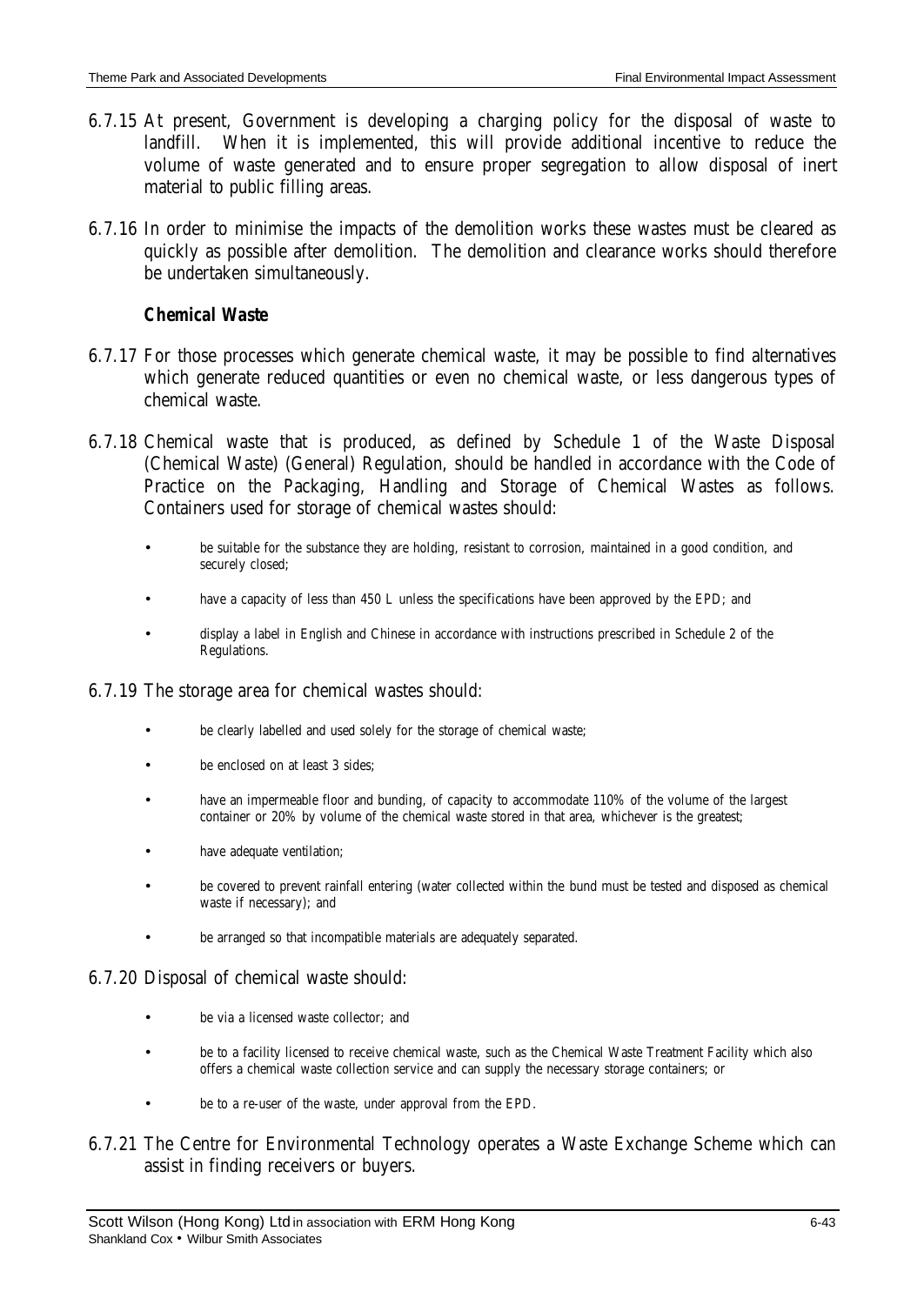# *Management of General Refuse*

- 6.7.22 General refuse generated on-site should be stored in enclosed bins or compaction units separate from construction and chemical wastes. A reputable waste collector should be employed by the contractor to remove general refuse from the site, separately from construction and chemical wastes, on a daily basis to minimise odour, pest and litter impacts. The burning of refuse on construction sites is prohibited by law.
- 6.7.23 General refuse is generated largely by food service activities on site, so reusable rather than disposable dishware should be used if feasible. Aluminium cans are often recovered from the waste stream by individual collectors if they are segregated and made easily accessible, so separate, labelled bins for their deposit should be provided if feasible.
- 6.7.24 Office wastes can be reduced through the recycling of paper if volumes are large enough to warrant collection. Participation in a local collection scheme should be considered if one is available. In addition, waste separation facilities for paper, aluminium cans, plastic bottles etc., should be provided.

# *Management of Waste Disposal*

- 6.7.25 A trip-ticket system should be established in accordance with *Works Bureau Technical Circular No 5/99* to monitor the disposal of C&DM and solid wastes at public filling facilities and landfills, and to control fly-tipping. A trip-ticket system will be included as one of the contractual requirements and implemented by the Engineer. The Engineer should audit the result of the system.
- 6.7.26 A recording system for the amount of waste generated, recycled and disposed of (including the disposal sites) should be established during the construction stage.

# *Staff Training*

6.7.27 Training should be provided to workers on the concepts of site cleanliness and on appropriate waste management procedures, including waste reduction, reuse and recycling at the beginning of the contract.

### *Summary*

- 6.7.28 The EIA has considered in the planning and design stages measures to minimise the generation of C&DM. The measures to minimise C&DM have been described in the above sections. The Contractor should reuse the public fill generated from the project either on-site or in other construction sites as far as possible. The EIA has required the Contractor under the contract to submit a waste management plan for the construction works to the Engineer for approval on the advice of the EPD.
- 6.7.29 The waste management plan should include appropriate measures including the allocation of an area for waste segregation. The Engineer should ensure that the day-to-day operations on site comply with the waste management plan. The contractor should separate public fill from C&D waste for disposal at appropriate locations and to sort the C&DM by category on-site to facilitate reuse/recycling in order to reduce the generation of waste.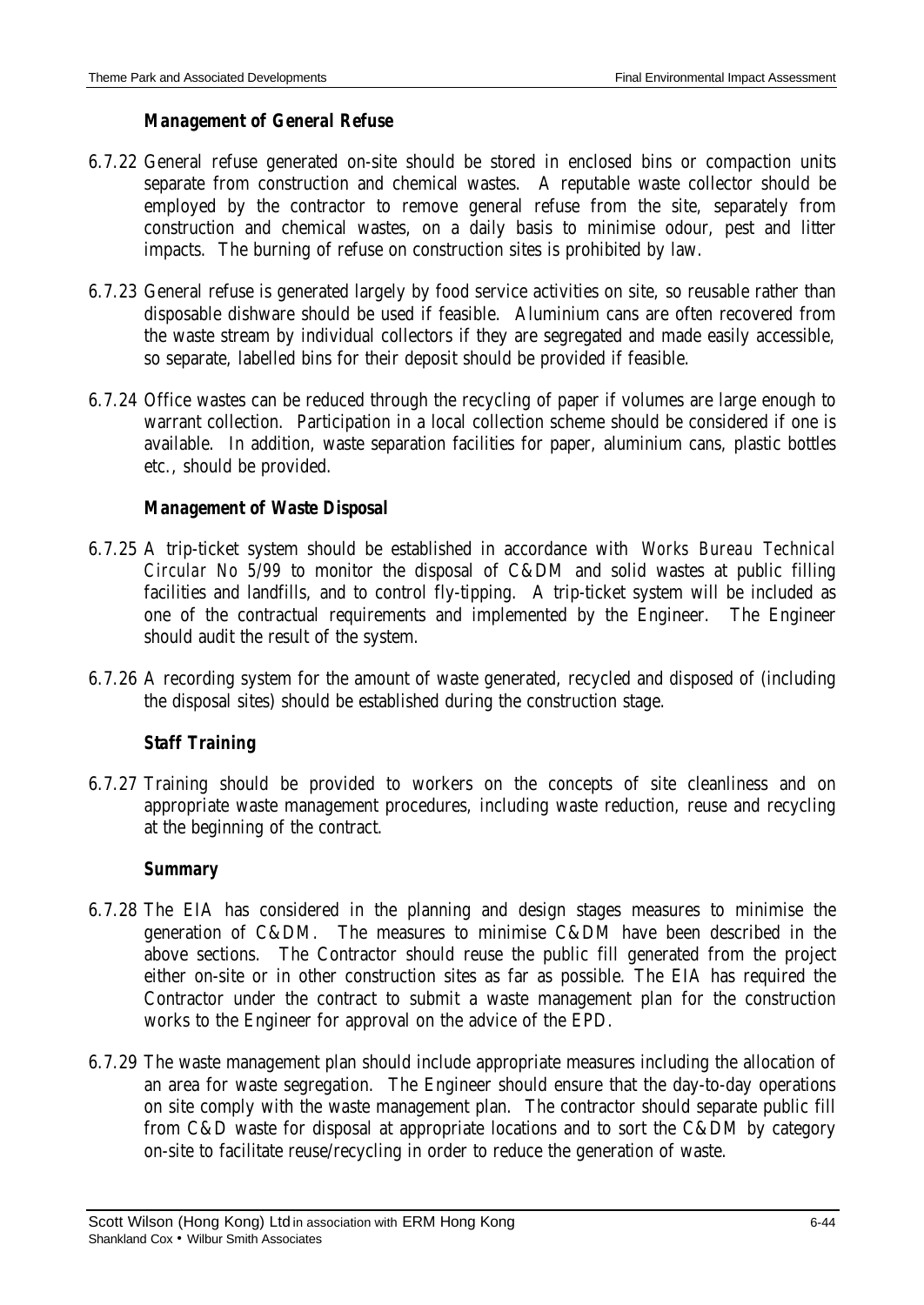6.7.30 The reuse/recycled materials will include paper/cardboard, timber and metal. The Contractor, where feasible, should use reusable or recyclable steel instead of timber in formworks and temporary works to further minimise the generation of waste. The disposal of public fill and C&D waste will be controlled through a trip-ticket system. Record of types and quantities of waste disposed, reused and recycled will be kept for monitoring purpose.

#### **OPERATION PHASE**

- 6.7.31 The HKITP has made and will continue to make every effort to protect the environment and has made a strong commitment to waste avoidance, source reduction and recycling. The HKITP has experience in the development of many innovative waste avoidance programmes in the past and will continue to search for environmentally friendly and costeffective solutions in the future. Because of the prominent image of the Theme Park's characters, they may wish to participate in different local waste recovery and recycling programmes to promote waste reduction in the HK SAR. To minimise the amount of waste to be disposed of at landfill and to maximise the recovery of material from the waste stream, the Theme Park at Penny's Bay will implement a waste prevention and recycling programme which is outlined below. The measures will form part of the Waste Management Plan for the operation and management of the Theme Park.
- 6.7.32 To minimise the potential adverse impacts to aesthetics and odour impacts, the HKITP should maintain floating refuse collection initiatives at both the coast of the Theme Park and within the artificial lake of the Water Recreation Centre.

#### *Waste Avoidance Measures*

- 6.7.33 The HKITP will implement a waste avoidance programme to minimise the production of waste. The waste avoidance programme to the extent feasible, may consist of the following components:
	- electronic communications (ie voice mail and email); message boards, routing slips and double-sided copying will be used, as far as practical, to reduce the quantities of paper that otherwise would require disposal at landfill;
	- worn linens to the maximum extent feasible based upon available markets and third-party recycling facilities be used to make scarves and aprons for cast members;
	- soft drinks to the maximum extent feasible based upon available markets and third-party recycling facilities be served in souvenir cups that are taken home by guests for reuse as opposed to being discarded at the Theme Park as waste, appropriate recycling bins should be set up to recover these cups for reuse or recycling if the visitors choose not to take them home;
	- hamburgers and similar food types will be wrapped in paper or an equally environmentally acceptable material instead of in polystyrene clamshells;
	- unused prepared food will be sent to a food bank, and distributed to the needy, to the maximum extent feasible based upon available markets and third-party recycling facilities;
	- excess water-based paints will be reused as far as practical;
	- plastic drink cup lids will be supplied to guests upon their request when purchasing beverages;
	- fast-food service trays in selected locations will be washed and reused (instead of using disposable cardboard carry-out trays);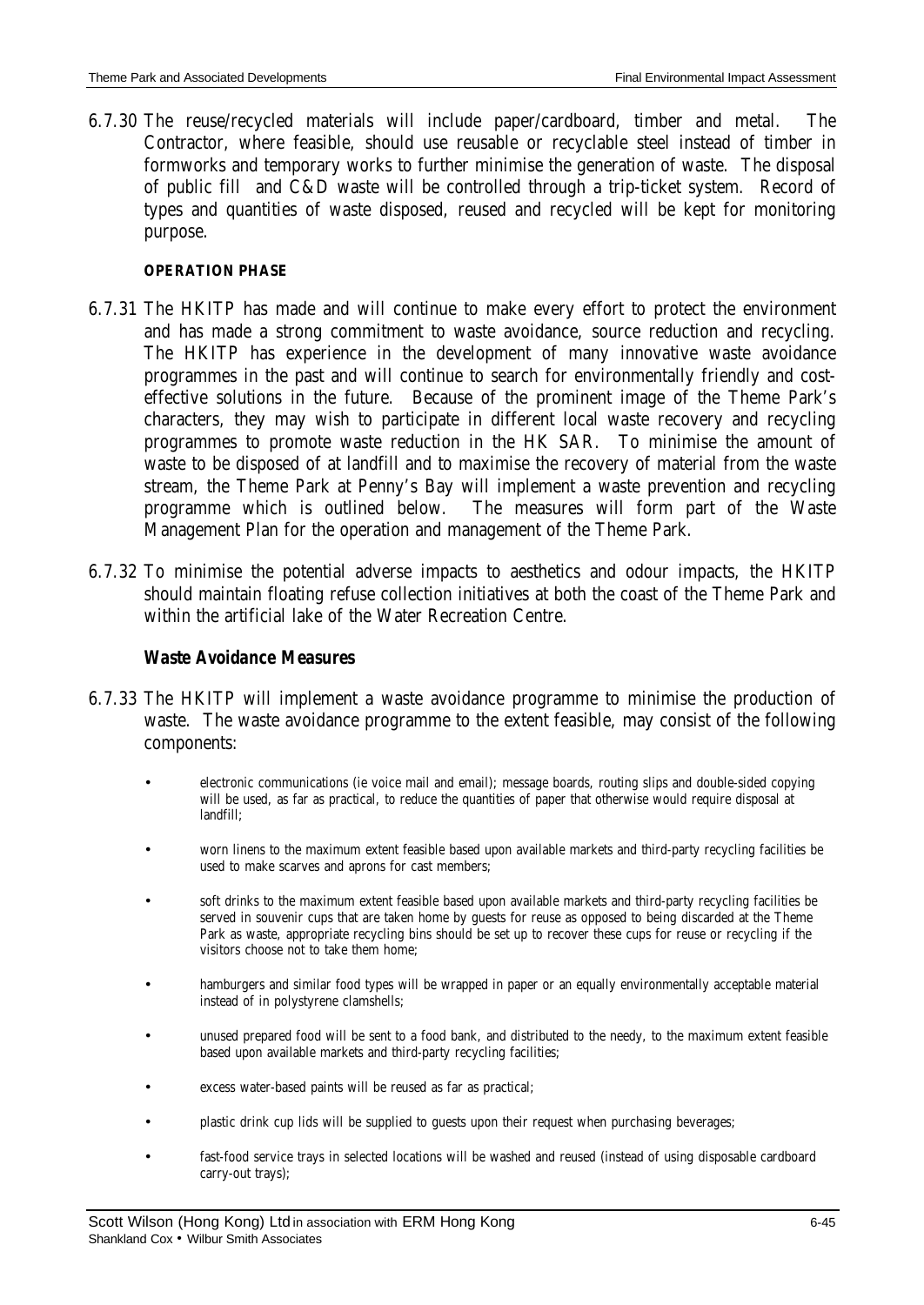- souvenir, booklets, dining-ware, etc. which are recyclable should have appropriate instructions and signs printed on the surface;
- waste recycling bins for paper, aluminium cans, plastic bottles, etc. should be provided throughout the Theme Park to promote waste separation at source;
- all products sold in the Theme Park should be packed in minimal amount of packaging materials;
- pallets made of more durable and reusable materials plastics than wood should be used in transportation of food, drinks, etc.;
- the distribution centre of the Theme Park will utilise reusable shipping containers as far as practical instead of cardboard boxes for internal routing'
- fabric fenders instead of tropical hardwood fenders should be used at the proposed piers; and
- the hoarding of the proposed piers should be metal (aluminium, alloy etc) instead of wood.

### *Materials Recovery and Recycling Programme*

- 6.7.34 *Papers:* Recycling bins will be provided at shops and food service locations to collect cardboard containers. Personnel in every office will be provided with bins to recycle office paper. Large containers for recycling paper will be placed near photocopy machines. The collected paper will be transported to RCPs at the back of house for sorting and baling.
- 6.7.35 *Glass Bottles and Glass Jars*: Due to the number of activities that will be taken place at the hotels, such as conventions, banquets, bar service, and room service, substantial quantities of beverage bottles may be generated. Recycling bins will be placed in the service areas near the restaurants for recovery of glass bottles and jars. The operator should ensure that the collected glass containers could be reused/recycled. "Deposit-refund" scheme can be adopted to promote glass bottles recovery. The operator should also consider to shift to use other more promising recyclable beverage containers such as aluminium cans and plastic bottles. The collected glass bottles and jars will be transported to the RCP for processing and recycling.
- 6.7.36 *Aluminium Cans*: Aluminium can recycling bins will be placed at break areas and pantries. The collected aluminium cans will be transferred to the RCP for processing.
- 6.7.37 *Plastics:* Recycling bins for plastic bottles recovery should be set up at prominent places to facilitate visitors to participate in material recovery activities. Mixed plastic recycling programmes are difficult to implement because of the low bulk density of the material and its low value. Therefore, such programmes will be implemented to the extent practicable. The Theme Park will implement a source separating programme for polyethylene terapthalate (PET), high-density and low-density polyethylene (HDPE & LDPE). Most of the PET and HDPE consists of soft drink and water bottles and the major sources of this material may be at the hotels and restaurants. The PET and HDPE bottles collected will be transferred to the RCPs for collection by the recyclers. LDPE which is used in the warehouse distribution and delivery process may also be recycled. Shrink wrap, which is used to secure items being delivered on pallets on open tow carts, will be recovered to the extent practicable and delivered to the RCPs. Once sufficient material is accumulated to fill a truck, the recycler will be called in to collect the material. The recycling programme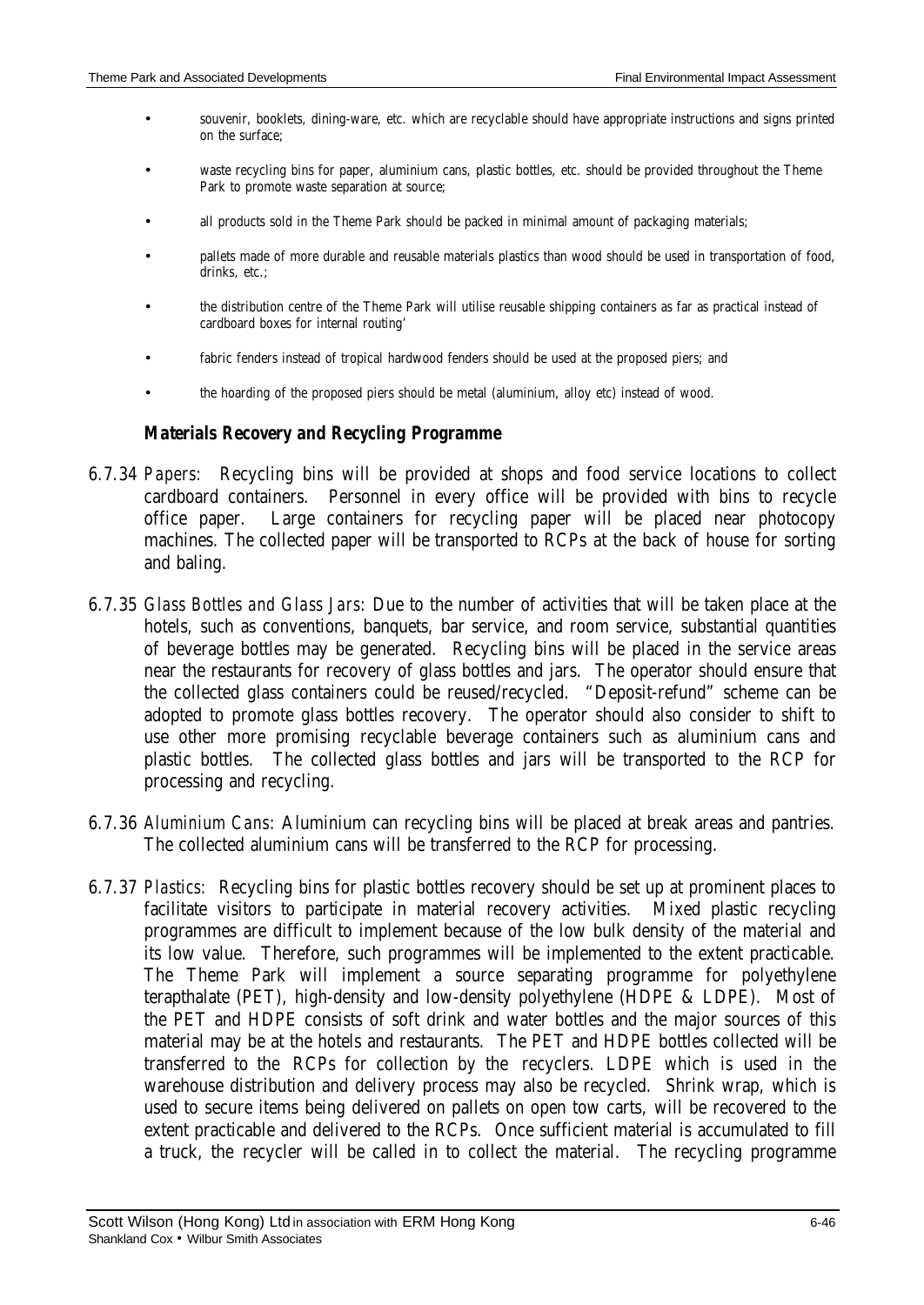may extend to cover other types of plastics or to recycle mixed plastic if the technology is available to make the plastic recycling programme more efficient and cost-effective.

- 6.7.38 *Kitchen Grease*: Should there be a market for kitchen grease in Hong Kong, the Theme Park Operator will consider establishing a kitchen grease recycling programme in Hong Kong.
- 6.7.39 *Scrap Metal:* Due to the high value of scrap metal, there is a high incentive to recover and recycle the scrap metals generated from the Theme Park. Scrap metal will be generated and separated at the machine, welding, automotive and sheet metal shops. Scrap metal will also be collected, when feasible, on construction and demolition and rehabilitation projects. Scrap metal will be placed in roll on/off containers. Once the containers is full, the recycler will be called in to remove the loaded container and return an empty one.
- 6.7.40 *Laser Printer Toner Cartridges*: The Theme Park will make arrangements with the toner cartridge suppliers to collect and recycle used toner cartridges for laser printers to avoid disposal of the cartridges at the WENT landfill as far as practical.
- 6.7.41 *Green Waste*: The landscaping works will generate a considerable amount of grass clippings, leaves, brush and tree trimmings. However, the handling capacity of the existing Sha Ling composting facility is limited (about 15 to 20 tpd) and is currently composting livestock wastes. The facility is unlikely to be able to handle the green waste generated from the Theme Park. Should there be a market or facility which could process the green waste arising from the Theme Park, the HKITP is willing to consider establishing a recycling programme for green waste.
- 6.7.42 *Scrap Lumber*: Wooden pallets should be reused as far as practicable. Broken pallets, wooden scrap and lumber from demolition projects will be collected and recycled as far as practical. Currently, there is a market for scrap lumber and it is anticipated that the scrap lumber generated from the Theme Park could be adsorbed by the local market. More durable pallets made from plastic lumber should be used wherever practicable.
- 6.7.43 *Asphalt:* The Theme Park will require the contractor to reuse and recycle as much as practical the used asphalt generated from the construction and rehabilitation of asphalt roadways and parking lots. Any surplus used asphalt will be delivered to public filling facilities rather than landfill.

# *Chemical Waste*

- 6.7.44 For those processes which generate chemical waste, it may be possible to find alternatives which generate reduced quantities or even no chemical waste, or less dangerous types of chemical waste.
- 6.7.45 Chemical waste that is produced, as defined by Schedule 1 of the Waste Disposal (Chemical Waste) (General) Regulation, should be handled in accordance with the Code of Practice on the Packaging, Handling and Storage of Chemical Wastes as follows. Containers used for storage of chemical wastes should: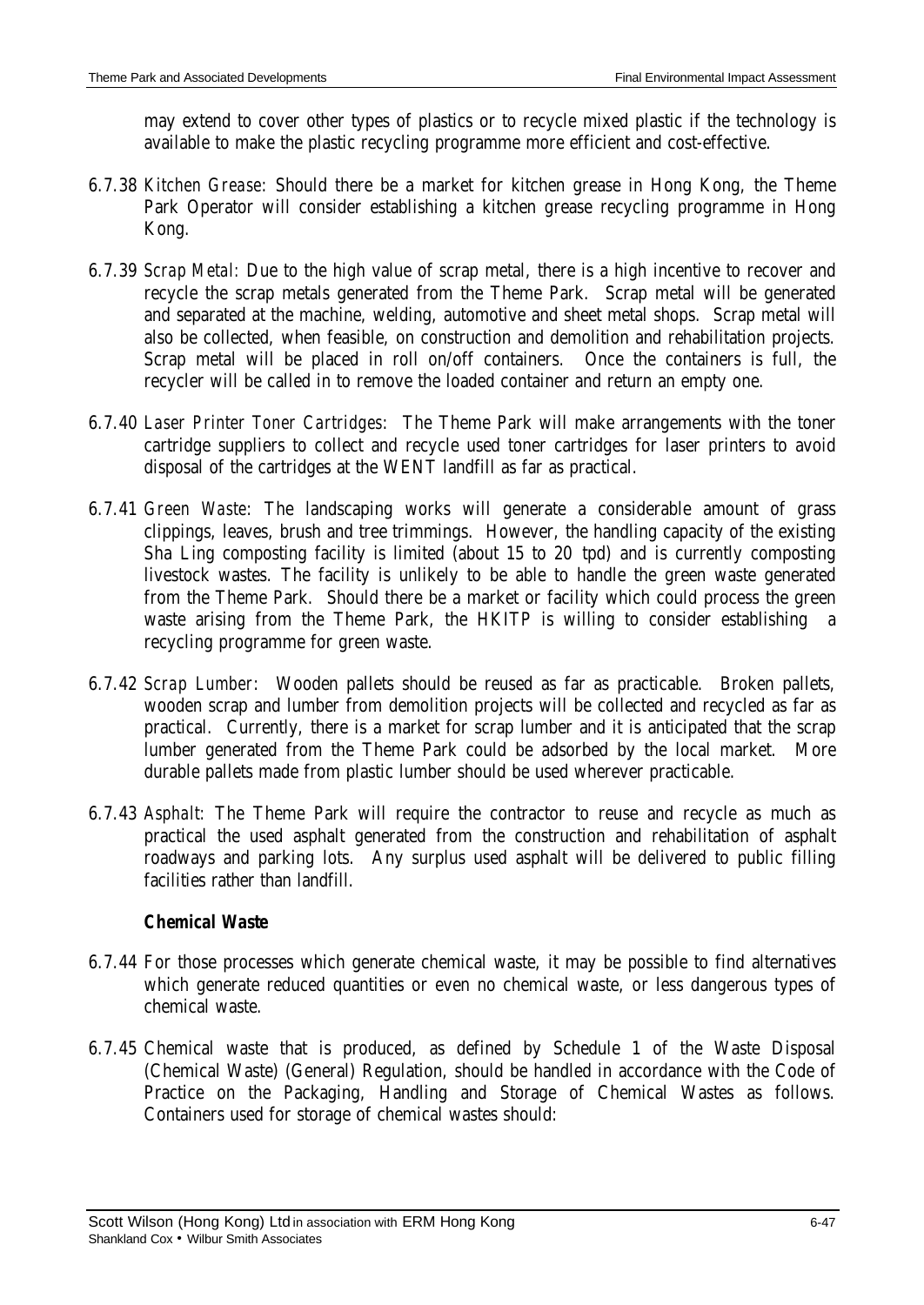- be suitable for the substance they are holding, resistant to corrosion, maintained in a good condition, and securely closed;
- have a capacity of less than 450 L unless the specifications have been approved by the EPD; and
- display a label in English and Chinese in accordance with instructions prescribed in Schedule 2 of the Regulations.
- 6.7.46 The storage area for chemical wastes should:
	- by clearly labelled and used solely for the storage of chemical waste;
	- be enclosed on at least 3 sides:
	- have an impermeable floor and bunding, of capacity to accommodate 110% of the volume of the largest container or 20% by volume of the chemical waste stored in that area, whichever is the greatest;
	- have adequate ventilation:
	- be covered to prevent rainfall entering (water collected within the bund must be tested and disposed as chemical waste if necessary); and
	- be arranged so that incompatible materials are adequately separated.
- 6.7.47 Disposal of chemical waste should:
	- be via a licensed waste collector; and
	- be to a facility licensed to receive chemical waste, such as the Chemical Waste Treatment Facility which also offers a chemical waste collection service and can supply the necessary storage containers; or
	- be to a re-user of the waste, under approval from the EPD.
- 6.7.48 The Centre for Environmental Technology operates a Waste Exchange Scheme which can assist in finding receivers or buyers.

# *Sewage Sludge*

6.7.49 The containment, storage and delivery of the sewage sludge should be enclosed. Odour removal facilities should also be installed to minimise the potential air quality impacts to any sensitive receivers.

# **6.8 EVALUATION OF RESIDUAL ENVIRONMENTAL IMPACTS**

6.8.1 With the implementation of recommended mitigation measures, in particular the establishment and implementation of a Waste Management Plan by HKITP, minimal residual impacts are anticipated with either the construction or operational wastes from Theme Park and associated developments.

# **6.9 ENVIRONMENTAL MONITORING AND AUDIT**

6.9.1 It is recommended that regular auditing of each of the waste streams is conducted during the construction phase of the Project. The specific monitoring requirements are detailed in *Annex N* of this EIA Report which comprises the stand-alone Project EM&A Manual.

# **6.10 CONCLUSION AND RECOMMENDATIONS**

6.10.1 The following quantities of waste are expected to arise during the construction of the Theme Park and associated developments: Dredged materials (approximately 46.3M m<sup>3</sup> or a maximum rate of 90,600  $m^3$  d<sup>-1</sup>), construction and demolition waste (a peak generation rate of approximately 45  $m^3$  d<sup>-1</sup>); chemical waste (a few cubic metres per month); and general refuse (2.8 tpd during peak construction period). No surplus of excavated materials is envisaged.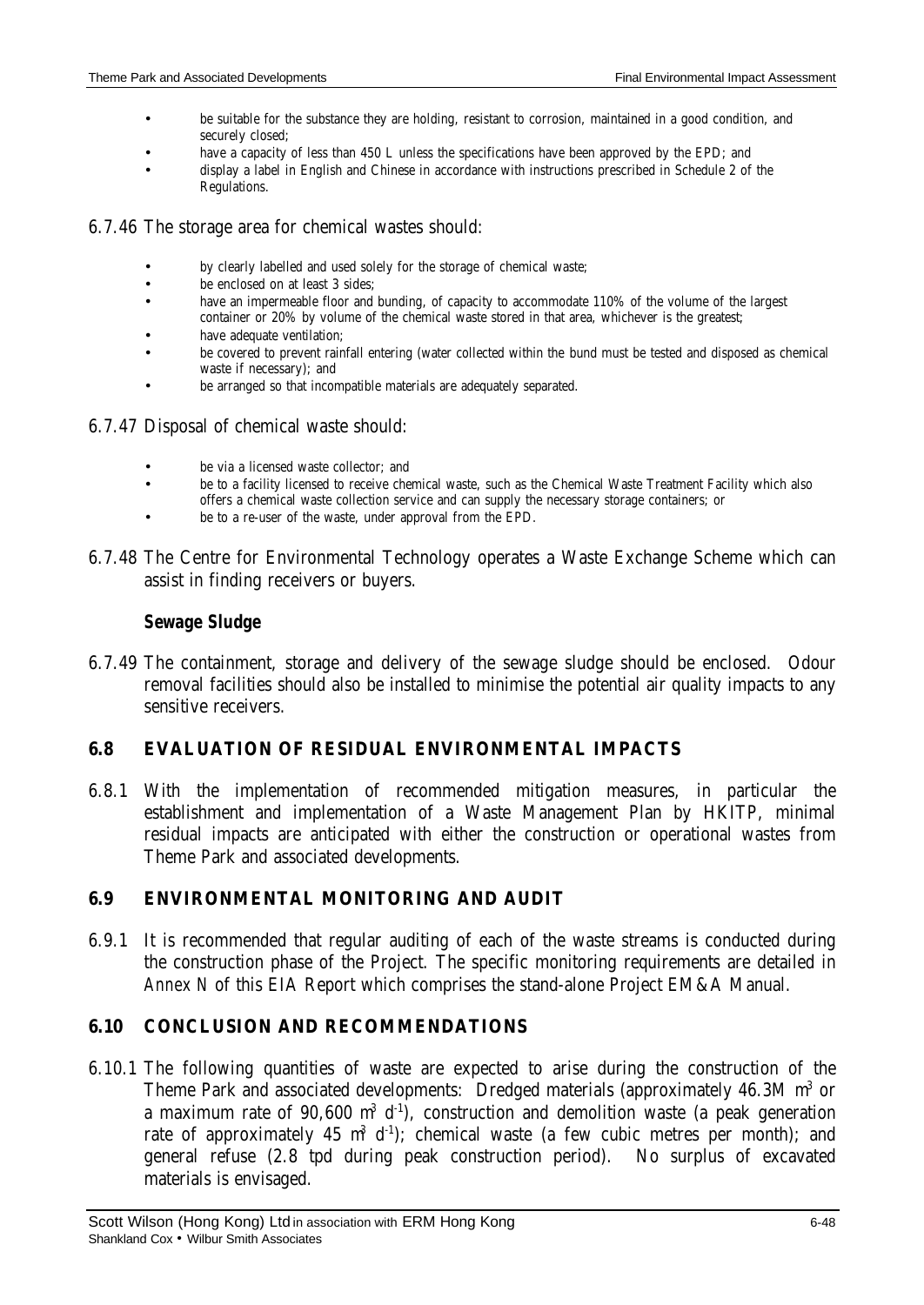- 6.10.2 The Theme Park and associated developments will reclamation's will require a large amount of fill material and therefore offers a very good opportunity to utilise the public fill generated in the HK SAR. The use of public fill will not only alleviate the demand for virgin fill material but also reduce the pressure of disposing of inert Construction and Demolition Material (C&DM) at the strategic landfills. This *Section* has detailed the intention to maximise the use of good quality public filling material within the Penny's Bay Reclamation Stage I and II and Yam O reclamation's whilst ensuring that the Project programme is not adversely affected. In this regard, within the six months filling period, the Penny's Bay Reclamation Stage I reclamation will utilise about 2 M  $m^3$  of public fill which is the maximum volume of public fill that the reclamation can accommodate. Stage II of the Penny's Bay Reclamation requires 15.9 M m<sup>3</sup> of fill material between April 2003 and March 2005 (about 24 months). Again, public fill will be used as far as practical for the reclamation. It is estimated that about 8.5 M  $m<sup>3</sup>$  (equivalent to most of the public fill to be generated in the territory during the reclamation period) will be used for the reclamation which is the maximum public fill volume given the geometry of the reclamation, and the balance will be sand fill (about  $7.4 \text{ M m}^3$ ). Thus Stage II reclamation allows the majority (53%) of the Stage II reclamation to be filled with public fill material. The Yam O reclamation requires 1.7 M m<sup>3</sup> of fill material between October 2002 and June 2003 (about 9 months). Public fill will be used as far as practical for the reclamation. It is estimated that about 1.2 M  $m<sup>3</sup>$  (about 70% of the fill requirement) will be used for the reclamation and the balance will be sand fill (about  $0.5$  M  $m<sup>3</sup>$  which will mainly used for the construction of the seawall). These initiatives will have an indirect environmental benefit by utilisation of public filling material to the greatest degree bearing in mind the programming constraints.
- 6.10.3 Prior to construction, the Contractor should submit a Waste Management Plan to the Engineer for approval. Such a management plan should incorporate site specific factors, such as the designation of areas for the segregation and temporary storage of reusable and recyclable materials.
- 6.10.4 Based on the operation experience of the other international theme park, the amount of MSW to be generated from the operation of the Theme Park at Penny's Bay will increase, within the HK SAR territory, without any waste recycling/reduction, from about 38 tpd in 2005 to 73.5 tpd in 2014, then to 175 tpd in 2024, which fall within the throughput capacity of NLTS.
- 6.10.5 The quantity of recyclable materials potentially recovered by local recyclers under market driven condition is estimated to be about 23 to 26% of the total waste generated. These estimates are based on the market condition in Hong Kong. The analysis of the markets show that a market for the major recyclables exists, especially when source separation programmes are in place to enhance the market value of the materials.
- 6.10.6 According to the assessment, the market driven recycling industry can recycle 23-26 % of waste to be generated in the Theme Park. It is recommended that a additional further target of 10% for recyclable recovery programme and potentially, an extra 10% for food waste source separation programme (assuming that a composting facility for food waste planned in the *Waste Reduction Framework Plan* is available) be adopted in the Waste Management Plan of the Theme Park. The composition of the waste and actual recycling rate of various materials should be monitored. The preliminary recycling target should be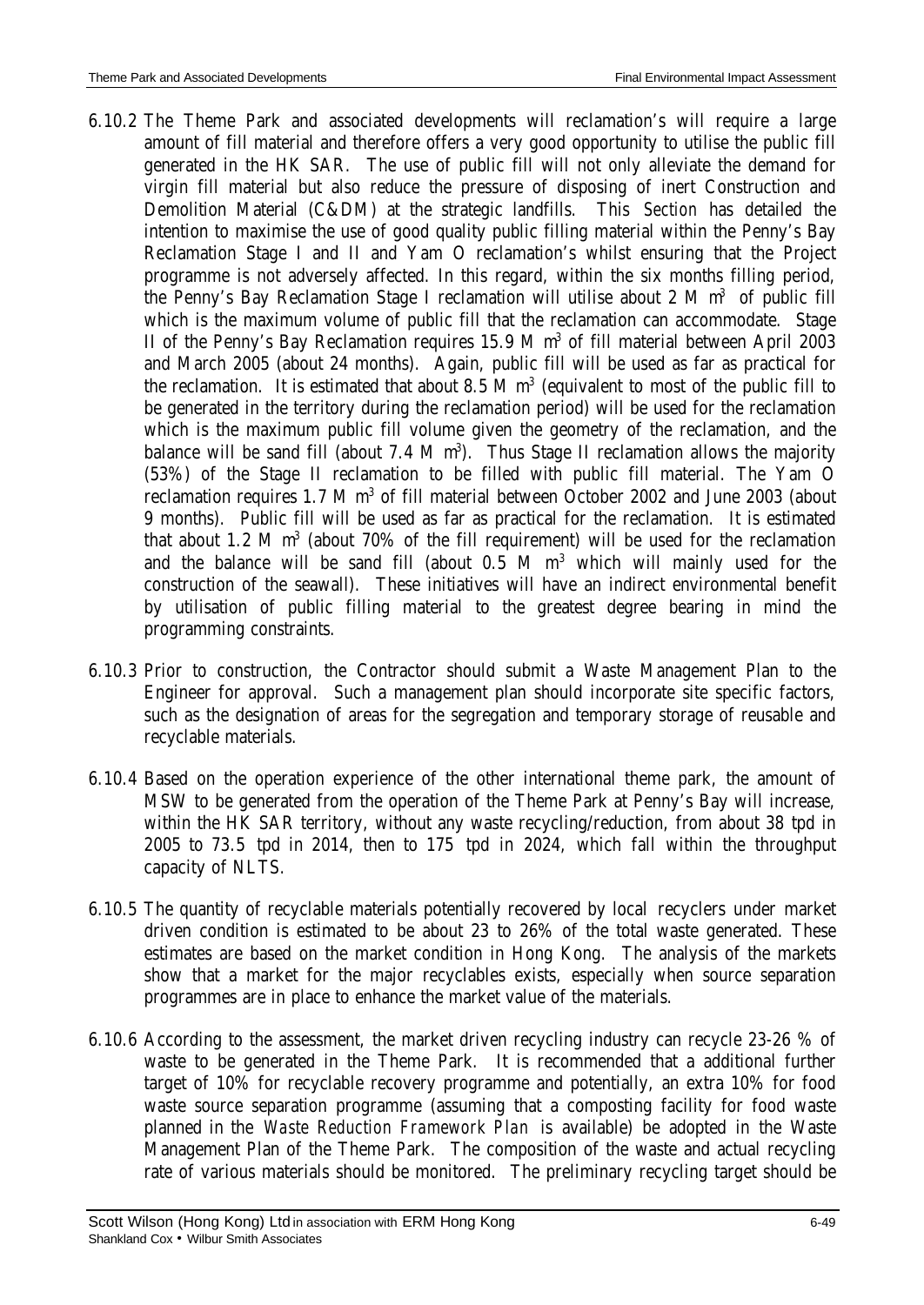reviewed on an annual basis to determine the practical recycling rate that can be achieved based on the recycling market.

- 6.10.7 Based on the waste arisings from the Theme Park and associated facilities and market driven recycling rate of 23-26 %, the daily waste arisings after market driven recycling in 2005, 2014 and 2024 are 28 to 29 tpd, 54 to 57 tpd and 130 to 135 tpd, respectively. The Theme Park recyclable recovery programme can further reduce waste by 10 %, which in 2005, 2014 and 2024 are 4 tpd, 7 tpd and 18 tpd respectively. In addition, when food waste composting facility is available in HK SAR, an extra 10 % of waste to be generated from the Theme Park can be reduced, ie 4 tpd, 7 tpd and 18 tpd in 2005, 2014 and 2024, respectively.
- 6.10.8 A waste avoidance and recycling programme, which forms a major part of the HKITP's Waste Management Plan for the operation of the Theme Park, should be implemented and closely monitored.
- 6.10.9 The assessment indicates that the North Lantau Transfer Station will be able to handle the waste arising from the Theme Park and associated developments.
- 6.10.10 Good waste management practices have been recommended to ensure that adverse environmental impacts from Theme Park and associated developments construction and operational wastes are prevented. This EIA concludes that no unacceptable environmental impacts will result from the storage, handling, collection, transport, and disposal of wastes arising from the construction and operation of the Theme Park and the associated developments.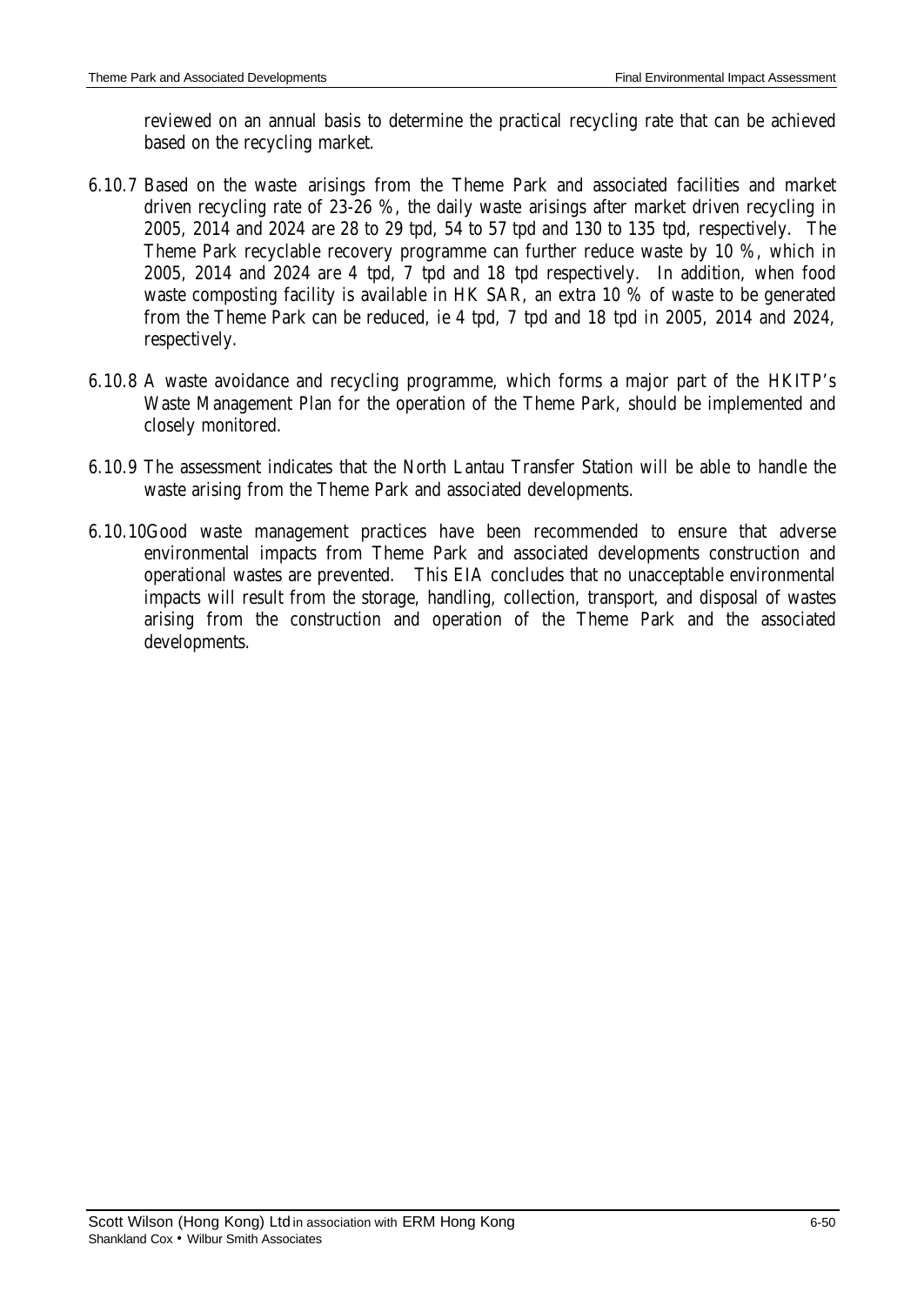# **6.11 IMPACTS SUMMARY**

# **Table 6.11a - Impacts Summary Table**

| <b>Issue</b>             | <b>Construction Impact</b>                                                                                                                                                                                                                                                                                                                                                                                                                                                                                                                                                                                                                                                                                                                                                                                                                                                                                                                                                                                                                                                                                                                                                                                                                                                                                                                                                                                                                                                                                                                                                                                                                | <b>Operation Impact</b>                                                                                                                                                                                                                                                                                                                                                                                                                                                                                                                                                                                                                                                                                                                                                                                                                                                                                                                                                                                                                                    |
|--------------------------|-------------------------------------------------------------------------------------------------------------------------------------------------------------------------------------------------------------------------------------------------------------------------------------------------------------------------------------------------------------------------------------------------------------------------------------------------------------------------------------------------------------------------------------------------------------------------------------------------------------------------------------------------------------------------------------------------------------------------------------------------------------------------------------------------------------------------------------------------------------------------------------------------------------------------------------------------------------------------------------------------------------------------------------------------------------------------------------------------------------------------------------------------------------------------------------------------------------------------------------------------------------------------------------------------------------------------------------------------------------------------------------------------------------------------------------------------------------------------------------------------------------------------------------------------------------------------------------------------------------------------------------------|------------------------------------------------------------------------------------------------------------------------------------------------------------------------------------------------------------------------------------------------------------------------------------------------------------------------------------------------------------------------------------------------------------------------------------------------------------------------------------------------------------------------------------------------------------------------------------------------------------------------------------------------------------------------------------------------------------------------------------------------------------------------------------------------------------------------------------------------------------------------------------------------------------------------------------------------------------------------------------------------------------------------------------------------------------|
| <b>Assessment Points</b> | Theme Park EIA Study Area                                                                                                                                                                                                                                                                                                                                                                                                                                                                                                                                                                                                                                                                                                                                                                                                                                                                                                                                                                                                                                                                                                                                                                                                                                                                                                                                                                                                                                                                                                                                                                                                                 | Theme Park EIA Study Area                                                                                                                                                                                                                                                                                                                                                                                                                                                                                                                                                                                                                                                                                                                                                                                                                                                                                                                                                                                                                                  |
| Relevant Criteria        | Waste Disposal Ordinance, Waste Disposal (Chemical Waste) (General)<br>Regulation, Land (Miscellaneous Provisions) Ordinance, Public Health and<br>Municipal Services Ordinance, Dumping at Sea Ordinance, Waste Disposal Plan<br>for Hong Kong, New Disposal Arrangements for Construction Waste, Code of<br>Practice on the Packaging, Labelling and Storage of Chemical Wastes, EPDTC<br>1-1-92, WBTC Nos. 6/92, 22/92, 32/92, 2/93, 16/96, 4/98, 5/98, 5/99 and<br>25/99, and Waste Reduction Framework Plan.                                                                                                                                                                                                                                                                                                                                                                                                                                                                                                                                                                                                                                                                                                                                                                                                                                                                                                                                                                                                                                                                                                                         | Waste Disposal Ordinance, Waste Disposal (Chemical Waste) (General)<br>Regulation, Public Health and Municipal Services Ordinance, Waste Disposal Plan<br>for Hong Kong, Environmental Guidelines for Planning in Hong Kong and Waste<br><b>Reduction Framework Plan.</b>                                                                                                                                                                                                                                                                                                                                                                                                                                                                                                                                                                                                                                                                                                                                                                                  |
| <b>Potential Impacts</b> | Dredged/Excavated Sediment<br>Approximately 46.3 M m <sup>3</sup> of sediment will be dredged/excavated, of which 0.11<br>M m <sup>3</sup> is expected to be seriously contaminated (Class C). The estimated<br>dredged/excavated sediment and Class C sediment at Penny's Bay Reclamation<br>Stage I, Penny's Bay Reclamation Stage II, Yam O Reclamation and Water<br>Recreation Centre are 40 M m <sup>3</sup> (0.08 M m <sup>3</sup> Class C sediment), 5 M m <sup>3</sup> (0.02 M<br>$m3$ Class C sediment), 0.3 M $m3$ (0.01 M $m3$ Class C sediment) and 1 M $m3$ (no<br>Class C sediment), respectively. Minimal (1,300 m3) volume will be generated<br>at CKWLR section. All Class C sediment will be generated during the first few<br>weeks of dredging at each reclamation and will be disposal of at East Sha Chau<br>Contaminated Mud Pits. The FMC has allocated 30 M m <sup>3</sup> of uncontaminated<br>and disposal capacity to the Penny's Bay Reclamation (East Nine Pin, East<br>Tung Lung and north of Lantau). The Engineers should inform FMC the<br>extra volume of sediment requiring disposal so further disposal ground<br>can be allocated.<br>Use of Public Fill for the Reclamation<br>The volume of sand fill to be used at Penny's Bay Reclamation Stage I, Penny's<br>Bay Reclamation Stage II and Yam O Reclamation are 65M m <sup>3</sup> , 7.4 M m <sup>3</sup> and<br>0.5 M m <sup>3</sup> , respectively, whereas the public fill to be used are 2 M m <sup>3</sup> , 8.5 M m <sup>3</sup><br>and $0.7M$ m <sup>3</sup> , respectively.<br>Floating debris may be generated during public filling. | Municipal Solid Waste<br>The operation of the PBRL and road links to the Theme Park (including the<br>CKWLR section, Road P2, Resort Road) as well as the Eastern Stormwater<br>Drainage Channel will generate negligible amount of waste.<br>The amount of municipal solid waste to be generated from the operation of the<br>Theme Park will increase from about 38 tpd in 2005 to 73.5 tpd in 2014, then to<br>175 tpd in 2024. Although majority (around 70%) of the MSW will be generated<br>from the RD&E and hotels, a significant amount of waste will be generated from<br>the Theme Park. An efficient and effective waste collection system is essential in<br>order to avoid any nuisance to visitors due to waste storage, collection and transport<br>within the site. The waste handling and collection system should also facilitate the<br>material recovery and recycling.<br>The floating refuse may arise at the coastal area of the Theme Park and associated<br>developments and the artificial lake of the Water Recreation Centre. |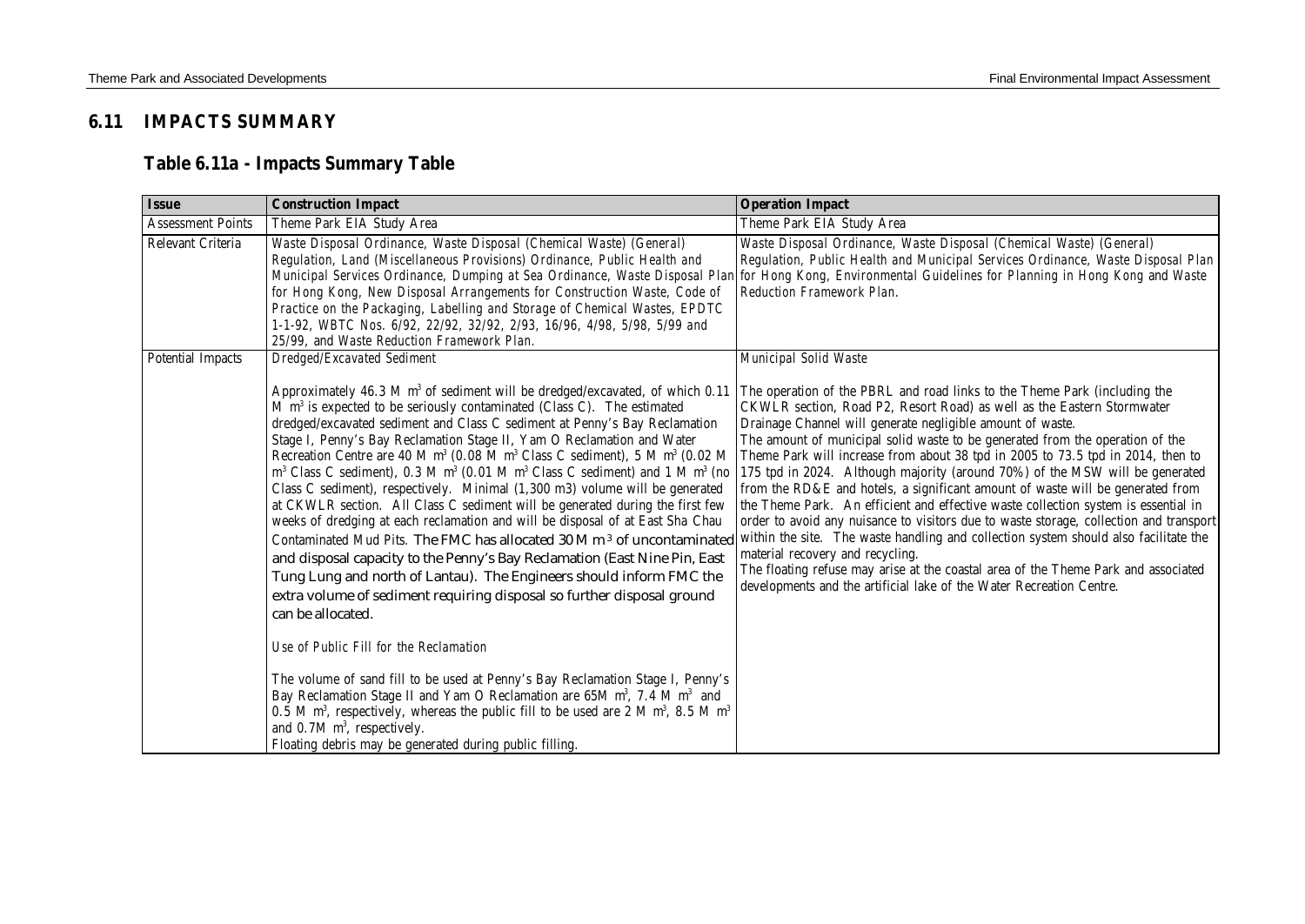| <b>Issue</b> | <b>Construction Impact</b>                                                                                                        | <b>Operation Impact</b>                                                                                                                                                   |
|--------------|-----------------------------------------------------------------------------------------------------------------------------------|---------------------------------------------------------------------------------------------------------------------------------------------------------------------------|
|              | <b>Excavated Material</b>                                                                                                         | Recycling                                                                                                                                                                 |
|              |                                                                                                                                   |                                                                                                                                                                           |
|              | During the construction of Theme Park infrastructure foundation, excavated                                                        | According to the assessment, the market driven recycling industry can recycle 23-26                                                                                       |
|              | material will be generated, which is approximately 5% of the fill material. The                                                   | % of waste to be generated in the Theme Park. It is recommended that a additional                                                                                         |
|              | estimated excavated material to be generated at CKWLR section, Road P2 and                                                        | further target of 10% for the recovery of recyclables and potentially, an extra 10%                                                                                       |
|              | PBRL are 10,200 m <sup>3</sup> , 7,800 m <sup>3</sup> and 68,500 m <sup>3</sup> , respectively. Since the                         | for the recover of source separated wood waste (assuming that a composting facility                                                                                       |
|              | excavated material will comprise of sand fill, public fill, soil or rock, as well as                                              | for food waste planned in the Waste Reduction Framework Plan is available) is                                                                                             |
|              | the large filling requirement for the reclamation, the excavated material can be re-                                              | adopted in the Waste Management Plan of the Theme Park. The composition of                                                                                                |
|              | used on site and no surplus is expected.                                                                                          | the waste and the actual recycling rate for various materials should be monitored.                                                                                        |
|              | C&D Waste                                                                                                                         | The preliminary recycling target should be reviewed on an annual basis to determine<br>the practical recycling rate that can be achieved based on the recycling market as |
|              |                                                                                                                                   | well as the potential change of the recycling target beyond the WRFP's 10-year                                                                                            |
|              | The construction of infrastructures for the Theme Park will generate                                                              | planning period.                                                                                                                                                          |
|              | approximately 154,000 m <sup>3</sup> of C&D Material, of which about 31,000 m <sup>3</sup> is C&D                                 |                                                                                                                                                                           |
|              | waste and 123,000 $m^3$ is public fill. The highest daily cumulative C&D waste                                                    | <b>Disposal</b>                                                                                                                                                           |
|              | and public fill generation will be from the period of Q4 2003 to Q2 2004, during                                                  |                                                                                                                                                                           |
|              | the construction of Theme Park Phase I - Opening Day, Theme Park Phase II -                                                       | Based on the waste arisings from the Theme Park and associated facilities less that                                                                                       |
|              | Buildout and PBRL, where average and peak generation rate for C&D waste are                                                       | recycled by informal sector or 23-26 %, the daily waste arisings in 2005, 2014 and                                                                                        |
|              | 29 m <sup>3</sup> d <sup>-1</sup> and 45 m <sup>3</sup> d <sup>-1</sup> respectively, whereas for public fills generation are 118 | 2024 will be 28 to 29 tpd, 54 to 57 tpd and 130 to 135 tpd, respectively. The                                                                                             |
|              | $m^3$ d <sup>-1</sup> and 178 m <sup>3</sup> d <sup>-1</sup> , respectively.                                                      | Theme Park recyclable recovery programme can further reduce waste by 10 %,                                                                                                |
|              |                                                                                                                                   | which in 2005, 2014 and 2024 will be 4 tpd, 7 tpd and 18 tpd respectively. In                                                                                             |
|              | <b>Chemical Waste</b>                                                                                                             | addition, when a composting facility becomes available in HK SAR, an extra 10 %                                                                                           |
|              |                                                                                                                                   | of the waste could be recovered, ie 4 tpd, 7 tpd and 18 tpd in 2005, 2014 and                                                                                             |
|              | A small volume of chemical waste, such as used lubricating oils from plant                                                        | 2024, respectively.                                                                                                                                                       |
|              | maintenance materials, will be produced. Provided chemical wastes are disposed                                                    |                                                                                                                                                                           |
|              | of at a licensed facility, the contractor should be in compliance with all relevant                                               | The anticipated waste throughout of NLTS are 370, 770, and 880 tpd for the years                                                                                          |
|              | regulations and there will be little environmental impact.                                                                        | 2006, 2011 and 2016, respectively. It indicates that there will be sufficient spare                                                                                       |
|              |                                                                                                                                   | capacity at the NLTS to handle the waste arising from the Theme Park and                                                                                                  |
|              | <b>General Refuse</b>                                                                                                             | associated developments at least to year 2016. HKITP should closely liaise with                                                                                           |
|              |                                                                                                                                   | the EPD regarding waste transfer and disposal arrangements when the handling                                                                                              |
|              | The maximum daily number of workers on site (4,300) will be from 2003 to                                                          | capacity of the NLTS is close to its maximum capacity.                                                                                                                    |
|              | 2004. Based on a waste generation rate of about 0.65 kg per person, it is                                                         |                                                                                                                                                                           |
|              | estimated that the amount of general refuse to be generated will be in the order of<br>2.8 tpd.                                   |                                                                                                                                                                           |
|              |                                                                                                                                   |                                                                                                                                                                           |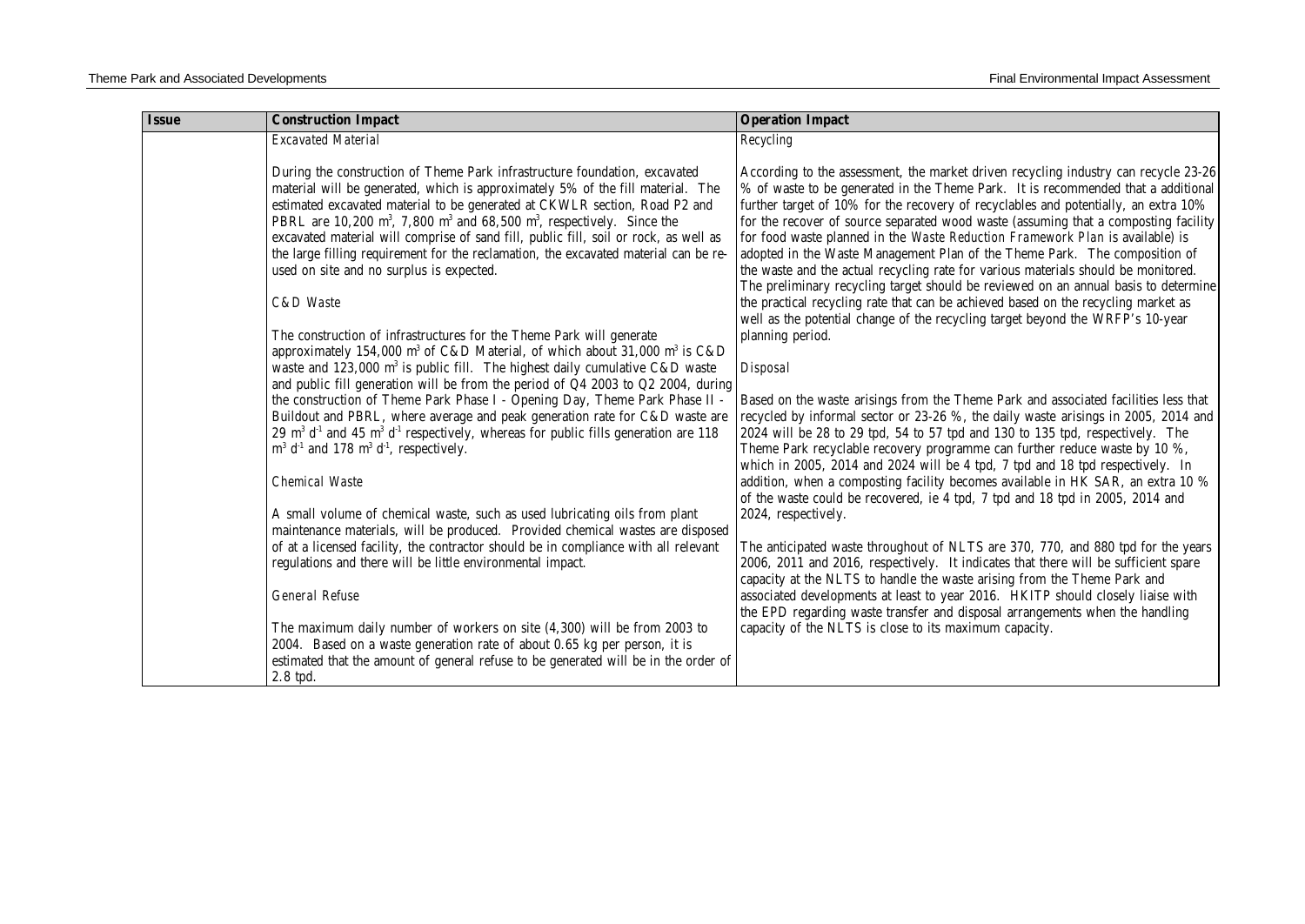| <b>Issue</b> | <b>Construction Impact</b> | <b>Operation Impact</b>                                                                                                                                         |
|--------------|----------------------------|-----------------------------------------------------------------------------------------------------------------------------------------------------------------|
|              |                            | <b>Chemical Waste</b>                                                                                                                                           |
|              |                            |                                                                                                                                                                 |
|              |                            | The operation of the Theme Park at Penny's Bay will use a variety of chemicals.                                                                                 |
|              |                            | Some of the used chemicals have to be disposed of. The operation of the Theme                                                                                   |
|              |                            | Park at Penny's Bay will be very similar to that of Disneyland. In addition, the<br>remains of fireworks from the fireworks shows in the Theme Park may contain |
|              |                            | heavy metal in low concentrations (in a scale of ng kg <sup>1</sup> ), and mid-level fireworks                                                                  |
|              |                            | remains may contain dioxins furans, under which is classified as chemical waste                                                                                 |
|              |                            | under Schedule 1 of the Waste Disposal (Chemical Waste) (General) Regulation.                                                                                   |
|              |                            | Chemical waste will be stored, handled, transported and disposed of in accordance                                                                               |
|              |                            | with the Waste Disposal (Chemical Waste) (General) Regulation and the Code of                                                                                   |
|              |                            | Practice on Packaging, Labelling and Storage of Chemical Wastes. They should                                                                                    |
|              |                            | be collected and transported to the CWTC or other licensed facility by a licensed                                                                               |
|              |                            | waste haulier.                                                                                                                                                  |
|              |                            | Sewage Sludge                                                                                                                                                   |
|              |                            | Based on sludge generation rate of 14,365 tds a <sup>1</sup> in 2011, approximately 40 tds per                                                                  |
|              |                            | day of sludge will be generated, which is equivalent to approximately 130 m <sup>3</sup> of                                                                     |
|              |                            | sludge. 10 m <sup>3</sup> skips (as currently employed in Sha Tin STW) could be used for                                                                        |
|              |                            | transportation of sludge to the disposal facility. A maximum of 13 truck loads will                                                                             |
|              |                            | be required. It is therefore considered that the traffic impacts associated with off-                                                                           |
|              |                            | site sludge disposal will be minimal.                                                                                                                           |
|              |                            | Should the proposed centralised Sludge and Difficult Wastes Incineration Facility                                                                               |
|              |                            | (SDIF) be located near the WENT landfill, it will be more cost effective and                                                                                    |
|              |                            | environmentally preferred to transport the sludge in modified 20ft ISO containers                                                                               |
|              |                            | (similar to the one currently used at the Stonecutters' Island STW) via the NLTS to                                                                             |
|              |                            | the WENT Landfill Reception Area and then to the SDIF.<br>During the containment, storage and delivery of sewage sludge, odour impact may                       |
|              |                            | arise. Provided that fully enclosed containers and storage area are used and odour                                                                              |
|              |                            | removal systems are installed, no adverse environmental impact is expected.                                                                                     |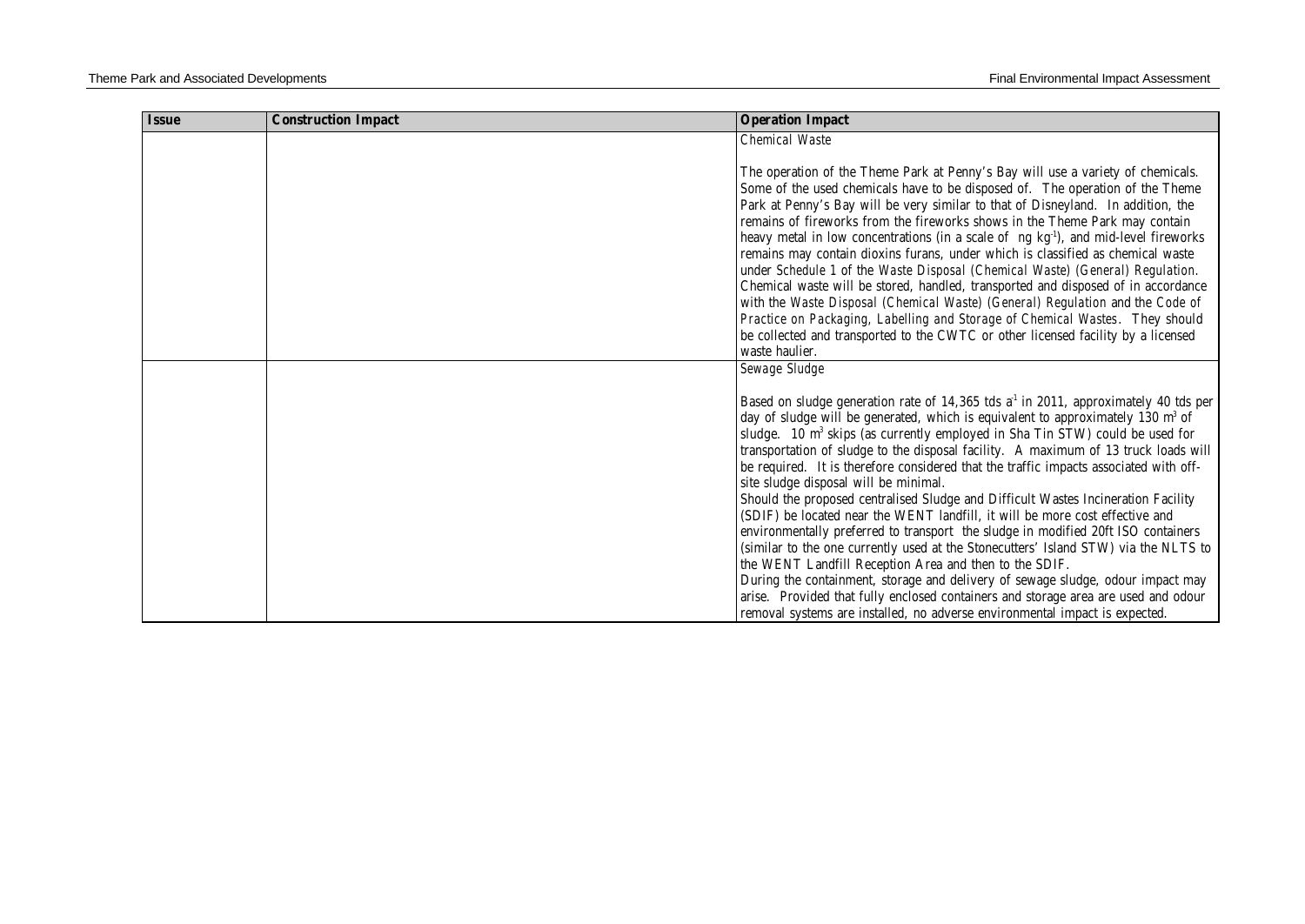| <b>Issue</b>               | <b>Construction Impact</b>                                                                                                                                                                                                                                                                                                                                                                                                                                                                                                                                                                                                                                                                                                                                                                                                                                                                                                                                                                                                                                                                                                                                                                                                                                                                                                                                                                                                                                                                                                                                                                                                                                                                                                                                                                                                                       | <b>Operation Impact</b>                                                                                                                                                                                                                                                                                                                                                                                                                                                                                                                                                                                                                                                                                                                                                                                                                                                                                                                                                                                                                                                                                                                                                                                                                                                                                                                                                                                                                                                                                                                                                                                                                                                                                                                                                                                                                                                                                                                                                                                                                                                                                                                                                                                             |
|----------------------------|--------------------------------------------------------------------------------------------------------------------------------------------------------------------------------------------------------------------------------------------------------------------------------------------------------------------------------------------------------------------------------------------------------------------------------------------------------------------------------------------------------------------------------------------------------------------------------------------------------------------------------------------------------------------------------------------------------------------------------------------------------------------------------------------------------------------------------------------------------------------------------------------------------------------------------------------------------------------------------------------------------------------------------------------------------------------------------------------------------------------------------------------------------------------------------------------------------------------------------------------------------------------------------------------------------------------------------------------------------------------------------------------------------------------------------------------------------------------------------------------------------------------------------------------------------------------------------------------------------------------------------------------------------------------------------------------------------------------------------------------------------------------------------------------------------------------------------------------------|---------------------------------------------------------------------------------------------------------------------------------------------------------------------------------------------------------------------------------------------------------------------------------------------------------------------------------------------------------------------------------------------------------------------------------------------------------------------------------------------------------------------------------------------------------------------------------------------------------------------------------------------------------------------------------------------------------------------------------------------------------------------------------------------------------------------------------------------------------------------------------------------------------------------------------------------------------------------------------------------------------------------------------------------------------------------------------------------------------------------------------------------------------------------------------------------------------------------------------------------------------------------------------------------------------------------------------------------------------------------------------------------------------------------------------------------------------------------------------------------------------------------------------------------------------------------------------------------------------------------------------------------------------------------------------------------------------------------------------------------------------------------------------------------------------------------------------------------------------------------------------------------------------------------------------------------------------------------------------------------------------------------------------------------------------------------------------------------------------------------------------------------------------------------------------------------------------------------|
| <b>Mitigation Measures</b> | The Contractor should development a Waste Management Plan to Engineer<br>approval prior to construction. Such a management plan should incorporate site<br>specific factors, such as the designation of areas for the segregation and<br>temporary storage of reusable and recyclable materials.                                                                                                                                                                                                                                                                                                                                                                                                                                                                                                                                                                                                                                                                                                                                                                                                                                                                                                                                                                                                                                                                                                                                                                                                                                                                                                                                                                                                                                                                                                                                                 | To minimise the potential adverse impacts to aesthetics and odour impacts, the<br>HKITP should maintain floating refuse collection initiatives at both the coast of the<br>Theme Park and within the artificial lake of the Water Recreation Centre.                                                                                                                                                                                                                                                                                                                                                                                                                                                                                                                                                                                                                                                                                                                                                                                                                                                                                                                                                                                                                                                                                                                                                                                                                                                                                                                                                                                                                                                                                                                                                                                                                                                                                                                                                                                                                                                                                                                                                                |
|                            |                                                                                                                                                                                                                                                                                                                                                                                                                                                                                                                                                                                                                                                                                                                                                                                                                                                                                                                                                                                                                                                                                                                                                                                                                                                                                                                                                                                                                                                                                                                                                                                                                                                                                                                                                                                                                                                  | <b>Waste Avoidance Measures</b>                                                                                                                                                                                                                                                                                                                                                                                                                                                                                                                                                                                                                                                                                                                                                                                                                                                                                                                                                                                                                                                                                                                                                                                                                                                                                                                                                                                                                                                                                                                                                                                                                                                                                                                                                                                                                                                                                                                                                                                                                                                                                                                                                                                     |
|                            | Dredged/Excavated Sediment<br>minimising exposure to any contaminated material by the wearing of<br>protective gear such as gloves, providing adequate hygiene and washing<br>facilities, and preventing eating during dredging/excavation;<br>any contaminated sediment dredged should not be allowed to stockpile on the<br>$\bullet$<br>site and should be immediately removed from site once dredged;<br>all vessels for marine transportation of dredged sediment should be fitted with $\bullet$<br>$\bullet$<br>tight fitting seals to their bottom openings to prevent leakage of materials; and<br>loading of barges and hoppers should be controlled to prevent splashing of<br>dredged material to the surrounding water, and barges or hoppers should<br>under no circumstances to be filled to a level which will cause other<br>overflowing of materials or polluted water during loading or transportation.<br>Use of Public Fill for the reclamation<br>The Contractor should enforce strict application of the public fill license and<br>monitor the material placed in the reclamation and barges to control disposal of<br>unauthorised material. The Contractor shall also provide floating booms and<br>collect any floating materials on a daily basis at the public filling areas.<br>Measures Taken in the Planning and Design Stages to Reduce the Generation of<br>C&DM<br>avoidance and minimisation, that is, not generating waste through changing or $\bullet$<br>improving practices and design;<br>reuse of materials, thus avoiding disposal (generally with only limited<br>$\bullet$<br>reprocessing);<br>recovery and recycling, thus avoiding disposal (although reprocessing may be<br>$\bullet$<br>required); and<br>treatment and disposal, according to relevant law, guidelines and good<br>practice. | electronic communications; message boards, routing slips and double-sided<br>copying will be used, as far as practical, to reduce the quantities of paper that<br>otherwise would require disposal at landfill;<br>worn linens to the maximum extent feasible based upon available markets and<br>third-party recycling facilities be used to make scarves and aprons for cast<br>members;<br>soft drinks to the maximum extent feasible based upon available markets and<br>third-party recycling facilities be served in souvenir cups that are taken home by<br>guests for reuse as opposed to being discarded at the Theme Park as waste,<br>appropriate recycling bins should be set up to recover these cups for reuse or<br>recycling if the visitors choose not to take them home;<br>hamburgers and similar food types will be wrapped in paper or an equally<br>environmentally acceptable material instead of in polystyrene clamshells;<br>unused prepared food will be sent to a food bank, and distributed to the needy,<br>to the maximum extent feasible based upon available markets and third-party<br>recycling facilities;<br>excess water-based paints will be reused as far as practical;<br>plastic drink cup lids will be supplied to guests upon their request when<br>purchasing beverages;<br>fast-food service trays in selected locations will be washed and reused (instead<br>of using disposable cardboard carry-out trays);<br>souvenir, booklets, dining-ware, etc. which are recyclable should have<br>appropriate instructions and signs printed on the surface;<br>waste recycling bins for paper, aluminium cans, plastic bottles, etc. should be<br>provided throughout the Theme Park to promote waste separation at source;<br>all products sold in the Theme Park should be packed in minimal amount of<br>packaging materials;<br>plastic pallets instead of wood should be used in transportation of food, drinks,<br>etc.:<br>the distribution centre of the Theme Park will utilise reusable shipping<br>containers as far as practical instead of cardboard boxes for internal routing'<br>fabric fenders instead of tropical hardwood fenders should be used at the |
|                            |                                                                                                                                                                                                                                                                                                                                                                                                                                                                                                                                                                                                                                                                                                                                                                                                                                                                                                                                                                                                                                                                                                                                                                                                                                                                                                                                                                                                                                                                                                                                                                                                                                                                                                                                                                                                                                                  | proposed piers; and<br>the hoarding of the proposed piers should be metal (aluminium, alloy etc)                                                                                                                                                                                                                                                                                                                                                                                                                                                                                                                                                                                                                                                                                                                                                                                                                                                                                                                                                                                                                                                                                                                                                                                                                                                                                                                                                                                                                                                                                                                                                                                                                                                                                                                                                                                                                                                                                                                                                                                                                                                                                                                    |
|                            |                                                                                                                                                                                                                                                                                                                                                                                                                                                                                                                                                                                                                                                                                                                                                                                                                                                                                                                                                                                                                                                                                                                                                                                                                                                                                                                                                                                                                                                                                                                                                                                                                                                                                                                                                                                                                                                  | instead of wood.                                                                                                                                                                                                                                                                                                                                                                                                                                                                                                                                                                                                                                                                                                                                                                                                                                                                                                                                                                                                                                                                                                                                                                                                                                                                                                                                                                                                                                                                                                                                                                                                                                                                                                                                                                                                                                                                                                                                                                                                                                                                                                                                                                                                    |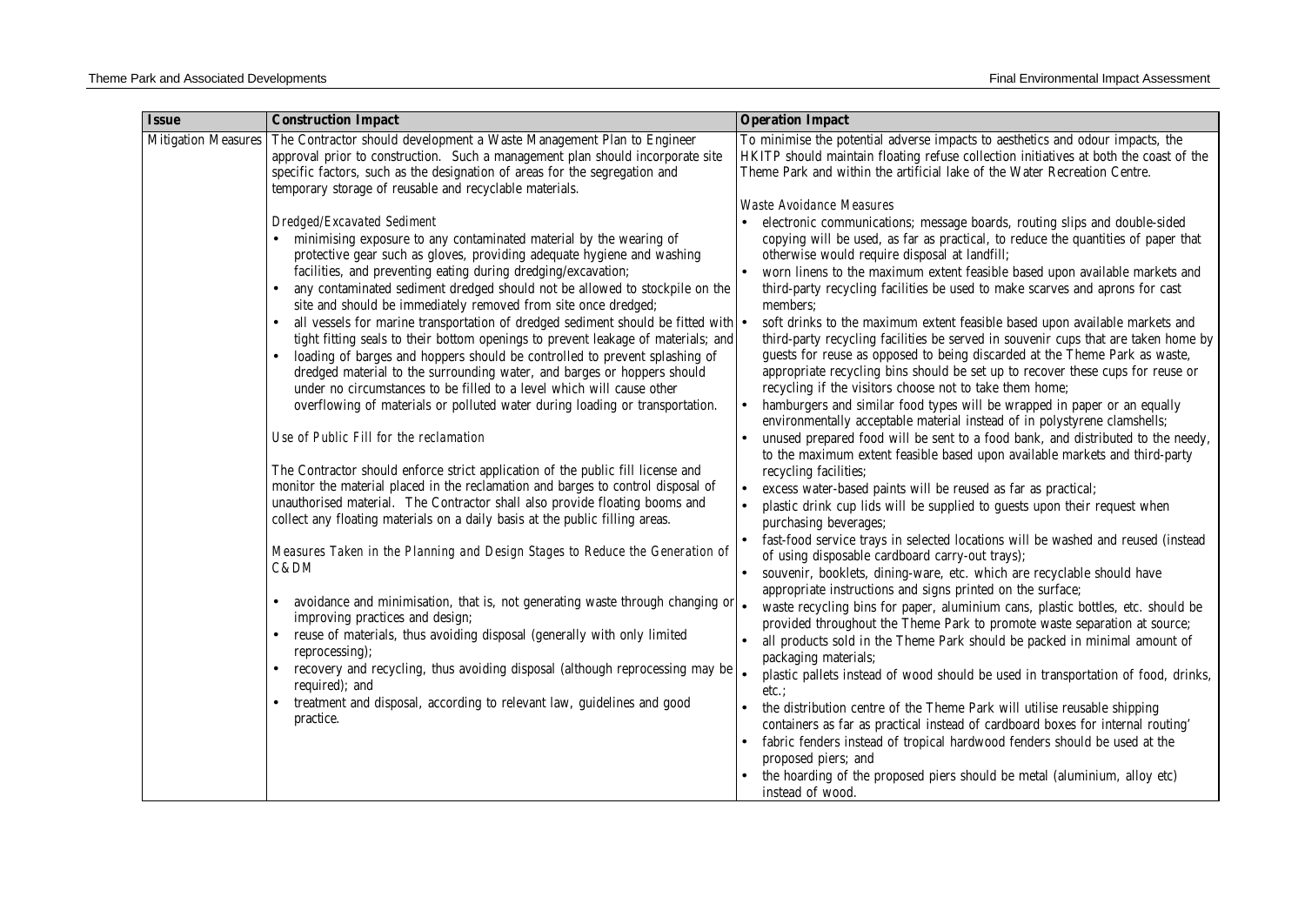| Materials Recovery and Recycling Programme<br>This hierarchy should be used to evaluate the waste management options, thus                                                                                                                                                                                                             |  |
|----------------------------------------------------------------------------------------------------------------------------------------------------------------------------------------------------------------------------------------------------------------------------------------------------------------------------------------|--|
| allowing maximum waste reduction and often reducing costs. For example, by                                                                                                                                                                                                                                                             |  |
| reducing or eliminating over-ordering of construction materials, waste is avoided<br>Papers: Recycling bins will be provided at shops and food service locations to<br>and costs are reduced both in terms of purchasing of raw materials and in<br>collect cardboard containers. Personnel in every office will be provided with bins |  |
| disposing of wastes. Records of quantities of wastes generated, recycled and<br>to recycle office paper. Large containers for recycling paper will be placed near                                                                                                                                                                      |  |
| photocopy machines. The collected paper will be transported to RCPs at the back of<br>disposed (locations) should be properly kept.<br>house for sorting and baling.                                                                                                                                                                   |  |
| Standard formwork should be used as far as practicable in order to minimise the                                                                                                                                                                                                                                                        |  |
| arisings of C&DM. The use of more durable formwork or plastic facing for the<br>Glass Bottles and Glass Jars: Due to the number of activities that will be taken                                                                                                                                                                       |  |
| construction works should be considered during the detailed design.<br>place at the hotels, such as conventions, banquets, bar service, and room service,<br>substantial quantities of beverage bottles may be generated. Recycling bins will be                                                                                       |  |
| placed in the service areas near the restaurants for recovery of glass bottles and jars.<br>Any uncontaminated soil should be reused on site as far as possible for landscape                                                                                                                                                          |  |
| works in order to minimise the amount public fill to be disposed off-site. Should<br>The operator should ensure that the collected glass containers could be                                                                                                                                                                           |  |
| there be any surplus public fill generated from the project, the HKITP should<br>reused/recycled. "Deposit-refund" scheme can be adopted to promote glass bottles                                                                                                                                                                      |  |
| liaise with the Public Filling Sub-Committee to identify as far as possible suitable<br>recovery. The operator should also consider to shift to use other more promising                                                                                                                                                               |  |
| reclamation or site formation projects near the project site to reuse the material.<br>recyclable beverage containers such as aluminium cans and plastic bottles. The<br>collected glass bottles and jars will be transported to the RCP for processing and                                                                            |  |
| The design of the foundation works will minimise the amount of excavated<br>recycling.                                                                                                                                                                                                                                                 |  |
| material to be generated. Should piling be required, H-piling will be used as far                                                                                                                                                                                                                                                      |  |
| Aluminium Cans: Aluminium can recycling bins will be placed at break areas and<br>as practical.                                                                                                                                                                                                                                        |  |
| pantries. The collected aluminium cans will be transferred to the RCP for                                                                                                                                                                                                                                                              |  |
| The purchasing of construction materials will be carefully planned in order to<br>processing.                                                                                                                                                                                                                                          |  |
| avoid over ordering and wastage of construction materials, such as ready mixed                                                                                                                                                                                                                                                         |  |
| Plastics: Recycling bins for plastic bottles recovery should be set up at prominent<br>concrete.                                                                                                                                                                                                                                       |  |
| places to facilitate visitors to participate in material recovery activities. Mixed plastic                                                                                                                                                                                                                                            |  |
| recycling programmes are difficult to implement because of the low bulk density of<br>Measures To be Taken in the Construction Stage To Reduce the Generation of<br>the material and its low value. Therefore, such programmes will be implemented to<br>C&DM                                                                          |  |
| the extent practicable. The Theme Park will implement a source separating                                                                                                                                                                                                                                                              |  |
| The Contractor should recycle as much as possible of the C&D material on-site.<br>programme for polyethylene terapthalate (PET), high-density and low-density                                                                                                                                                                          |  |
| Public fill and C&D waste should be segregated and stored in different containers<br>polyethylene (HDPE & LDPE). Most of the PET and HDPE consists of soft                                                                                                                                                                             |  |
| or skips to enhance reuse or recycling of materials and their proper disposal.<br>drink and water bottles and the major sources of this material may be at the hotels                                                                                                                                                                  |  |
| Concrete and masonry, for example can be crushed and used as fill and steel<br>and restaurants. The PET and HDPE bottles collected will be transferred to the                                                                                                                                                                          |  |
| reinforcing bar can be used by scrap steel mills. Different` areas of the work<br>RCPs for collection by the recyclers. LDPE which is used in the warehouse                                                                                                                                                                            |  |
| sites should be designated for such segregation and storage.<br>distribution and delivery process may also be recycled. Shrink wrap, which is used                                                                                                                                                                                     |  |
| to secure items being delivered on pallets on open tow carts, will be recovered to                                                                                                                                                                                                                                                     |  |
| the extent practicable and delivered to the RCPs. Once sufficient material is<br>accumulated to fill a truck, the recycler will be called in to collect the material. The                                                                                                                                                              |  |
| recycling programme may extend to cover other types of plastics or to recycle mixed                                                                                                                                                                                                                                                    |  |
| plastic if the technology is available to make the plastic recycling programme more                                                                                                                                                                                                                                                    |  |
| efficient and cost-effective.                                                                                                                                                                                                                                                                                                          |  |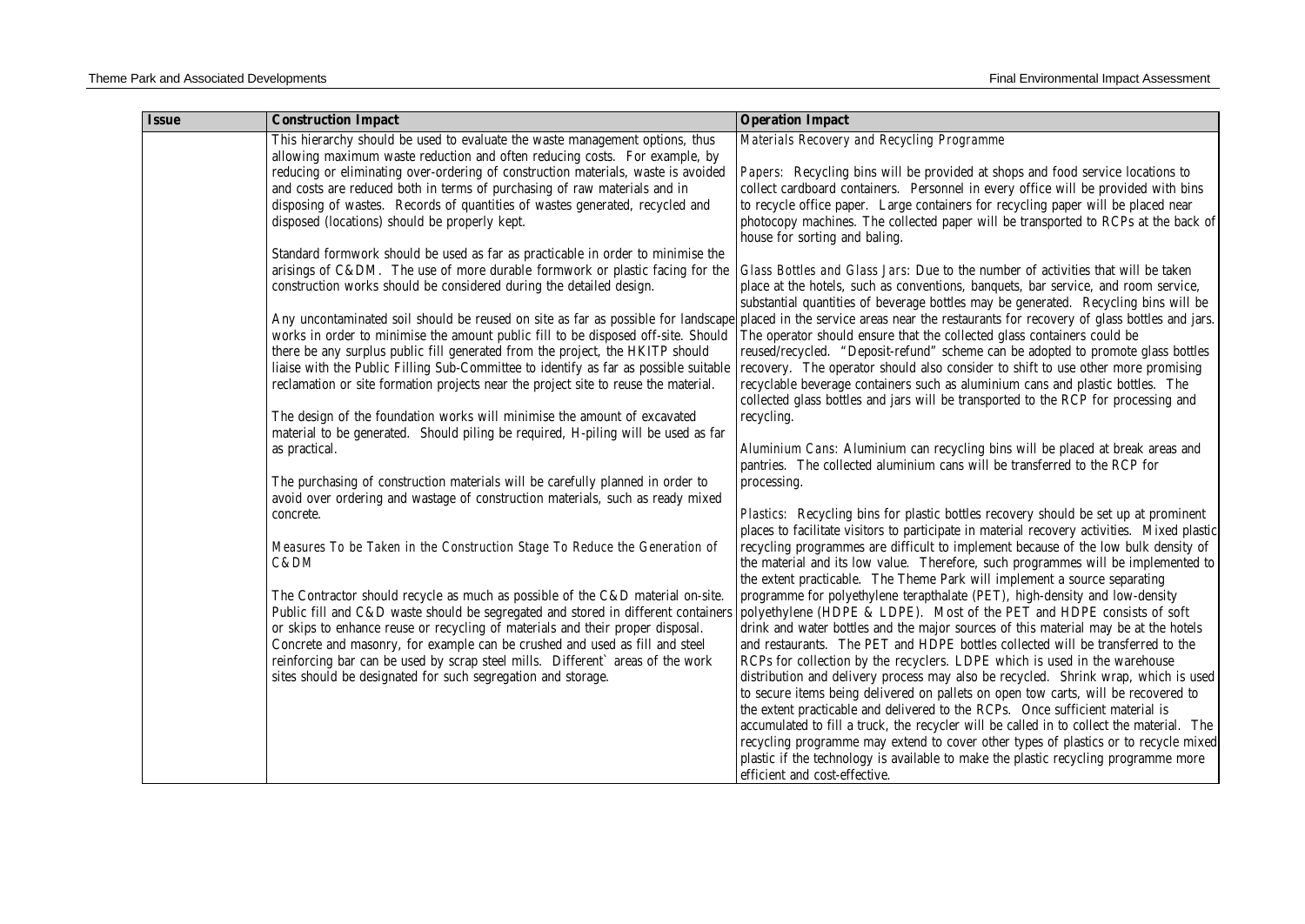| <b>Issue</b> | <b>Construction Impact</b>                                                                                                                                                                                                                                                                                  | <b>Operation Impact</b>                                                                                                                                                                                                                                                                                                                                                                                                                                                                                                                                               |
|--------------|-------------------------------------------------------------------------------------------------------------------------------------------------------------------------------------------------------------------------------------------------------------------------------------------------------------|-----------------------------------------------------------------------------------------------------------------------------------------------------------------------------------------------------------------------------------------------------------------------------------------------------------------------------------------------------------------------------------------------------------------------------------------------------------------------------------------------------------------------------------------------------------------------|
|              | At present, Government is developing a charging policy for the disposal of waste<br>to landfill. When it is implemented, this will provide additional incentive to<br>reduce the volume of waste generated and to ensure proper segregation to allow<br>disposal of inert material to public filling areas. | Kitchen Grease: Should there be a market for kitchen grease in Hong Kong, the<br>Theme Park Operator will consider establishing a kitchen grease recycling<br>programme in Hong Kong.                                                                                                                                                                                                                                                                                                                                                                                 |
|              | In order to minimise the impacts of the demolition works these wastes must be<br>cleared as quickly as possible after demolition. The demolition and clearance<br>works should therefore be undertaken simultaneously.<br><b>Chemical Waste</b>                                                             | Scrap Metal: Due to the high value of scrap metal, there is a high incentive to<br>recover and recycle the scrap metals generated from the Theme Park. Scrap metal<br>will be generated and separated at the machine, welding, automotive and sheet metal<br>shops. Scrap metal will also be collected, when feasible, on construction and<br>demolition and rehabilitation projects. Scrap metal will be placed in roll on/off<br>containers. Once the containers is full, the recycler will be called in to remove the<br>loaded container and return an empty one. |
|              | For those processes which generate chemical waste, it may be possible to find<br>alternatives which generate reduced quantities or even no chemical waste, or less<br>dangerous types of chemical waste.<br>Chemical waste that is produced, as defined by Schedule 1 of the Waste Disposal                 | Laser Printer Toner Cartridges: The Theme Park will make arrangements with the<br>toner cartridge suppliers to collect and recycle used toner cartridges for laser printers<br>to avoid disposal of the cartridges at the WENT landfill as far as practical.                                                                                                                                                                                                                                                                                                          |
|              | (Chemical Waste) (General) Regulation, should be handled in accordance with<br>the Code of Practice on the Packaging, Handling and Storage of Chemical<br>Wastes as follows. Containers used for storage of chemical wastes should:                                                                         | Green Waste: The landscaping works will generate a considerable amount of grass<br>clippings, leaves, brush and tree trimmings. However, the handling capacity of the<br>existing Sha Ling composting facility is limited (about 15 to 20 tpd) and is currently<br>composting livestock wastes. The facility is unlikely to be able to handle the green                                                                                                                                                                                                               |
|              | be suitable for the substance they are holding, resistant to corrosion,<br>$\bullet$<br>maintained in a good condition, and securely closed;<br>have a capacity of less than 450 L unless the specifications have been                                                                                      | waste generated from the Theme Park. Should there be a market or facility which<br>could process the green waste arising from the Theme Park, the HKITP is willing<br>to consider establishing a recycling programme for green waste.                                                                                                                                                                                                                                                                                                                                 |
|              | approved by the EPD; and<br>display a label in English and Chinese in accordance with instructions<br>prescribed in Schedule 2 of the Regulations.                                                                                                                                                          | Scrap Lumber: Wooden pallets should be reused as far as practicable. Broken<br>pallets, wooden scrap and lumber from demolition projects will be collected and<br>recycled as far as practical. Currently, there is a market for scrap lumber and it is                                                                                                                                                                                                                                                                                                               |
|              | The storage area for chemical wastes should:<br>by clearly labelled and used solely for the storage of chemical waste;<br>$\bullet$                                                                                                                                                                         | anticipated that the scrap lumber generated from the Theme Park could be adsorbed<br>by the local market. More durable pallets made from plastic lumber should be used<br>wherever practicable.                                                                                                                                                                                                                                                                                                                                                                       |
|              | be enclosed on at least 3 sides;<br>have an impermeable floor and bunding, of capacity to accommodate 110%<br>of the volume of the largest container or 20% by volume of the chemical<br>waste stored in that area, whichever is the greatest;<br>have adequate ventilation;<br>$\bullet$                   | Asphalt: The Theme Park will require the contractor to reuse and recycle as much<br>as practical the used asphalt generated from the construction and rehabilitation of<br>asphalt roadways and parking lots. Any surplus used asphalt will be delivered to<br>public filling facilities rather than landfill.                                                                                                                                                                                                                                                        |
|              | be covered to prevent rainfall entering (water collected within the bund must<br>be tested and disposed as chemical waste if necessary); and<br>be arranged so that incompatible materials are adequately separated.                                                                                        |                                                                                                                                                                                                                                                                                                                                                                                                                                                                                                                                                                       |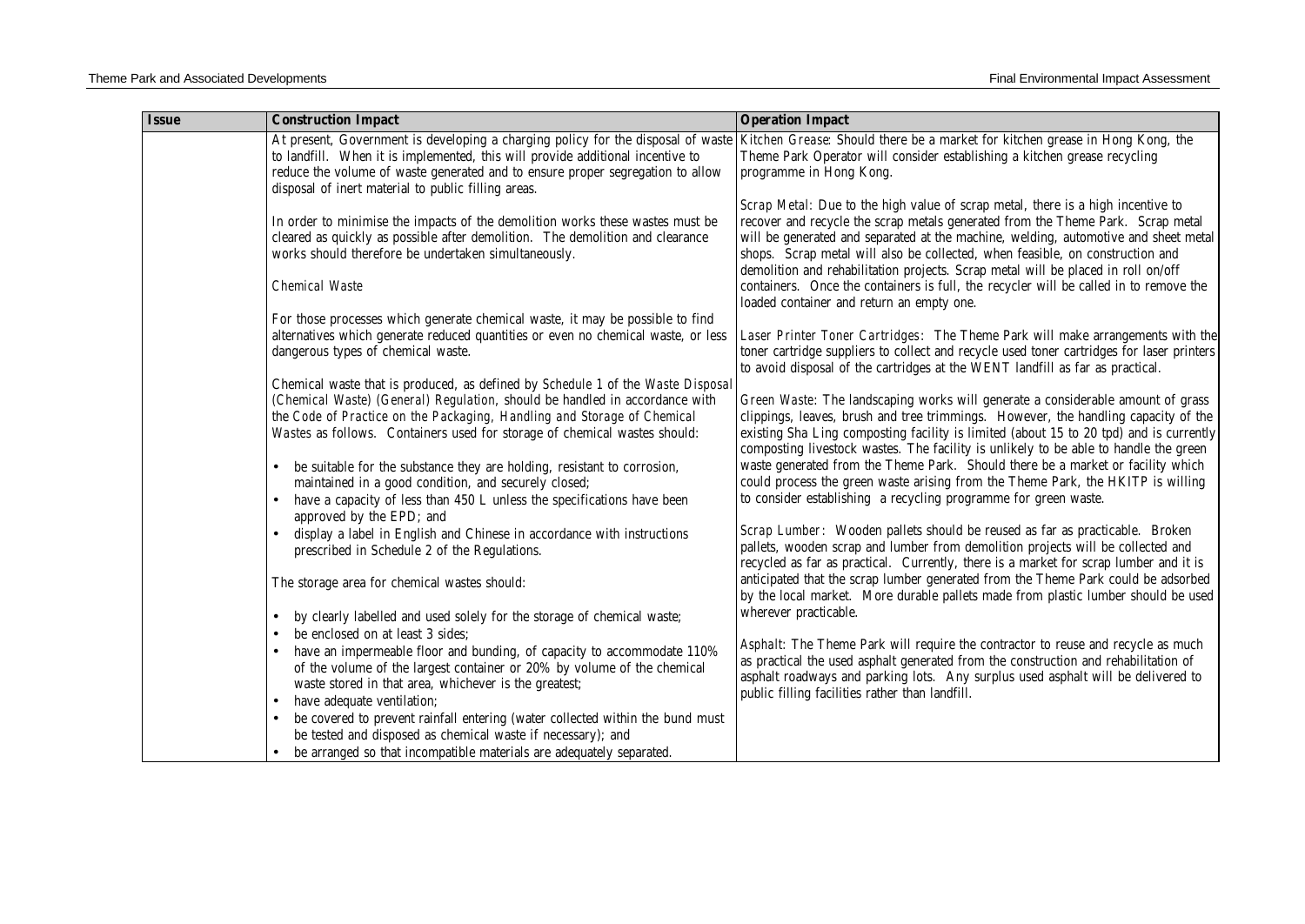| <b>Issue</b> | <b>Construction Impact</b>                                                                                                                                                                                                                                                                                                                                                                                                                     | <b>Operation Impact</b>                                                                                                                                                                                          |
|--------------|------------------------------------------------------------------------------------------------------------------------------------------------------------------------------------------------------------------------------------------------------------------------------------------------------------------------------------------------------------------------------------------------------------------------------------------------|------------------------------------------------------------------------------------------------------------------------------------------------------------------------------------------------------------------|
|              | Disposal of chemical waste should:                                                                                                                                                                                                                                                                                                                                                                                                             | Sewage Sludge                                                                                                                                                                                                    |
|              | be via a licensed waste collector; and<br>be to a facility licensed to receive chemical waste, such as the Chemical<br>$\bullet$<br>Waste Treatment Facility which also offers a chemical waste collection service<br>and can supply the necessary storage containers; or<br>be to a re-user of the waste, under approval from the EPD.<br>$\bullet$                                                                                           | The containment, storage and delivery of the sewage sludge should be enclosed.<br>Odour removal facilities should also be installed to minimise the potential air quality<br>impacts to any sensitive receivers. |
|              | The Centre for Environmental Technology operates a Waste Exchange Scheme<br>which can assist in finding receivers or buyers.                                                                                                                                                                                                                                                                                                                   |                                                                                                                                                                                                                  |
|              | Management of General Refuse                                                                                                                                                                                                                                                                                                                                                                                                                   |                                                                                                                                                                                                                  |
|              | General refuse generated on-site should be stored in enclosed bins or compaction<br>units separate from construction and chemical wastes. A reputable waste<br>collector should be employed by the contractor to remove general refuse from the<br>site, separately from construction and chemical wastes, on a daily basis to<br>minimise odour pest and litter impacts. The burning of refuse on construction<br>sites is prohibited by law. |                                                                                                                                                                                                                  |
|              | General refuse is generated largely by food service activities on site, so reusable<br>rather than disposable dishware should be used if feasible. Aluminium cans are<br>often recovered from the waste stream by individual collectors if they are<br>segregated of easily accessible, so separate, labelled bins for their deposit should<br>be provided if feasible.                                                                        |                                                                                                                                                                                                                  |
|              | Office wastes can be reduced through recycling of paper if volumes are large<br>enough to warrant collection. Participation in a local collection scheme should be<br>considered if one is available. In addition, waste separation facilities for paper,<br>aluminium cans, plastic bottles etc., should be provided.                                                                                                                         |                                                                                                                                                                                                                  |
|              | Management of Waste Disposal                                                                                                                                                                                                                                                                                                                                                                                                                   |                                                                                                                                                                                                                  |
|              | A trip-ticket system should be established in accordance with Works Bureau<br>Technical Circular No 5/99 to monitor the disposal of C&DM and solid wastes<br>at public filling facilities and landfills, and to control fly-tipping. A trip-ticket<br>system will be included as one of the contractual requirements and implemented<br>by the Engineer. The Engineer should audit the result of the system.                                   |                                                                                                                                                                                                                  |
|              | A recording system for the amount of waste generated, recycled and disposed of<br>(including the disposal sites) should be established during the construction stage.                                                                                                                                                                                                                                                                          |                                                                                                                                                                                                                  |